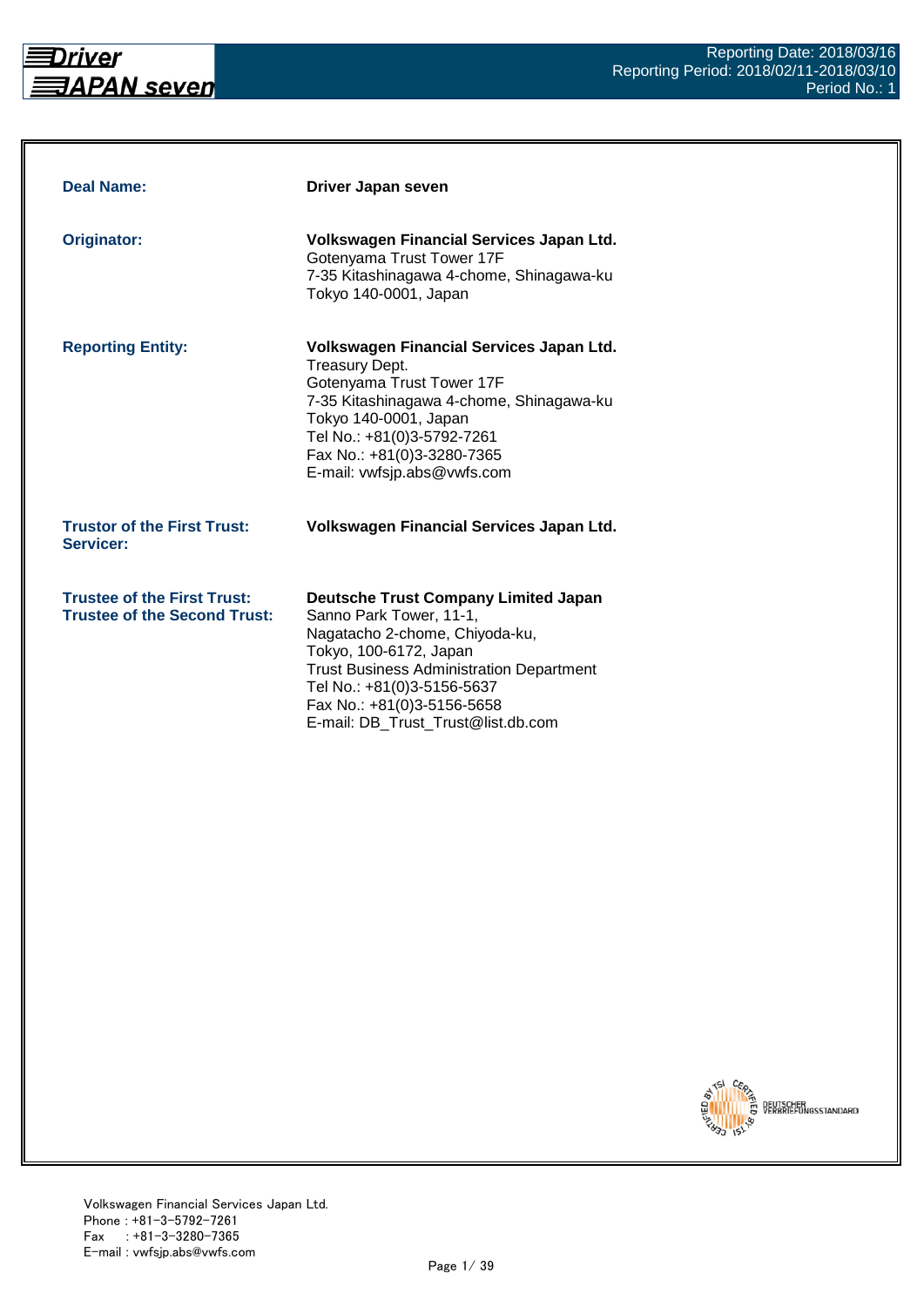## <span id="page-1-0"></span>**Contents**

| <b>Page</b> Tables of Contents                               |
|--------------------------------------------------------------|
| 1 Front Page                                                 |
| 2 Contents                                                   |
| <b>3 Deal Overview</b>                                       |
| 4 Deal Overview: Counterparties I                            |
| <b>5 Deal Overview: Counterparties II</b>                    |
| 6 Information regarding the TBI and ABL to the Second Trust  |
| <b>7</b> Pool Information                                    |
| <b>8</b> Available Distribution                              |
| 9 Waterfall                                                  |
| 10 Credit Enhancement                                        |
| 11 Cumulative Gross Loss Ratio & Performance Trigger         |
| 12 Cumulative Gross Loss Ratio & Performance Trigger (Chart) |
| 13 Default & Delinquencies                                   |
| 14 Run Out Schedule (Previous)                               |
| 15 Run Out Schedule                                          |
| 16 Expected Amortization to the Second Trust                 |
| 17 Sub-Servicer                                              |
| 18 Brand                                                     |
| 19 New and Used                                              |
| 20 Product Type                                              |
| <b>21 RV</b>                                                 |
| 22 Brand New and Used                                        |
| 23 Customer Type                                             |
| 24 Outstanding Discounted Principal Balance                  |
| 25 Original Principal Amount                                 |
| 26 Interest Rate paid by the Obligor                         |
| 27 Original Term                                             |
| <b>28 Remaining Term</b>                                     |
| 29 Seasoning                                                 |
| 30 Type of Car                                               |
| 31 Brand and Model                                           |
| 32 Geographic Dist. by Prefecture                            |
| 33 Obligor Concentration                                     |
| 34 Contract Start Month                                      |
| <b>35 Contract End Month</b>                                 |
| <b>36 Monthly payment</b>                                    |
| 37 Bonus payment                                             |
| 38 Mortor Type                                               |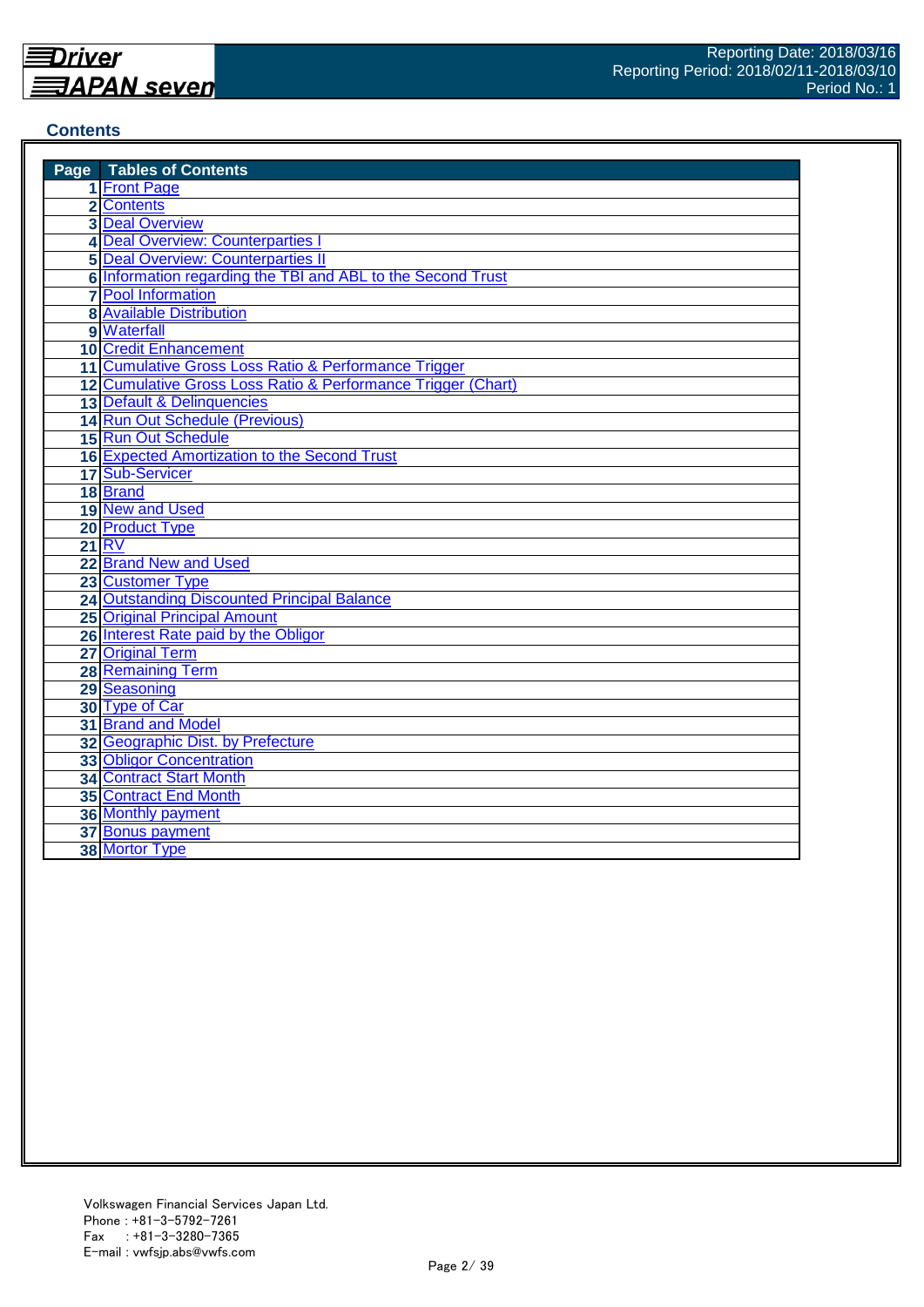#### <span id="page-2-0"></span>**Deal Overview**

| <b>Cut Off Date:</b>                | 2018/02/10 |    |                                           |            |
|-------------------------------------|------------|----|-------------------------------------------|------------|
| <b>Trust Commencement Date:</b>     | 2018/03/23 |    | <b>Legal Maturity of the First Trust:</b> | 2026/06/26 |
| <b>Monthly Period:</b>              | 2018/02/11 | to | 2018/03/10                                |            |
| <b>Reporting Date:</b>              | 2018/03/16 |    |                                           |            |
| <b>Reporting Frequency:</b>         | monthly    |    |                                           |            |
| <b>Period No.:</b>                  | 1          |    |                                           |            |
| <b>Remittance Date:</b>             | 2018/03/22 |    |                                           |            |
| <b>Advance Payment Date:</b>        | 2018/03/22 |    |                                           |            |
| <b>Cash Adjustment Date:</b>        | 2018/03/22 |    |                                           |            |
| <b>Additional Entrustment Date:</b> | 2018/03/26 |    |                                           |            |
| <b>Trust Calculation Date:</b>      | 2018/03/26 |    |                                           |            |
| <b>Trust Calculation Period:</b>    | 2018/02/23 | to | 2018/03/26                                |            |
| <b>First Trust Payment Date:</b>    | 2018/03/27 |    |                                           |            |
| <b>Second Trust Payment Date:</b>   | 2018/03/28 |    |                                           |            |
| <b>Interest Calculation Period:</b> | 2018/02/28 | to | 2018/03/28                                |            |
| <b>Next Reporting Date:</b>         | 2018/04/17 |    |                                           |            |

#### **Pool information at the Initial Cut off Date**

|                         | <b>Contracts</b> | Number of Outstanding Discounted<br><b>Principal Balance</b> | <b>Outstanding Nominal</b><br><b>Balance</b> |
|-------------------------|------------------|--------------------------------------------------------------|----------------------------------------------|
| <b>Outstanding Pool</b> | 25,466           | 58,823,742,157 JPY                                           | 61,652,388,600 JPY                           |

| <b>Credit Type</b>           | of Loans    | <b>Percentage Outstanding Discounted</b><br><b>Principal Balance</b> | Percentage of Balance |
|------------------------------|-------------|----------------------------------------------------------------------|-----------------------|
| Balloon                      | 79.91 %     | 52,580,850,830 JPY                                                   | 89.39 %               |
| <b>Equal Instalment Loan</b> | 20.09 %     | 6,242,891,327 JPY                                                    | 10.61 %               |
| <b>Total</b>                 | $100.00 \%$ | 58,823,742,157 JPY                                                   | 100.00 %              |

| <b>Type of Car</b> | of Loans    | <b>Percentage Outstanding Discounted</b><br><b>Principal Balance</b> | <b>Percentage of Balance</b> |
|--------------------|-------------|----------------------------------------------------------------------|------------------------------|
| <b>New</b>         | 65.02 %     | 44,831,636,726 JPY                                                   | 76.21 %                      |
| <b>Used</b>        | 34.98 %     | 13,992,105,431 JPY                                                   | 23.79 %                      |
| <b>Total</b>       | $100.00 \%$ | 58,823,742,157 JPY                                                   | 100.00%                      |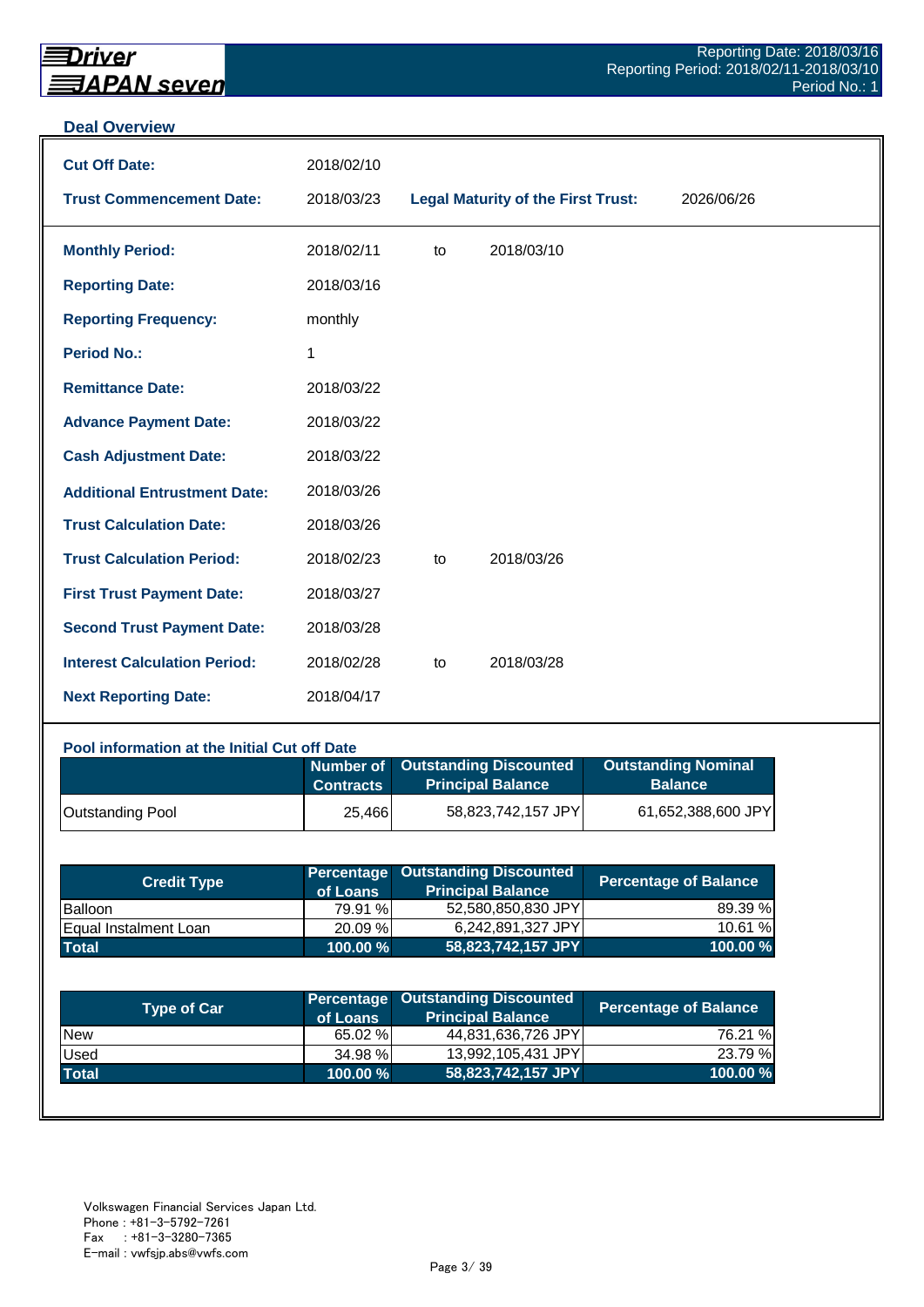<span id="page-3-0"></span>

|                                                                                                                                                 | Rating         |                |               |              |                |               |              |               |               |
|-------------------------------------------------------------------------------------------------------------------------------------------------|----------------|----------------|---------------|--------------|----------------|---------------|--------------|---------------|---------------|
|                                                                                                                                                 |                | <b>Moody's</b> |               | <b>Fitch</b> |                |               | R&I          |               |               |
| <b>Joint Lead Managers:</b>                                                                                                                     | Long<br>Term   | Short<br>Term  | Outlook       | Long<br>Term | Short<br>Term  | Outlook       | Long<br>Term | Short<br>Term | Outlook       |
| Mizuho Securities Co., Ltd.<br>Otemachi Tower, 5-5,<br>Otemachi 1-chome,<br>Chiyoda-ku,<br>Tokyo 100-8176, Japan                                | A <sub>1</sub> | $P-1$          | <b>Stable</b> | n.a.         | n.a.           | n.a.          | AA-          | $a-1+$        | <b>Stable</b> |
| <b>BNP Paribas Securities (Japan) Limited</b><br>GranTokyo North Tower, 9-1,<br>Marunouchi 1-chome,<br>Chiyoda-ku,<br>Tokyo 100-6740, Japan     | n.a.           | n.a.           | n.a.          | n.a.         | n.a.           | n.a.          | n.a.         | n.a.          | n.a.          |
| <b>Trust Management Account Bank:</b><br>The Bank of Tokyo-Mitsubishi UFJ, Ltd.<br>4-2 Toranomon 1-chome,<br>Minato-ku<br>Tokyo 105-0001, Japan | A <sub>1</sub> | $P-1$          | <b>Stable</b> | A            | F <sub>1</sub> | <b>Stable</b> | AA-          | $a-1+$        | <b>Stable</b> |

**Originator: Trustor of the First Trust: Servicer: Volkswagen Financial Services Japan Ltd.** Gotenyama Trust Tower 17F 7-35 Kitashinagawa 4-chome, Shinagawa-ku Tokyo 140-0001, Japan

#### **Trustee of the First Trust:**

**Trustee of the Second Trust: Deutsche Trust Company Limited Japan** Attn.: Driver Japan Seven Trust Business Administration Department

#### **ABL Lender to the First Trust:**

**Trustor of the Second Trust:** Mizuho Securities Co., Ltd.

#### **Seller of the Trust Beneficial**

**Interest of the Second Trust** Mizuho Securities Co., Ltd. BNP Paribas Securities (Japan) Limited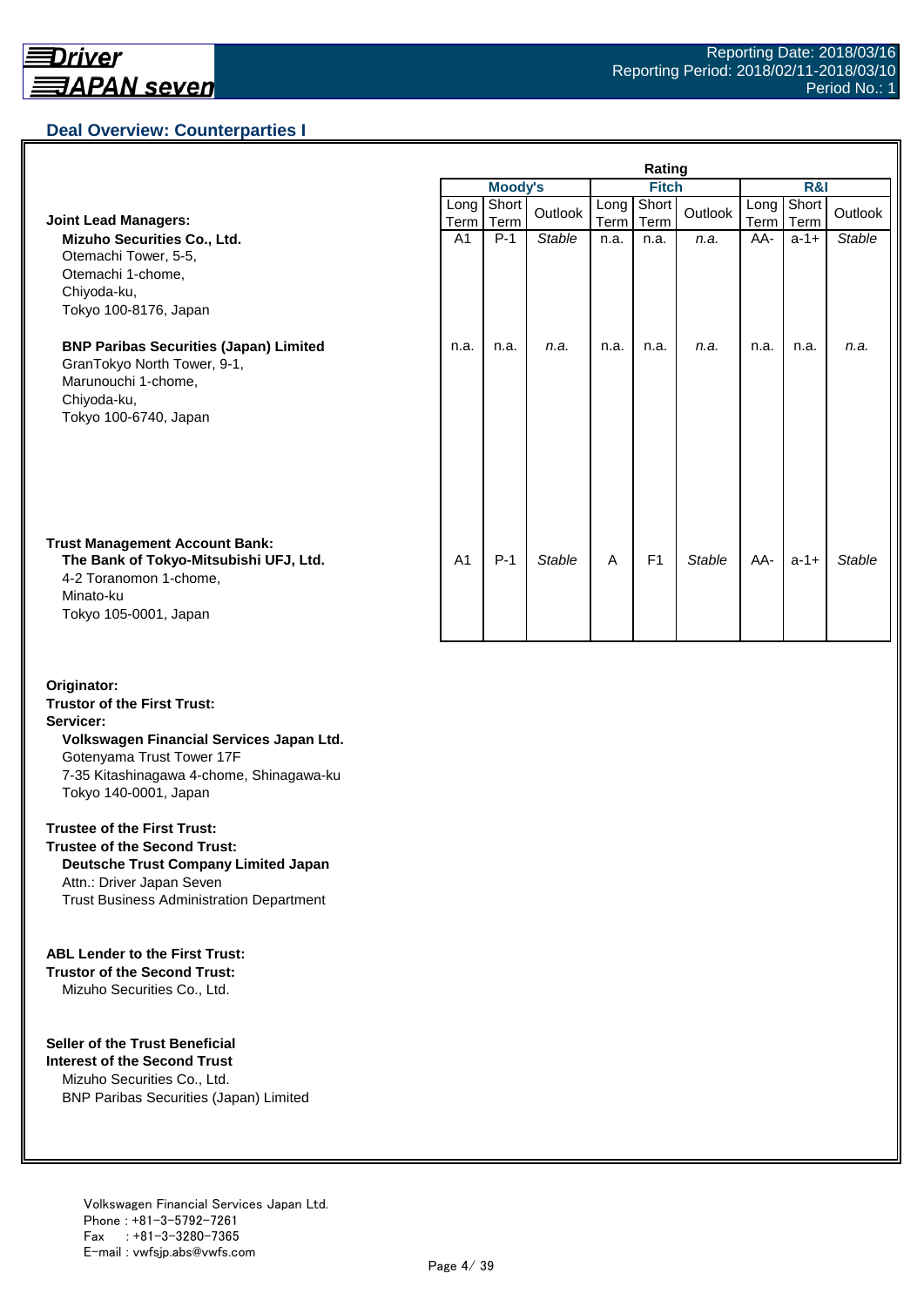#### <span id="page-4-0"></span>**Deal Overview: Counterparties II**

#### **Rating Agencies:**

**Moody's SF Japan K.K.** Attn.: Driver Japan seven Structure Finance Group Monitoring Division 5-1 Atago 2-chome, Minato-ku Tokyo 105-6220, Japan E-mail: monitor.msfj@moodys.com

#### **Fitch Ratings Japan Limited**

Attn.: Driver Japan seven Structured Finance Kojimachi Crystal City East Wing 3rd Floor, 4-8 Kōjimachi, Chiyoda-ku, Tokyo 102-0083, Japan E-mail: tokyo.surveillance@fitchratings.com

#### **Rating and Investment Information, Inc.**

Attn.: Monitoring Group Department: Structured Finance Department TERRACE SQUARE, 3-22, Kanda Nishikicho, Chiyoda-ku, Tokyo 101-0054, Japan E-mail: sfmonitor@r-i.co.jp

|                                         | naunu   |             |          |                |      |               |                  |      |         |  |
|-----------------------------------------|---------|-------------|----------|----------------|------|---------------|------------------|------|---------|--|
|                                         | Moody's |             |          | <b>Fitch</b>   |      |               | R&I              |      |         |  |
| <b>Rating of VW</b>                     | Short   | Long        | Outlook  | Short          | Long | Outlook       | I Short   Long I |      | Outlook |  |
|                                         |         | Term   Term |          | erm            | Term |               | erm I            | Term |         |  |
|                                         |         |             |          |                |      |               |                  |      |         |  |
| <b>Volkswagen Financial Services AG</b> | $P-2$   | A3          | Negative | n.a.           | n.a. | n.a.          | n.a.             | n.a. | n.a.    |  |
| Volkswagen AG                           | $P-2$   | A3          | Negative | F <sub>2</sub> | BBB+ | <b>Stable</b> | n.a.             | n.a. | n.a.    |  |

**Rating**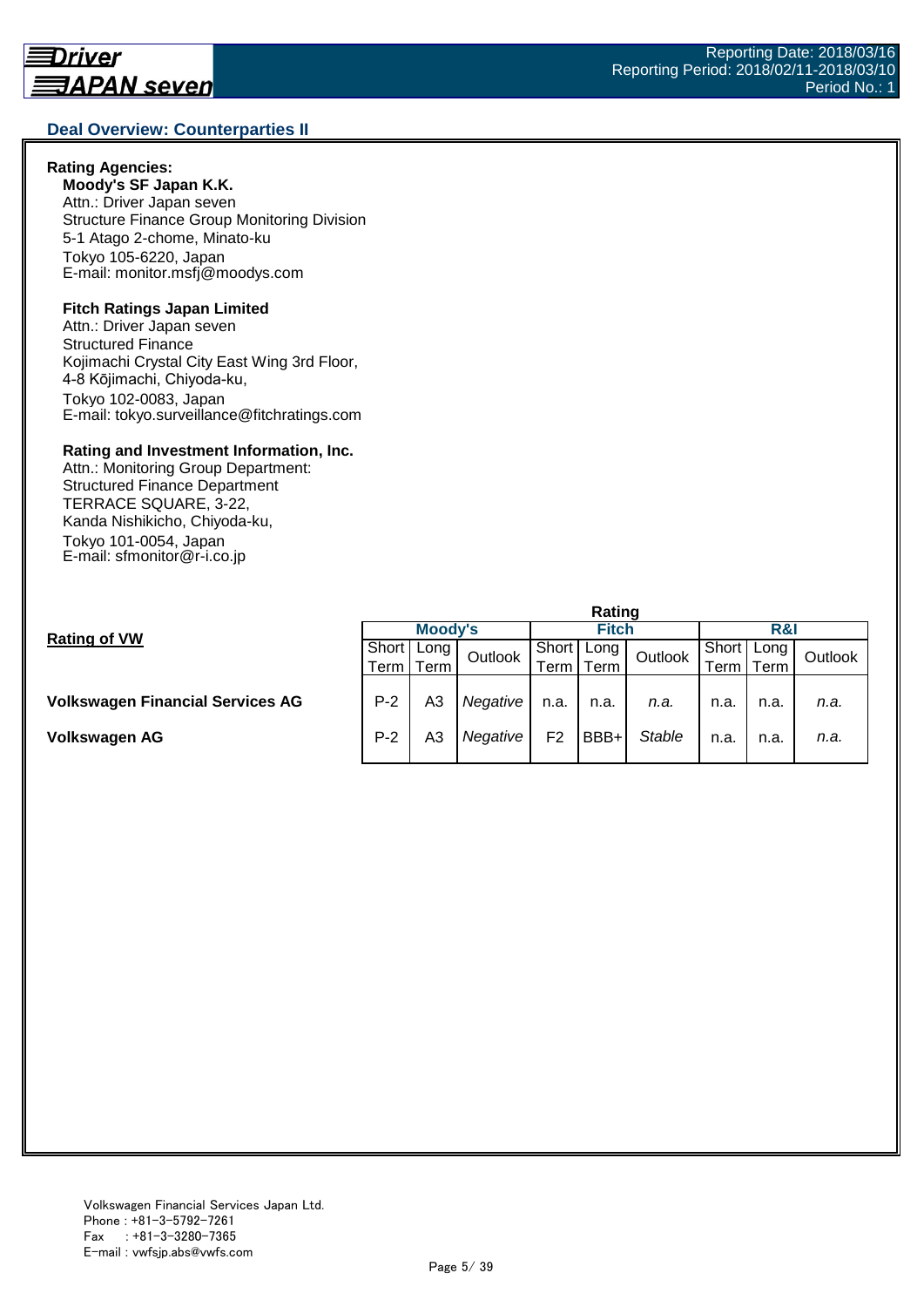# <span id="page-5-0"></span>**ヲAPAN seven**

## **Information regarding Trust Beneficial Interest of the Second Trust & Asset Backed Loan to the Second Trust**

| <b>Rating Details</b>                                                                                                                                              | TBI                                                                   | <b>ABL</b>                                                                                             |
|--------------------------------------------------------------------------------------------------------------------------------------------------------------------|-----------------------------------------------------------------------|--------------------------------------------------------------------------------------------------------|
| <b>Rating at Issue Date</b><br>Moody's<br>Fitch<br>R&I                                                                                                             | Aaa(sf)<br>AAAsf<br>AAA                                               | Aaa(sf)<br>AAAsf<br>AAA                                                                                |
| <b>Current Rating</b><br>Moody's<br>Fitch<br>R&I                                                                                                                   | Aaa(sf)<br>AAAsf<br>AAA                                               | Aaa(sf)<br>AAAsf<br>AAA                                                                                |
| <b>Information on TBI &amp; ABL</b>                                                                                                                                | <b>TBI</b>                                                            | <b>ABL</b>                                                                                             |
| <b>Initial Balance</b><br><b>Expected Maturity Date</b><br>Legal Maturity of the Second Trust<br><b>Payment Dates</b><br><b>Business Day Convention</b><br>Listing | 2022/05/30<br>2026/06/29<br>28th<br><b>Modified Following</b><br>None | 41,500,000,000 JPY 13,500,000,000 JPY<br>2022/05/30<br>2026/06/29<br>28th<br><b>Modified Following</b> |
| <b>Information on Interest</b>                                                                                                                                     | <b>TBI</b>                                                            | <b>ABL</b>                                                                                             |
| Fixed/Floating<br><b>Current Coupon</b><br>Day Count Convention                                                                                                    | Fixed<br>0.17%<br>30/360                                              | Fixed<br>0.17%<br>30/360                                                                               |

### **Selling Restriction**

The holders of the Beneficial Interest and the ABL Lenders\* are prohibited from dividing, assigning, pledging or creating any other security interest over any of the Beneficial Interest and the Asset Backed Loans without the prior written approval of the Trustee of the Second Trust.

(\*)The holders of the Beneficial Interest and the ABL Lenders are limited to specified investors (*tokutei toushika* ) as defined under Paragraph 31 of Article 2 of the Financial Instruments and Exchange Act (Law no.25 of 1948 as amended).

### **Clean-Up Call**

VWFS Japan as the Trustor of the First Trust has a right at its option to exercise a clean-up call to repurchase of all, but not part, of the outstanding Auto Loan Receivables from the Trustee of the First Trust on any Trust Calculation Date, the Discounted Principal Balance of all outstanding Auto Loan Receivables is expected to be less than ten percent (10%) of the Discounted Principal Balance of the Initial Auto Loan Receivables as of the Initial Cut-off Date after the distribution pursuant to Article 18.1 of the First Trust Agreement on the immediately following First Trust Payment Date.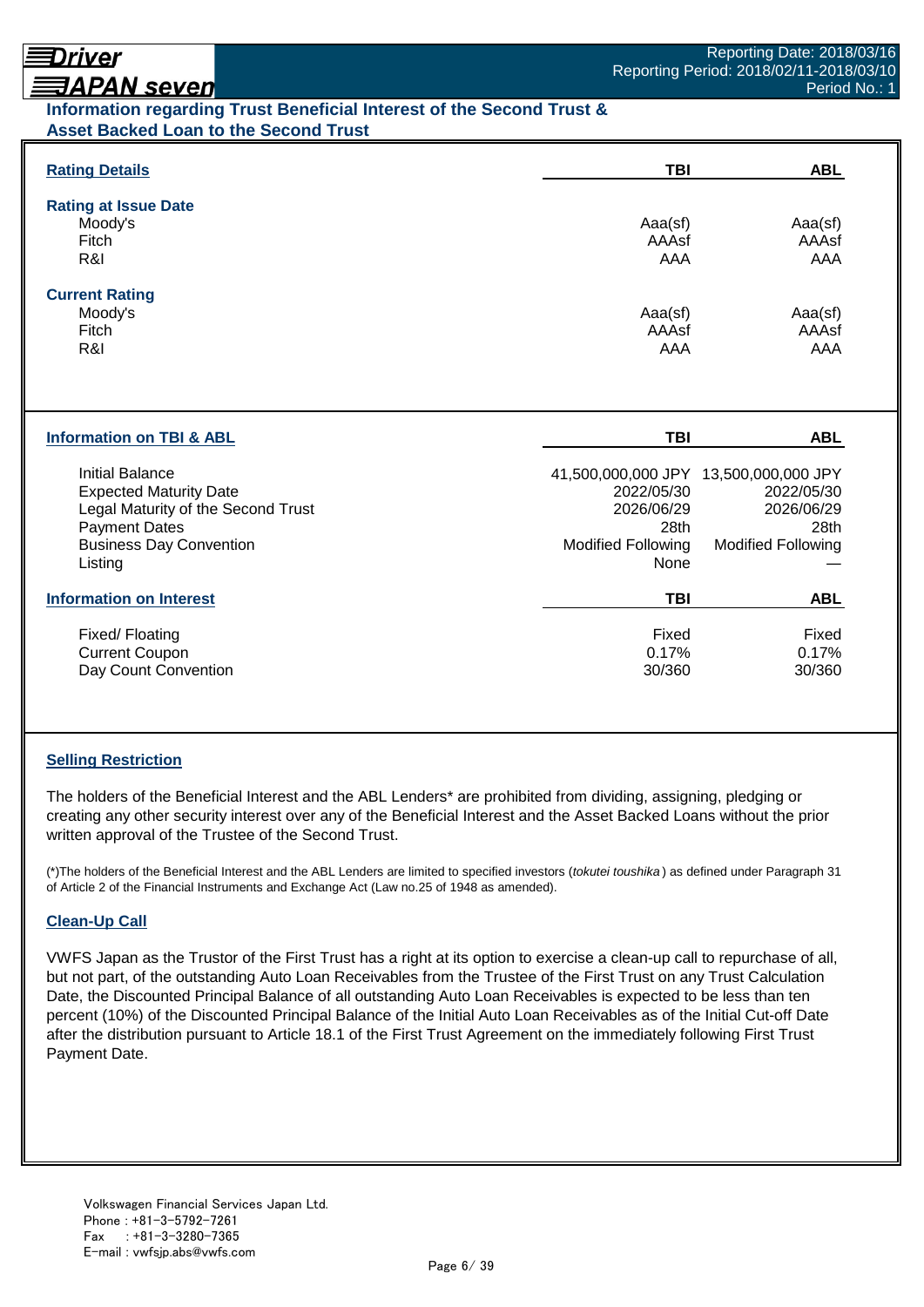## <span id="page-6-0"></span>**Pool Information**

#### **Pool Balance on Initial Cut-Off Date**

| <b>Status</b>                | <b>Number of</b><br><b>Contracts</b> | <b>Outstanding</b><br><b>Discounted</b><br><b>Principal Balance</b> |
|------------------------------|--------------------------------------|---------------------------------------------------------------------|
| Normal                       | 25,466                               | 58,823,742,157 JPY                                                  |
| Cancellation                 |                                      | 0 JPY                                                               |
| Early Termination            | 0                                    | 0 JPY                                                               |
| <b>Defaulted Receivables</b> | ი                                    | 0 JPY                                                               |
| Matured                      | 0                                    | 0 JPY                                                               |
| <b>Refinance Option</b>      | 0                                    | 0 JPY                                                               |
| Repurchase                   | Λ                                    | 0 JPነ                                                               |
| <b>Total</b>                 | 25.466                               | 58,823,742,157 JPY                                                  |

#### **Pool Balance before entrustment of Additional Auto Loan Receivables**

| <b>Status</b>            | <b>Number of</b><br><b>Contracts</b><br>on previous EoP | <b>Outstanding</b><br><b>Discounted</b><br><b>Principal Balance</b><br>on previous EoP | Number of<br><b>Contracts</b><br>"as Collections"<br>during the<br>Period* | Outstanding<br><b>Discounted</b><br><b>Principal Balance</b><br>"as Collections"<br>relevant Monthly during the relevant<br><b>Monthly Period*</b> | <b>Number of</b><br><b>Contracts</b><br><b>EoP</b> before<br>entrustment of<br><b>Additional Auto</b><br>Loan<br><b>Receivables</b> | <b>Outstanding</b><br><b>Discounted</b><br><b>Principal Balance</b><br><b>EoP</b> before<br>entrustment of<br><b>Additional Auto</b><br><b>Loan Receivables</b> |
|--------------------------|---------------------------------------------------------|----------------------------------------------------------------------------------------|----------------------------------------------------------------------------|----------------------------------------------------------------------------------------------------------------------------------------------------|-------------------------------------------------------------------------------------------------------------------------------------|-----------------------------------------------------------------------------------------------------------------------------------------------------------------|
| Normal                   | 25.466                                                  | 58,823,742,157 JPY                                                                     | 25,380                                                                     | 868,124,834 JPY                                                                                                                                    | 25,380                                                                                                                              | 57,886,093,338 JPY                                                                                                                                              |
| Cancellation             |                                                         | 0 JPY                                                                                  |                                                                            | 2.649.753 JPY                                                                                                                                      |                                                                                                                                     | 0 JPY                                                                                                                                                           |
| <b>Early Termination</b> |                                                         | 0 JPY                                                                                  |                                                                            | 0 JPY                                                                                                                                              |                                                                                                                                     | 0 JPY                                                                                                                                                           |
| Defaulted Receivables    |                                                         | 0 JPY                                                                                  |                                                                            | 0 JPY                                                                                                                                              | 0                                                                                                                                   | 0 JPY                                                                                                                                                           |
| Matured                  |                                                         | 0 JPY                                                                                  | 67                                                                         | 38.301.064 JPY                                                                                                                                     | 0                                                                                                                                   | 0 JPY                                                                                                                                                           |
| <b>Refinance Option</b>  |                                                         | 0 JPY                                                                                  | 18                                                                         | 28,573,168 JPY                                                                                                                                     | 0                                                                                                                                   | 0 JPY                                                                                                                                                           |
| Repurchase               |                                                         | 0 JPY                                                                                  |                                                                            | 0 JPY                                                                                                                                              | በ                                                                                                                                   | 0 JPY                                                                                                                                                           |
| <b>Total</b>             |                                                         | 25.466 58.823.742.157 JPY                                                              | 25,466                                                                     | 937.648.819 JPY                                                                                                                                    | 25,380                                                                                                                              | 57.886.093.338 JPY                                                                                                                                              |

#### **Pool Balance after entrustment of Additional Auto Loan Receivables**

| <b>Status</b>                | <b>Number of</b><br><b>Contracts</b><br>EoP before<br>entrustment of<br><b>Additional Auto</b><br>Loan<br><b>Receivables</b> | <b>Outstanding</b><br><b>Discounted</b><br><b>Principal Balance</b><br><b>EoP</b> before<br>entrustment of<br><b>Additional Auto</b><br><b>Loan Receivables</b> | Number of<br><b>Contracts</b><br>of Additional<br><b>Auto Loan</b><br><b>Receivables</b> | <b>Outstanding</b><br><b>Discounted</b><br><b>Principal Balance</b><br>of Additional Auto<br><b>Loan Receivables</b> | <b>Number of</b><br><b>Contracts EoP</b><br>after<br>entrustment of<br><b>Additional Auto</b><br>Loan<br><b>Receivables</b> | <b>Outstanding</b><br><b>Discounted</b><br><b>Principal Balance</b><br><b>EoP</b> after<br>entrustment of<br><b>Additional Auto</b><br><b>Loan Receivables</b> |
|------------------------------|------------------------------------------------------------------------------------------------------------------------------|-----------------------------------------------------------------------------------------------------------------------------------------------------------------|------------------------------------------------------------------------------------------|----------------------------------------------------------------------------------------------------------------------|-----------------------------------------------------------------------------------------------------------------------------|----------------------------------------------------------------------------------------------------------------------------------------------------------------|
| Normal                       | 25,380                                                                                                                       | 57,886,093,338 JPY                                                                                                                                              | 448                                                                                      | 1,044,351,913 JPY                                                                                                    | 25,828                                                                                                                      | 58,930,445,251 JPY                                                                                                                                             |
| Cancellation                 |                                                                                                                              | 0 JPY                                                                                                                                                           |                                                                                          | 0 JPY                                                                                                                |                                                                                                                             | 0 JPY                                                                                                                                                          |
| <b>Early Termination</b>     |                                                                                                                              | 0 JPY                                                                                                                                                           |                                                                                          | 0 JPY                                                                                                                |                                                                                                                             | 0 JPY                                                                                                                                                          |
| <b>Defaulted Receivables</b> |                                                                                                                              | 0 JPY                                                                                                                                                           |                                                                                          | 0 JPY                                                                                                                |                                                                                                                             | 0 JPY                                                                                                                                                          |
| Matured                      |                                                                                                                              | 0 JPY                                                                                                                                                           |                                                                                          | 0 JPY                                                                                                                |                                                                                                                             | 0 JPY                                                                                                                                                          |
| <b>Refinance Option</b>      |                                                                                                                              | 0 JPY                                                                                                                                                           |                                                                                          | 0 JPY                                                                                                                | n                                                                                                                           | 0 JPY                                                                                                                                                          |
| Repurchase                   |                                                                                                                              | 0 JPY                                                                                                                                                           |                                                                                          | 0 JPY                                                                                                                |                                                                                                                             | 0 JPY                                                                                                                                                          |
| <b>Total</b>                 | 25,380                                                                                                                       | 57,886,093,338 JPY                                                                                                                                              | 448                                                                                      | $1,044,351,913$ JPY                                                                                                  | 25.828                                                                                                                      | 58,930,445,251 JPY                                                                                                                                             |

#### **Limits on Eligibility Criteria**

| <b>Status Limits on Eligibility</b><br>Criteria (v) (including<br><b>Additional Entrustment)</b> | <b>Current</b><br><b>Exposure in %</b> | Limits in % of the<br>aggregate<br><b>Discounted</b><br><b>Principal Balance</b><br>of the Auto Loan<br><b>Receivables</b><br>outstanding | <b>Status</b> |
|--------------------------------------------------------------------------------------------------|----------------------------------------|-------------------------------------------------------------------------------------------------------------------------------------------|---------------|
| on Used Purchased Vehicle                                                                        | 23.70 %                                | 35 %                                                                                                                                      | ΟK            |
| on Non-VW Vehicles                                                                               | 0.02%                                  | 5 %                                                                                                                                       | OK            |
| on Balloon Payment                                                                               | 38.65 %                                | 50 %                                                                                                                                      | OK            |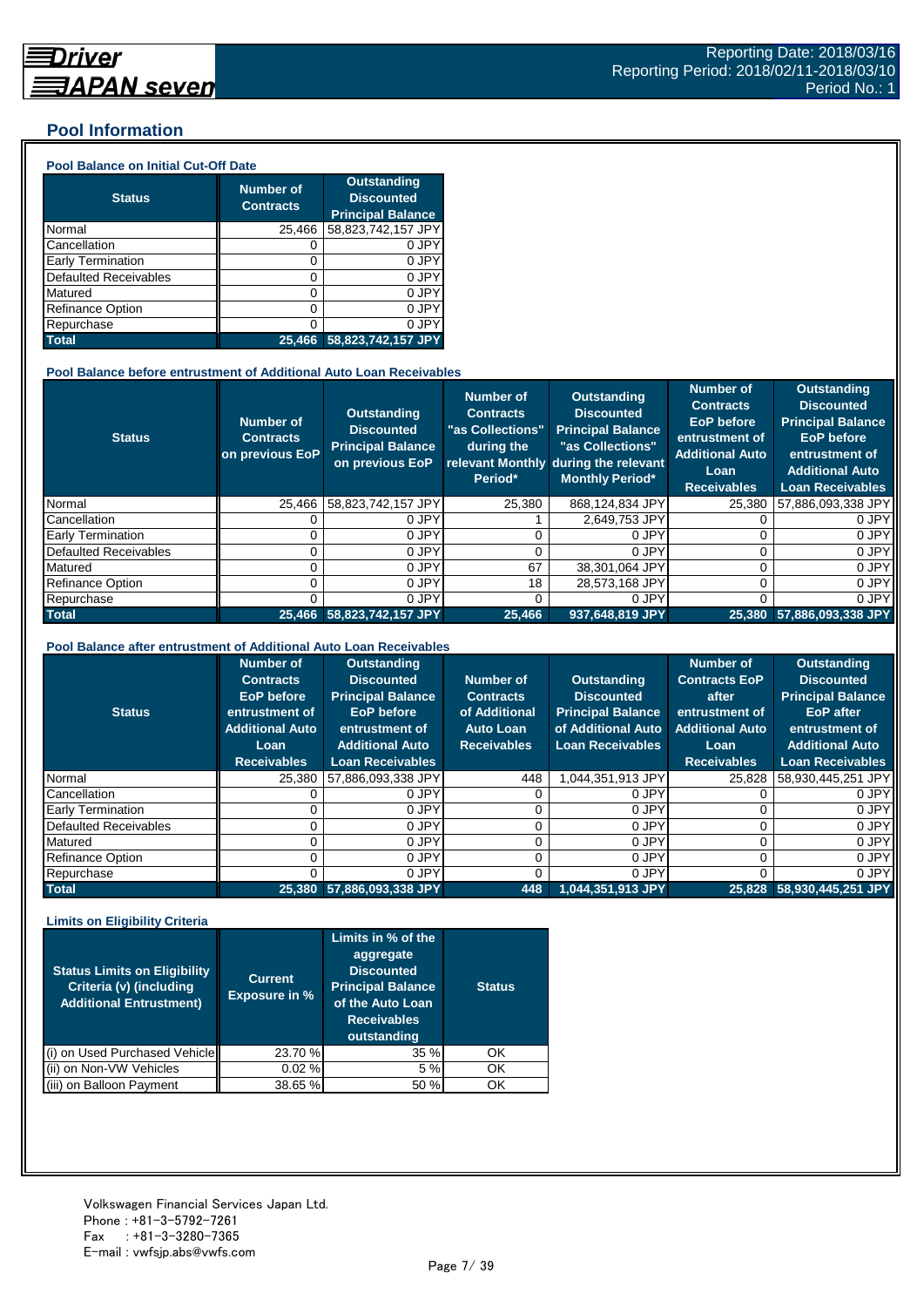

# <span id="page-7-0"></span>*<u> Driver</u>*

#### **Outstanding Balances**

| <b>Monthly Period:</b>         | from       | 2018/02/11 to | 2018/03/10 |
|--------------------------------|------------|---------------|------------|
| <b>Reporting Date:</b>         | 2018/03/16 |               |            |
| <b>Trust Calculation Date:</b> | 2018/03/26 |               |            |

# **Outstanding Balances**

|                                                                              | <b>Number of</b><br><b>Contracts</b> | <b>Aggregate Amount</b><br>of the Discounted<br><b>Principal Balance</b> | <b>Aggregate Amount</b><br>of the Nominal<br><b>Balance</b> |
|------------------------------------------------------------------------------|--------------------------------------|--------------------------------------------------------------------------|-------------------------------------------------------------|
| Balance on the previous EoP                                                  | 25.466                               | 58,823,742,157 JPY 61,652,388,600 JPY                                    |                                                             |
| Balance after counting on the Collections during the relevant Monthly Period | 25.380                               | 57,886,093,338 JPY 60,608,745,200 JPY                                    |                                                             |
| Balance of Additional Auto Loan Receivables                                  | 448                                  | 1,044,351,913 JPY                                                        | 1,096,033,700 JPY                                           |
| Aggregate Amount of Auto Loan Receivables                                    |                                      | 25,828 58,930,445,251 JPY 61,704,778,900 JPY                             |                                                             |

#### **Collections**

|                                                | <b>Number of</b><br><b>Contracts</b> | <b>Aggregate Amount</b><br>of the Discounted<br><b>Principal Balance</b> | <b>Aggregate Amount</b><br>of the Nominal<br><b>Balance</b> |
|------------------------------------------------|--------------------------------------|--------------------------------------------------------------------------|-------------------------------------------------------------|
| Collections: Amortization of current contracts | 25,380                               | 868,124,834 JPY                                                          | 973,777,100 JPY                                             |
| Collections: Cancellation                      |                                      | 2,649,753 JPY                                                            | 2,895,300 JPY                                               |
| Collections: Early Termination                 |                                      | 0 JPY                                                                    | 0 JPY                                                       |
| Collections: Defaulted Receivables             |                                      | 0 JPY                                                                    | 0 JPY                                                       |
| Collections: Matured                           | 67                                   | 38,301,064 JPY                                                           | 38,361,000 JPY                                              |
| Collections: Refinance Option                  | 18                                   | 28,573,168 JPY                                                           | 28,610,000 JPY                                              |
| Collections: Repurchase                        |                                      | 0 JPY                                                                    | 0 JPY                                                       |
| Sum                                            | 25,466                               | 937,648,819 JPY                                                          | 1,043,643,400 JPY                                           |

#### **Available Distribution Amount**

|     |                                                               | <b>Number of</b><br><b>Contracts</b> | <b>Aggregate Amount</b><br>of the Nominal<br><b>Balance</b> |
|-----|---------------------------------------------------------------|--------------------------------------|-------------------------------------------------------------|
| (a) | the Collections for the Monthly Period with respect to such   |                                      |                                                             |
|     | <b>Trust Calculation Date</b>                                 | 25,466                               | 1,043,643,400 JPY                                           |
| (b) | drawings from the Cash Collateral Ledger in accordance with   |                                      |                                                             |
|     | Article 18.3 of the First Trust Agreement                     | 0                                    | 0 JPY                                                       |
| (c) | net investment earnings from Eligible Investments             | 0                                    | 0 JPY                                                       |
| (d) | net proceeds from the sale or disposal of the Trust Assets of |                                      |                                                             |
|     | the First Trust                                               | 0                                    | 0 JPY                                                       |
| (e) | any amount which is carried over from the immediately         |                                      |                                                             |
|     | preceding Trust Calculation Date                              |                                      | 0 JPY                                                       |
|     | Sum                                                           | 25,466                               | 1,043,643,400 JPY                                           |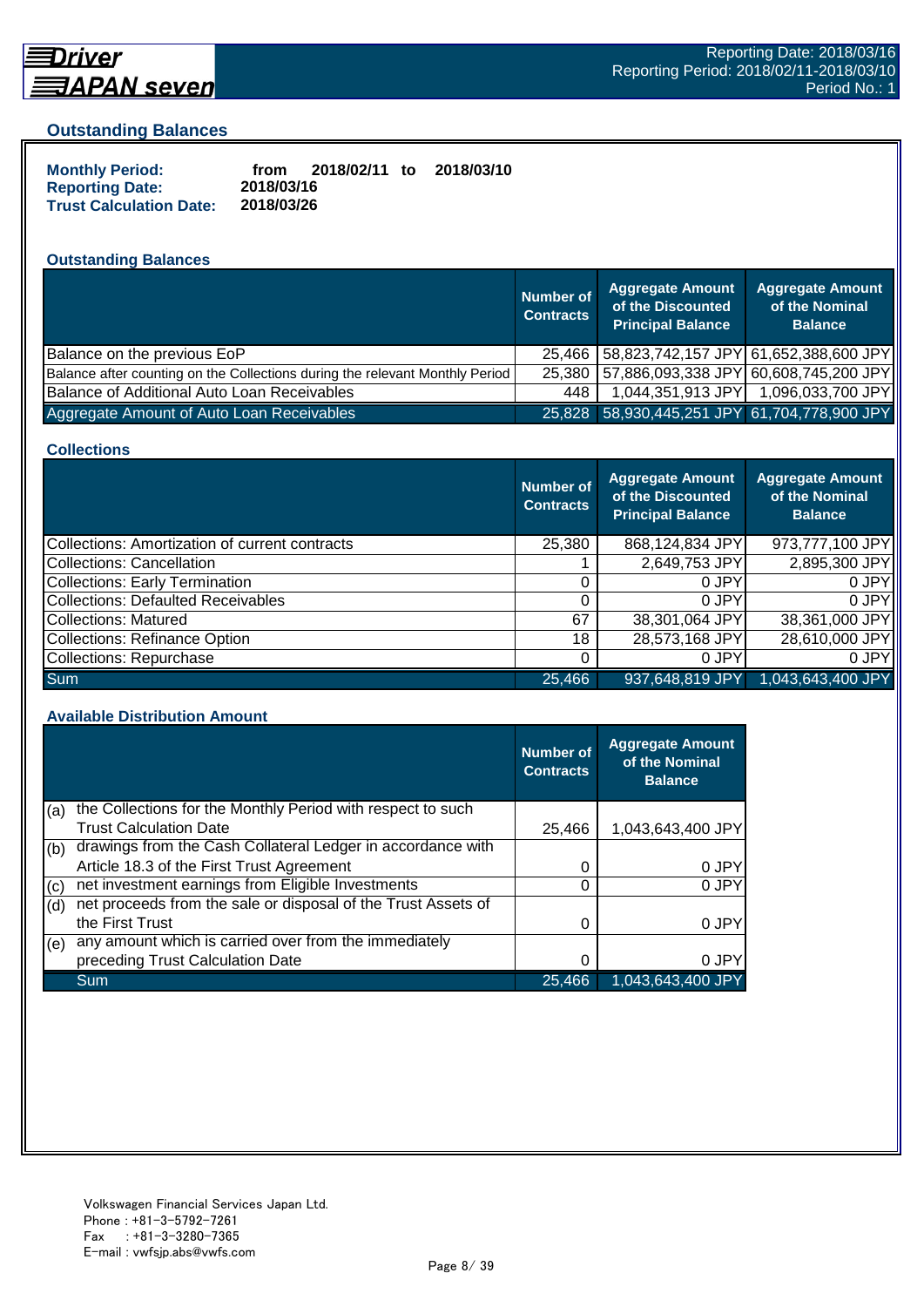## <span id="page-8-0"></span>**Waterfall**

|     | There is no distinction between principal and interest, and all collections go through a single priority of payments                                                                                                                                                                                                                                                                                                                                                                                                                                                    |      |                   |                         |
|-----|-------------------------------------------------------------------------------------------------------------------------------------------------------------------------------------------------------------------------------------------------------------------------------------------------------------------------------------------------------------------------------------------------------------------------------------------------------------------------------------------------------------------------------------------------------------------------|------|-------------------|-------------------------|
|     |                                                                                                                                                                                                                                                                                                                                                                                                                                                                                                                                                                         |      | <b>Payment</b>    | <b>Remaining Amount</b> |
|     | Available Distribution Amount                                                                                                                                                                                                                                                                                                                                                                                                                                                                                                                                           | plus | 1,043,643,400 JPY | 1,043,643,400 JPY       |
| (a) | an amount necessary for the payment of all taxes and public charges to be paid to the<br>relevant public authority by the immediately following First Trust Payment Date.                                                                                                                                                                                                                                                                                                                                                                                               | less | 0 JPY             | 1,043,643,400 JPY       |
| (b) | an amount necessary for the payment of all Fees for the Trustee of the First Trust to be<br>paid to the Trustee of the First Trust by the immediately following First Trust Payment<br>Date.                                                                                                                                                                                                                                                                                                                                                                            | less | 564,707 JPY       | 1,043,078,693 JPY       |
| (C) | an amount necessary for the payment of the Servicing Fee to be paid to the Servicer<br>by the immediately following First Trust Payment Date.                                                                                                                                                                                                                                                                                                                                                                                                                           | less | 52,941,367 JPY    | 990,137,326 JPY         |
| (d) | an amount necessary for the payment of the Trust Expenses of the First Trust as<br>provided in Article 23.1 (including the Rating Fees, Costs of the Second Trust and<br>those fees not otherwise covered by (b) or (c) above) to be paid to the relevant party by<br>the immediately following First Trust Payment Date (including any amounts advanced<br>by the Trustee of the First Trust pursuant to Article23.3)                                                                                                                                                  | less | 504,270 JPY       | 989,633,056 JPY         |
| (e) | an amount necessary for the payment of overdue and unpaid interest on the Asset<br>Backed Loans to the First Trust (if any) to be paid to the Trustee of the Second Trust<br>by the immediately following First Trust Payment Date.                                                                                                                                                                                                                                                                                                                                     | less | 0 JPY             | 989,633,056 JPY         |
| (f) | an amount necessary for the payment to the Trustee of the Second Trust of interest on<br>the Asset Backed Loan to the First Trust accruing during the relevant Interest<br><b>Calculation Period</b>                                                                                                                                                                                                                                                                                                                                                                    | less | 8,051,388 JPY     | 981,581,668 JPY         |
| (g) | an amount necessary to top up the balance thereof until it is equal to the Cash<br>Collateral Ledger Target Balance                                                                                                                                                                                                                                                                                                                                                                                                                                                     | less | 0 JPY             | 981,581,668 JPY         |
| (h) | (i)<br>prior to the expiration of the Revolving Period: an amount necessary for the<br>redemption of any Additional Senior Beneficial Interest;                                                                                                                                                                                                                                                                                                                                                                                                                         |      |                   |                         |
|     | following the expiration of the Revolving Period and prior to the occurrence of an<br>(II)<br>Early Amortization Event, an amount necessary for the payment to the Trustee of<br>the Second Trust of the Asset Backed Loan Principal Payment Amount for the<br>relevant First Trust Payment Date.                                                                                                                                                                                                                                                                       | less | 976,469,038 JPY   | 5,112,630 JPY           |
|     | (iii) following the occurrence of the Early Amortization Event, an amount necessary for<br>the payment to the Trustee of the Second Trust of the remaining principal balance<br>of the Asset Backed Loan to the First Trust.                                                                                                                                                                                                                                                                                                                                            |      |                   |                         |
| (i) | an amount necessary for the payment to the Trustee of the First Trust of any<br>Indemnified Amounts which are not compensated by the Trustor of the First Trust                                                                                                                                                                                                                                                                                                                                                                                                         | less | 0 JPY             | 5,112,630 JPY           |
| (j) | an amount necessary for the payment to the Subordinated Beneficiary of the<br>Subordinated Beneficial Principal Payment Amount for the relevant First Trust Payment<br>Date.                                                                                                                                                                                                                                                                                                                                                                                            | less | 0 JPY             | 5,112,630 JPY           |
| (k) | (i)<br>prior to the expiration of the Revolving Period, then (x) if a transfer is made under<br>(j) above, such remaining amount will be transferred to the Expenses Distribution<br>Ledger for payment to the Subordinated Beneficiary as a payment of earnings on<br>the Subordinated Beneficial Interest, and such payment shall be made on the First<br>Trust Payment Date immediately following such Trust Calculation Date or (y) if no<br>transfer is made under (j) above, such remaining amount will be carried forward to<br>the next Trust Calculation Date. |      |                   |                         |
|     | (ii)<br>following the expiration of the Revolving Period and prior to the occurrence of an<br>Early Amortization Event, then such remaining amount will be transferred to the<br>Expenses Distribution Ledger for payment to the Subordinated Beneficiary as a<br>payment of earnings on the Subordinated Beneficial Interest, and such payment<br>shall be made on the First Trust Payment Date immediately following such Trust<br>Calculation Date.                                                                                                                  | less | 0 JPY             | 5,112,630 JPY           |
|     | (III)<br>following the occurrence of an Early Amortization Event, the remaining amount in<br>the Trust Collection Ledger will be carried forward to the next Trust Calculation<br>Date.                                                                                                                                                                                                                                                                                                                                                                                 |      |                   |                         |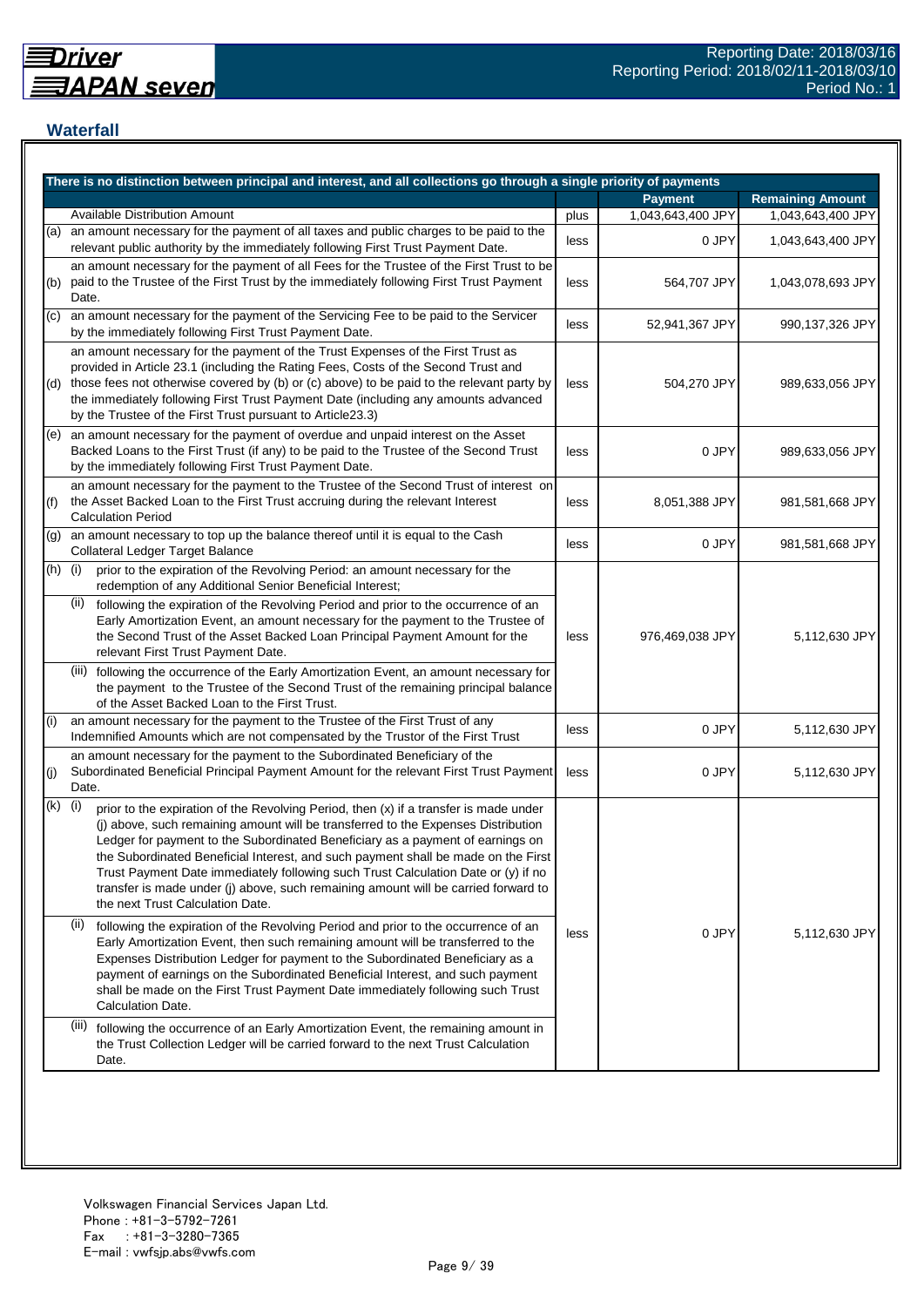## <span id="page-9-0"></span>**Credit Enhancement**

| Subordinated Principal Balance as of the relevant First Trust Payment Date                                               |                                                                                    |                          |                        |                   |
|--------------------------------------------------------------------------------------------------------------------------|------------------------------------------------------------------------------------|--------------------------|------------------------|-------------------|
|                                                                                                                          | Percentage of<br><b>Aggregate</b><br><b>Discounted</b><br><b>Principal Balance</b> | <b>Value</b>             |                        |                   |
| the aggregate amount of the<br>(i)<br><b>Discounted Principal Balance</b><br>of all Auto Loan Receivables<br>outstanding |                                                                                    | 58,930,445,251 JPY       |                        |                   |
| (ii) Asset Backed Loan Principal<br>Balance on the relevant First<br><b>Trust Payment Date</b>                           |                                                                                    | 55,000,000,000 JPY       |                        |                   |
| Overcollateralization $( = (i) - (ii))$                                                                                  | 6.67%                                                                              | 3,930,445,251 JPY        |                        |                   |
| Trust Collection Ledger which is<br>carried over from the immediately<br>preceding Trust Calculation Date                | 0.00%                                                                              | 0 JPY                    |                        |                   |
| The amount in the Cash Collateral<br>Ledger                                                                              | 0.53%                                                                              | 312,112,630 JPY          |                        |                   |
| Subordinated Principal Balance                                                                                           | 7.20 %                                                                             | 4,242,557,881 JPY        |                        |                   |
|                                                                                                                          |                                                                                    |                          |                        |                   |
| <b>Trust Management Account (TMA)</b>                                                                                    |                                                                                    | in JPY                   | +/-                    | in JPY (previous) |
| <b>Initial Balance on Cash Entrustment Date</b>                                                                          |                                                                                    | 307,000,000 JPY          |                        |                   |
| <b>Outstanding Balance on First Trust Payment Date</b><br>(a) Expenses Distribution Ledger                               |                                                                                    | 312,112,630 JPY<br>0 JPY | 5,112,630 JPY<br>0 JPY | 307,000,000 JPY   |

(b) Trust Collection Ledger 6,112,630 JPY 5,112,630 JPY 5,112,630 JPY 6 JPY 46 Collection Ledger 6 Collection Collection Collection Collection Collection Collection Collection Collection 307,000,000 JPY 5,112,630 JPY 5,112

(c) Cash Collateral Ledger

**Cash Collateral Ledger Target Balance 307,000,000 JPY**

### **Calculation of Credit Enhancement**

Driver Japan seven's Credit Enhancement consists of the items listed above in the Subordinated Principal Balance as of the relevant date of determination (immediately following the First Trust Payment Date). The result provides an absolute value, which will be applied to the (amortized) Aggregate Discounted Principal Balance as of the end of the relevant date.

The transaction has a Revolving Period of 12 months until February 2019.

Asset Backed Loan Overcollateralization Percentage is (i) prior to the expiration of the Revolving Period, 8.5%, and (ii) following the expiration of the Revolving Period, 11.5%; provided, in each case no Credit Enhancement Increase Condition shall be in effect. After a Level 1 Credit Enhancement Increase Condition in effect, 17% and after a Level 2 Credit Enhancement Increase Condition is in effect, 100%.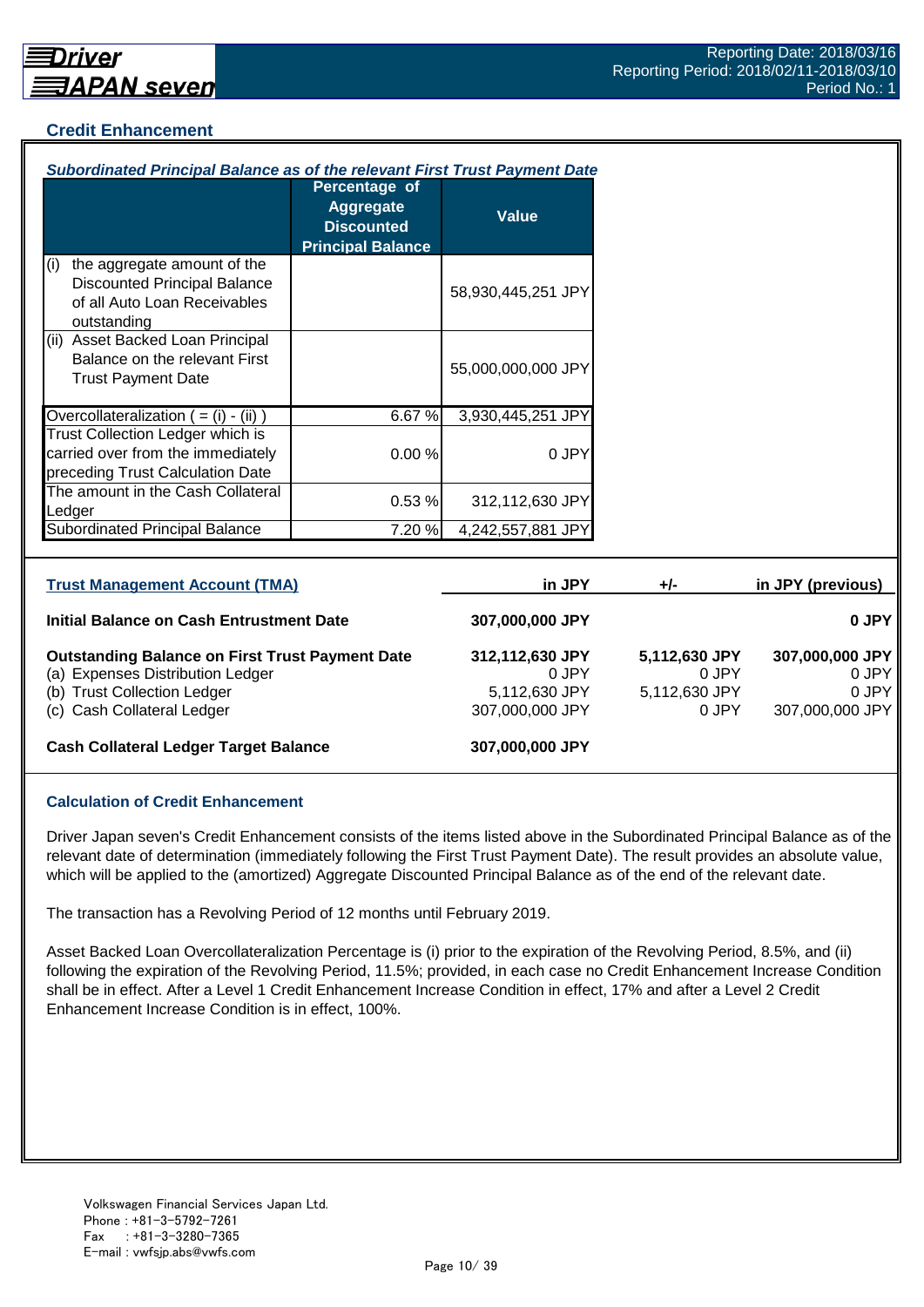## <span id="page-10-0"></span>**Cumulative Gross Loss & Cumulative Repurchased Receivables**

|                                                                                                                                                                                                                                                                                                                                                              | Number of<br><b>Contracts</b> | <b>Write Offs</b>  |
|--------------------------------------------------------------------------------------------------------------------------------------------------------------------------------------------------------------------------------------------------------------------------------------------------------------------------------------------------------------|-------------------------------|--------------------|
| <b>Beginning of Period</b>                                                                                                                                                                                                                                                                                                                                   |                               | 0 JPY              |
| <b>Defaulted Receivables</b>                                                                                                                                                                                                                                                                                                                                 |                               | 0 JPY              |
| <b>End of Period</b>                                                                                                                                                                                                                                                                                                                                         | 0                             | 0 JPY              |
| <b>Cumulative Gross Loss Ratio</b><br>The sum of the Discounted Principal Balance of all Auto Loan<br>Receivables that have become Defaulted Receivables from the Initial<br>Cut-off Date through to the end of Monthly Period immediately<br>preceding the relevant Trust Calculation Date                                                                  |                               | 0 JPY              |
| The sum of (i) the aggregate Discounted Principal Balance of the Initial<br>Auto Loan Receivables as of the Initial Cut-off Date and (ii) the<br>aggregate Discounted Principal Balance as of the relevant Trust<br>Calculation Date of all Additional Auto Loan Receivables (if any)<br>entrusted on the Additional Entrustment Dates which fall six months |                               | 58,823,742,157 JPY |

#### **Performance Triggers**

Asset Backed Loan Overcollateralization Percentage was implemented to assure on a monthly basis that no cash is paid to lower steps in the waterfall unless there is sufficient Overcollateralization to support the transaction.

The performance trigger in form of a Credit Enhancement Increase Condition will be activated when the Cumulative Gross Loss Ratio exceeds the defined limits. In this case the Overcollateralization will be increased accordingly.

| Levels        | <b>Credit Enhancement increase condition</b>                  | <b>Credit Enhancement</b><br>increase condition in<br>place? |  |
|---------------|---------------------------------------------------------------|--------------------------------------------------------------|--|
|               | Cumulative Gross Loss Ratio exceeds 0.5% for any First Trust  |                                                              |  |
| Level 1 (i)   | Payment Date on or prior to August 2018                       | no                                                           |  |
|               | Cumulative Gross Loss Ratio exceeds 0.8% for any First Trust  |                                                              |  |
| Level 1 (ii)  | Payment Date from September 2018 to May 2019                  | no                                                           |  |
|               | Cumulative Gross Loss Ratio exceeds 1.15% for any First Trust |                                                              |  |
| Level 1 (iii) | Payment Date from June 2019 to February 2020                  | no                                                           |  |
|               | Cumulative Gross Loss Ratio exceeds 1.6% for any First Trust  |                                                              |  |
| Level 2       | <b>Payment Date</b>                                           | no                                                           |  |

|                                                                    | <b>Asset Backed Loan</b><br><b>Overcollateralization</b><br>Percentage |  |
|--------------------------------------------------------------------|------------------------------------------------------------------------|--|
| Prior to the expiration of the Revolving Period                    | 8.50%                                                                  |  |
| (No Credit Enhancement Increase Condition is in effect)            |                                                                        |  |
| Following the expiration of Revolving Period                       |                                                                        |  |
| (No Credit Enhancement Increase Condition is in effect)            | 11.50 %                                                                |  |
| After a Level 1 Credit Enhancement Increase Condition is in effect | 17.00 %                                                                |  |
| After a Level 2 Credit Enhancement Increase Condition is in effect | 100.00%                                                                |  |
| <b>Current Asset Backed Loan Overcollateralization Percentage</b>  | 6.67%                                                                  |  |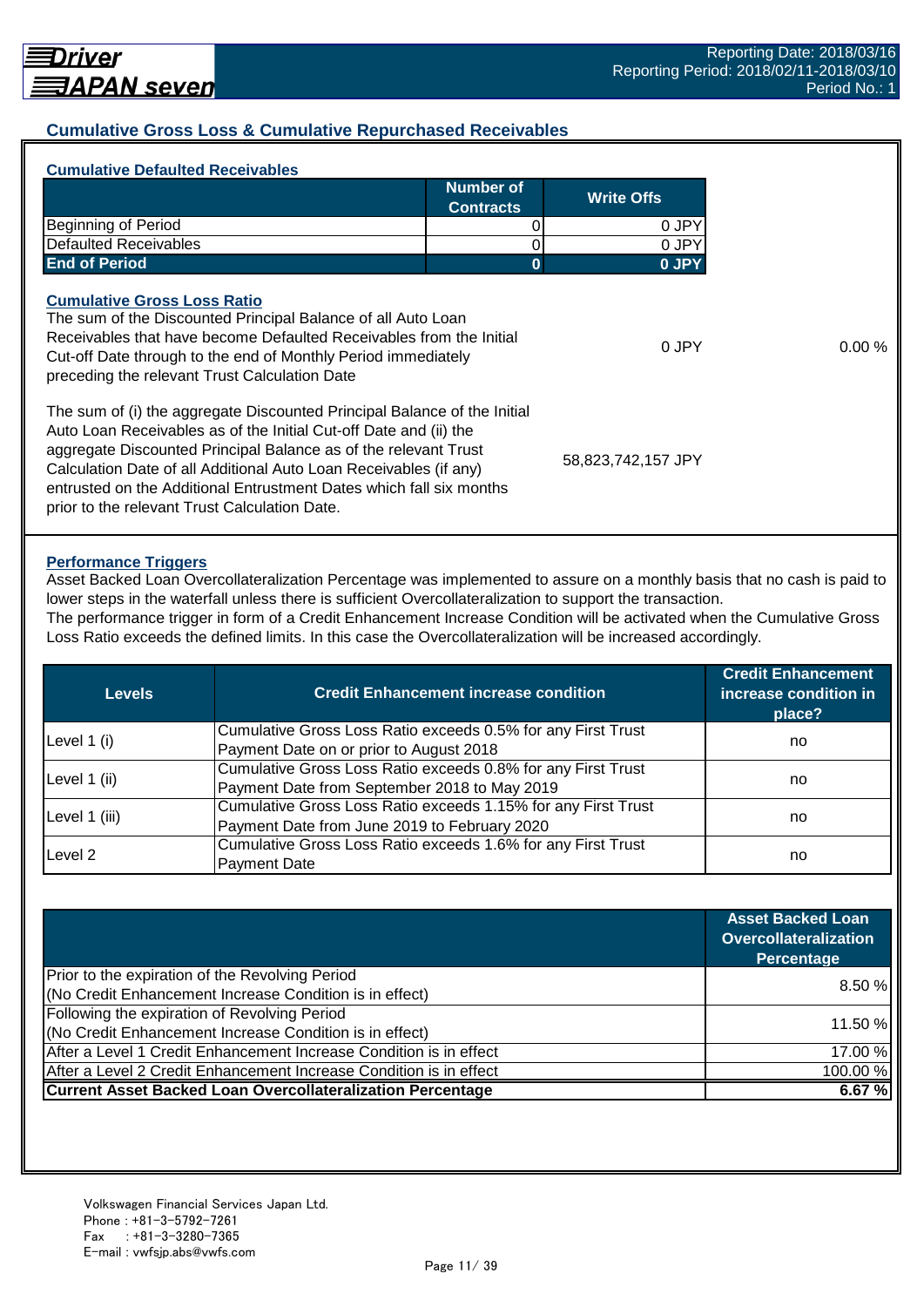<span id="page-11-0"></span>

#### **Cumulative Gross Loss & Cumulative Repurchased Receivables**

#### **Performance Pool vis-a-vis Triggers**



#### **Cumulative Repurchased Receivables**

|                         | Number of<br><b>Contracts</b> | <b>Repurchase Price</b> |
|-------------------------|-------------------------------|-------------------------|
| Beginning of Period     |                               | 0 JPY                   |
| Repurchased Receivables |                               | 0.JPY                   |
| <b>End of Period</b>    |                               | 0 JPY                   |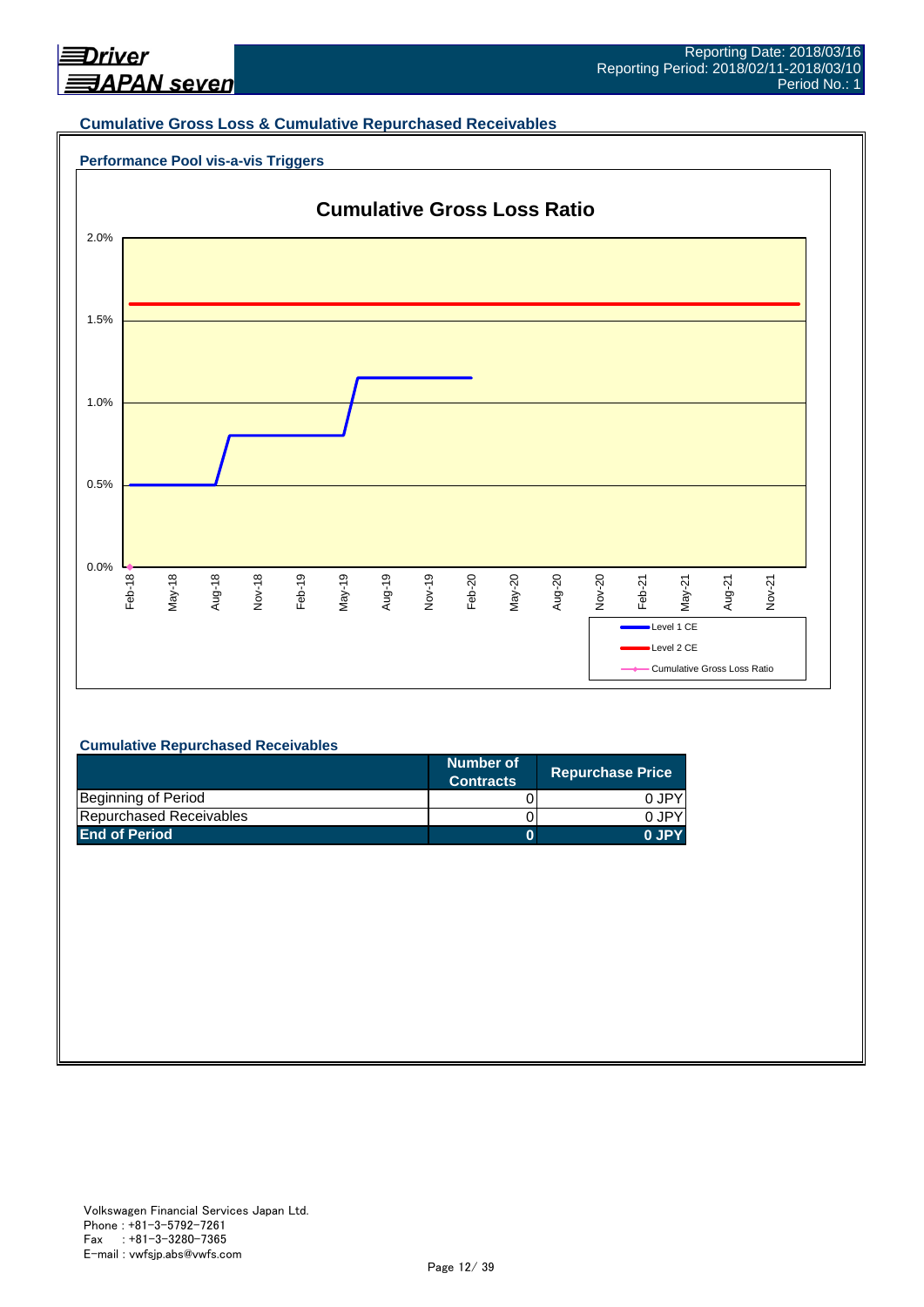## <span id="page-12-0"></span>**Defaulted and Delinquent Contracts**

| <b>Information of Delinquencies and Defaults</b> |                  |                         |                             |              |                            |                    |  |  |
|--------------------------------------------------|------------------|-------------------------|-----------------------------|--------------|----------------------------|--------------------|--|--|
| <b>Current</b>                                   |                  | Number of Percentage of | <b>Outstanding</b>          | Percentage   | <b>Outstanding Nominal</b> | Percentage         |  |  |
| <b>Reporting</b>                                 | <b>Contracts</b> | Contracts (*)           | <b>Discounted Principal</b> | of Principal | <b>Balance</b>             | of Nominal         |  |  |
| <b>Period</b>                                    |                  |                         | <b>Balance</b>              | Balance (*)  |                            | <b>Balance (*)</b> |  |  |
| Delinquent                                       | 185              | $0.73 \%$               | 406,970,712 JPY             | 0.69%        | 428,266,800 JPY            | 0.69%              |  |  |
| Default                                          |                  | $0.00 \%$               | 0 JPY                       | $0.00 \%$    | 0 JPY<br>$\sqrt{2}$        | 0.00 %<br>--       |  |  |

(\*) Based on the previous EoP

|                           | <b>Delinquency Profile (Information Purpose Only)</b> |                                             |                                                                     |                                              |                                       |                                            |  |  |
|---------------------------|-------------------------------------------------------|---------------------------------------------|---------------------------------------------------------------------|----------------------------------------------|---------------------------------------|--------------------------------------------|--|--|
| Days in<br><b>Arrears</b> | <b>Contracts</b>                                      | Number of Percentage of<br><b>Contracts</b> | <b>Outstanding</b><br><b>Discounted Principal</b><br><b>Balance</b> | Percentage<br>of Principal<br><b>Balance</b> | Outstanding Nominal<br><b>Balance</b> | Percentage<br>of Nominal<br><b>Balance</b> |  |  |
|                           | 185                                                   | $0.72 \%$                                   | 406,970,712 JPY                                                     | 0.69%                                        | 428,266,800 JPY                       | 0.69%                                      |  |  |
|                           |                                                       | 0.00 %                                      | 0 JPY                                                               | 0.00%                                        | 0 JPY                                 | 0.00%                                      |  |  |
|                           |                                                       | 0.00 %                                      | 0 JPY                                                               | 0.00%                                        | 0 JPY                                 | 0.00%                                      |  |  |
| <b>Total</b>              | 185                                                   | 0.72%                                       | 406,970,712 JPY                                                     | 0.69%                                        | 428,266,800 JPY                       | 0.69%                                      |  |  |

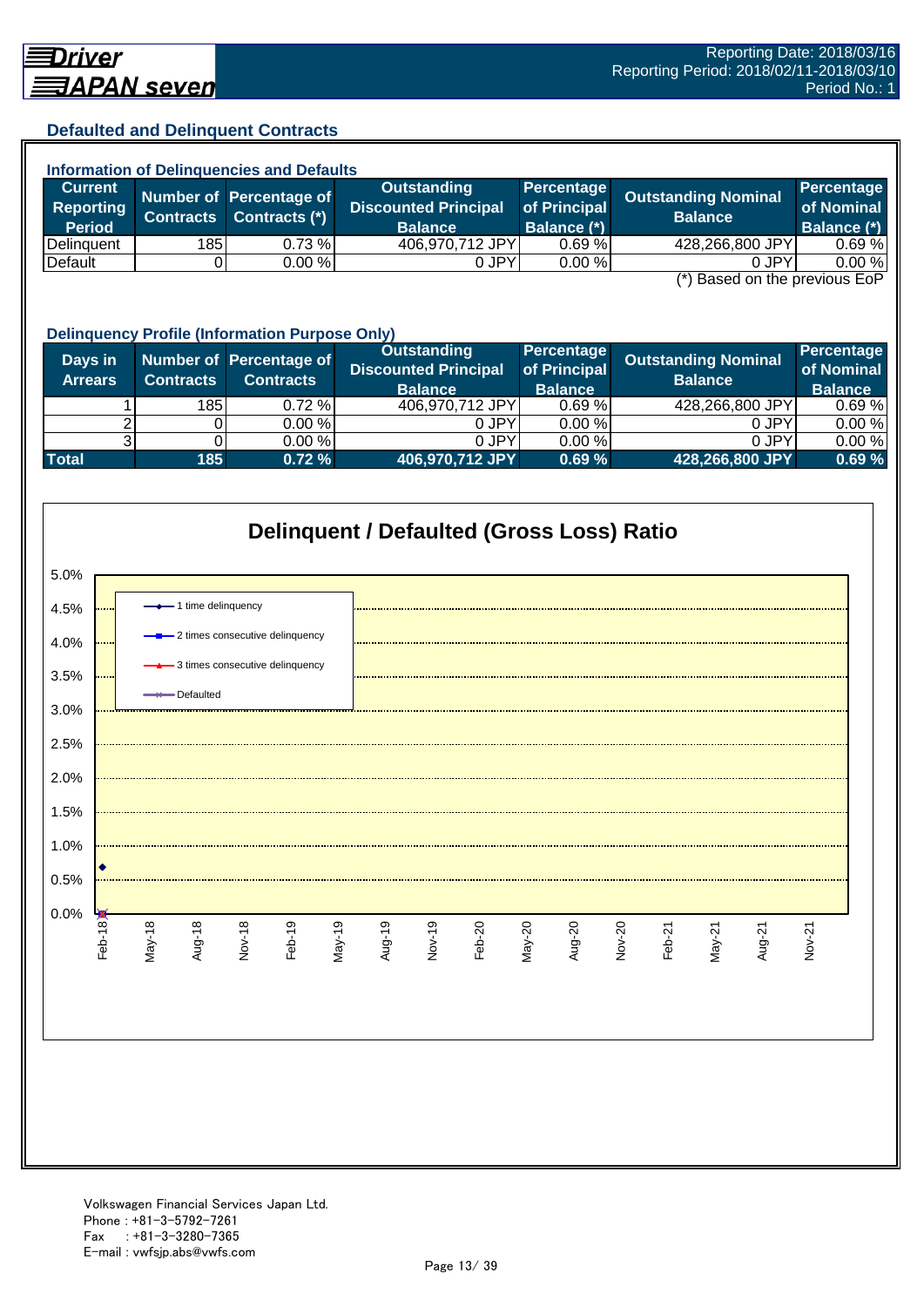# <span id="page-13-0"></span>**Run Out Schedule**

| <b>Next Payment</b><br><b>Month</b> | <b>Number of</b><br><b>Contracts</b> | <b>ABS Outstanding</b><br>Principal      | ABS Outstanding Interest Outstanding Installment |                                          | <b>ABS Remaining Principal</b>         | <b>ABS Remaining Interest</b>      | <b>ABS Remaining</b><br><b>Installment</b> |
|-------------------------------------|--------------------------------------|------------------------------------------|--------------------------------------------------|------------------------------------------|----------------------------------------|------------------------------------|--------------------------------------------|
| 01.2018                             | 25,466                               | 58,823,742,157 JPY                       | 2,828,646,443 JPY                                | 61,652,388,600 JPY                       | 0 JPY                                  | 0 JPY                              | 0 JPY                                      |
| 02.2018                             | 25,466                               | 57,888,708,418 JPY                       | 2,722,889,182 JPY                                | 60,611,597,600 JPY                       | 935,033,739 JPY                        | 105,757,261 JPY                    | 1,040,791,000 JPY                          |
| 03.2018<br>04.2018                  | 25,381<br>25,170                     | 56,845,167,790 JPY<br>55,938,484,322 JPY | 2,618,858,210 JPY<br>2,516,673,978 JPY           | 59,464,026,000 JPY<br>58,455,158,300 JPY | 1,043,540,628 JPY<br>906,683,468 JPY   | 104,030,972 JPY<br>102,184,232 JPY | 1,147,571,600 JPY<br>1,008,867,700 JPY     |
| 05.2018                             | 25,077                               | 55,003,768,518 JPY                       | 2,416,173,482 JP\                                | 57,419,942,000 JPY                       | 934,715,804 JPY                        | 100,500,496 JPY                    | 1,035,216,300 JPY                          |
| 06.2018                             | 24,919                               | 53,643,678,832 JPY                       | 2,317,387,268 JPY                                | 55,961,066,100 JPY                       | 1,360,089,686 JPY                      | 98,786,214 JPY                     | 1,458,875,900 JPY                          |
| 07.2018                             | 24,756                               | 52,215,776,729 JPY                       | 2,221,061,971 JPY                                | 54,436,838,700 JPY                       | 1,427,902,103 JPY                      | 96,325,297 JPY                     | 1,524,227,400 JPY                          |
| 08.2018                             | 24,627                               | 51,158,557,009 JPY                       | 2,127,387,391 JPY                                | 53,285,944,400 JPY                       | 1,057,219,720 JPY                      | 93,674,580 JPY                     | 1,150,894,300 JPY                          |
| 09.2018                             | 24,467                               | 50,190,380,820 JPY                       | 2,035,665,380 JPY                                | 52,226,046,200 JPY                       | 968,176,189 JPY                        | 91,722,011 JPY                     | 1,059,898,200 JPY                          |
| 10.2018<br>11.2018                  | 24,259<br>24,140                     | 49,277,976,056 JPY<br>48,345,106,347 JPY | 1,945,702,444 JPY<br>1,857,414,553 JPY           | 51,223,678,500 JPY<br>50,202,520,900 JPY | 912,404,764 JPY<br>932,869,709 JPY     | 89,962,936 JPY<br>88,287,891 JPY   | 1,002,367,700 JPY<br>1,021,157,600 JPY     |
| 12.2018                             | 23,964                               | 46,598,117,950 JPY                       | 1,770,818,250 JPY                                | 48,368,936,200 JPY                       | 1,746,988,397 JPY                      | 86,596,303 JPY                     | 1,833,584,700 JPY                          |
| 01.2019                             | 23,687                               | 45,429,049,441 JPY                       | 1,687,446,159 JP\                                | 47,116,495,600 JPY                       | 1,169,068,509 JPY                      | 83,372,091 JPY                     | 1,252,440,600 JPY                          |
| 02.2019                             | 23,473                               | 44,451,451,605 JPY                       | 1,606,219,995 JPY                                | 46,057,671,600 JPY                       | 977,597,836 JPY                        | 81,226,164 JPY                     | 1,058,824,000 JPY                          |
| 03.2019                             | 23,218                               | 43,369,955,112 JPY                       | 1,526,756,988 JPY                                | 44,896,712,100 JPY                       | 1,081,496,493 JPY                      | 79,463,007 JPY                     | 1,160,959,500 JPY                          |
| 04.2019                             | 22,846                               | 42,369,187,555 JPY                       | 1,449,235,145 JPY                                | 43,818,422,700 JPY                       | 1,000,767,557 JPY                      | 77,521,843 JPY                     | 1,078,289,400 JPY                          |
| 05.2019<br>06.2019                  | 22,651<br>22,379                     | 41,358,379,719 JPY<br>39,900,552,276 JPY | 1,373,499,281 JPY<br>1,299,546,624 JPY           | 42,731,879,000 JPY<br>41,200,098,900 JPY | 1,010,807,836 JPY<br>1,457,827,443 JPY | 75,735,864 JPY<br>73,952,657 JPY   | 1,086,543,700 JPY<br>1,531,780,100 JPY     |
| 07.2019                             | 22,024                               | 38,493,737,441 JPY                       | 1,228,166,059 JPY                                | 39,721,903,500 JPY                       | 1,406,814,835 JPY                      | 71,380,565 JPY                     | 1,478,195,400 JPY                          |
| 08.2019                             | 21,763                               | 37,491,305,992 JPY                       | 1,159,309,808 JPY                                | 38,650,615,800 JPY                       | 1,002,431,449 JPY                      | 68,856,251 JPY                     | 1,071,287,700 JPY                          |
| 09.2019                             | 21,549                               | 36,429,548,300 JPY                       | 1,092,233,100 JPY                                | 37,521,781,400 JPY                       | 1,061,757,692 JPY                      | 67,076,708 JPY                     | 1,128,834,400 JPY                          |
| 10.2019                             | 21,171                               | 35,510,122,192 JPY                       | 1,026,955,708 JPY                                | 36,537,077,900 JPY                       | 919,426,108 JPY                        | 65,277,392 JPY                     | 984,703,500 JPY                            |
| 11.2019                             | 20,906                               | 34,499,827,026 JPY                       | 963,284,174 JPY                                  | 35,463,111,200 JPY                       | 1,010,295,166 JPY                      | 63,671,534 JPY                     | 1,073,966,700 JPY                          |
| 12.2019                             | 20,550                               | 32,495,660,371 JPY                       | 901,328,129 JPY                                  | 33,396,988,500 JPY                       | 2,004,166,655 JPY                      | 61,956,045 JPY                     | 2,066,122,700 JPY                          |
| 01.2020                             | 20,051                               | 31,060,378,015 JPY                       | 842,717,185 JPY                                  | 31,903,095,200 JPY                       | 1,435,282,356 JPY                      | 58,610,944 JPY                     | 1,493,893,300 JPY                          |
| 02.2020<br>03.2020                  | 19,587<br>18,930                     | 29,550,118,500 JPY<br>27,441,969,829 JPY | 786,509,200 JPY<br>732,721,771 JPY               | 30,336,627,700 JPY<br>28,174,691,600 JPY | 1,510,259,515 JPY<br>2,108,148,671 JPY | 56,207,985 JPY<br>53,787,429 JPY   | 1,566,467,500 JPY<br>2,161,936,100 JPY     |
| 04.2020                             | 17,795                               | 26,344,264,936 JPY                       | 682,092,064 JPY                                  | 27,026,357,000 JPY                       | 1,097,704,893 JPY                      | 50,629,707 JPY                     | 1,148,334,600 JPY                          |
| 05.2020                             | 17,401                               | 24,956,912,591 JPY                       | 633,300,709 JPY                                  | 25,590,213,300 JPY                       | 1,387,352,345 JPY                      | 48,791,355 JPY                     | 1,436,143,700 JPY                          |
| 06.2020                             | 16,776                               | 23,141,523,928 JPY                       | 586,684,672 JPY                                  | 23,728,208,600 JPY                       | 1,815,388,663 JPY                      | 46,616,037 JPY                     | 1,862,004,700 JPY                          |
| 07.2020                             | 15,992                               | 21,568,525,034 JPY                       | 543,106,966 JPY                                  | 22,111,632,000 JPY                       | 1,572,998,894 JPY                      | 43,577,706 JPY                     | 1,616,576,600 JPY                          |
| 08.2020                             | 15,426                               | 20,069,008,856 JPY                       | 502,293,244 JPY                                  | 20,571,302,100 JPY                       | 1,499,516,178 JPY                      | 40,813,722 JPY                     | 1,540,329,900 JPY                          |
| 09.2020                             | 14,696                               | 18,202,309,899 JPY                       | 463,977,001 JPY                                  | 18,666,286,900 JPY                       | 1,866,698,957 JPY                      | 38,316,243 JPY                     | 1,905,015,200 JPY                          |
| 10.2020<br>11.2020                  | 13,637<br>12,964                     | 16,880,222,585 JPY<br>15,181,145,526 JPY | 428,609,915 JPY<br>395,611,974 JPY               | 17,308,832,500 JPY<br>15,576,757,500 JPY | 1,322,087,314 JPY<br>1,699,077,059 JPY | 35,367,086 JPY<br>32,997,941 JPY   | 1,357,454,400 JPY<br>1,732,075,000 JPY     |
| 12.2020                             | 12,004                               | 14,353,638,166 JPY                       | 365,489,434 JPY                                  | 14,719,127,600 JPY                       | 827,507,360 JPY                        | 30,122,540 JPY                     | 857,629,900 JPY                            |
| 01.2021                             | 11,880                               | 13,762,875,600 JPY                       | 337,029,200 JPY                                  | 14,099,904,800 JPY                       | 590,762,566 JPY                        | 28,460,234 JPY                     | 619,222,800 JPY                            |
| 02.2021                             | 11,713                               | 13,262,072,712 JPY                       | 309,746,388 JPY                                  | 13,571,819,100 JPY                       | 500,802,888 JPY                        | 27,282,812 JPY                     | 528,085,700 JPY                            |
| 03.2021                             | 11,475                               | 12,705,828,781 JPY                       | 283,448,219 JPY                                  | 12,989,277,000 JPY                       | 556,243,931 JPY                        | 26,298,169 JPY                     | 582,542,100 JPY                            |
| 04.2021                             | 11,127                               | 12,272,995,199 JPY                       | 258,225,101 JPY                                  | 12,531,220,300 JPY                       | 432,833,582 JPY                        | 25,223,118 JPY                     | 458,056,700 JPY                            |
| 05.2021<br>06.2021                  | 10,971<br>10,719                     | 11,800,569,097 JPY<br>11,164,218,921 JPY | 233,869,403 JPY<br>210,447,179 JPY               | 12,034,438,500 JPY<br>11,374,666,100 JPY | 472,426,102 JPY<br>636,350,176 JPY     | 24,355,698 JPY<br>23,422,224 JPY   | 496,781,800 JPY<br>659,772,400 JPY         |
| 07.2021                             | 10,456                               | 10,463,610,124 JPY                       | 188,300,376 JPY                                  | 10,651,910,500 JPY                       | 700,608,797 JPY                        | 22,146,803 JPY                     | 722,755,600 JPY                            |
| 08.2021                             | 10,190                               | 9,929,053,376 JPY                        | 167,541,524 JPY                                  | 10,096,594,900 JPY                       | 534,556,748 JPY                        | 20,758,852 JPY                     | 555,315,600 JPY                            |
| 09.2021                             | 9,892                                | 9,364,450,990 JPY                        | 147,817,310 JPY                                  | 9,512,268,300 JPY                        | 564,602,386 JPY                        | 19,724,214 JPY                     | 584,326,600 JPY                            |
| 10.2021                             | 9,451                                | 8,917,480,665 JPY                        | 129,203,635 JPY                                  | 9,046,684,300 JPY                        | 446,970,325 JPY                        | 18,613,675 JPY                     | 465,584,000 JPY                            |
| 11.2021                             | 9,182                                | 8,418,628,759 JPY                        | 111,458,741 JPY                                  | 8,530,087,500 JPY                        | 498,851,906 JPY                        | 17,744,894 JPY                     | 516,596,800 JPY                            |
| 12.2021                             | 8,822                                | 7,519,129,334 JPY                        | 94,682,066 JPY                                   | 7,613,811,400 JPY                        | 899,499,425 JPY                        | 16,776,675 JPY                     | 916,276,100 JPY                            |
| 01.2022<br>02.2022                  | 8,337<br>7,919                       | 6,878,817,268 JPY<br>6,178,824,194 JPY   | 79,677,232 JPY<br>65,925,406 JPY                 | 6,958,494,500 JPY<br>6,244,749,600 JPY   | 640,312,066 JPY<br>699,993,074 JPY     | 15,004,834 JPY<br>13,751,826 JPY   | 655,316,900 JPY<br>713,744,900 JPY         |
| 03.2022                             | 7,282                                | 5,161,448,276 JPY                        | 53,511,824 JPY                                   | 5,214,960,100 JPY                        | 1,017,375,918 JPY                      | 12,413,582 JPY                     | 1,029,789,500 JPY                          |
| 04.202                              | 6,146                                | 4,661,259,093 JPY                        | 42,952,807 JPY                                   | 4,704,211,900 JPY                        | 500,189,183 JPY                        | 10,559,017 JPY                     | 510,748,200 JPY                            |
| 05.202                              | 5,651                                | 4,062,784,518 JPY                        | 33,372,382 JPY                                   | 4,096,156,900 JPY                        | 598,474,575 JPY                        | 9,580,425 JPY                      | 608,055,000 JPY                            |
| 06.2022                             | 4,969                                | 3,275,151,840 JPY                        | 24,925,160 JPY                                   | 3,300,077,000 JPY                        | 787,632,678 JPY                        | 8,447,222 JPY                      | 796,079,900 JPY                            |
| 07.2022                             | 4,103                                | 2,695,508,391 JPY                        | 17,967,609 JPY                                   | 2,713,476,000 JPY                        | 579,643,449 JPY                        | 6,957,551 JPY                      | 586,601,000 JPY                            |
| 08.2022                             | 3,540                                | 2,105,759,614 JPY                        | 12,207,886 JPY                                   | 2,117,967,500 JPY                        | 589,748,777 JPY                        | 5,759,723 JPY                      | 595,508,500 JPY                            |
| 09.2022<br>10.2022                  | 2,879<br>1,816                       | 1,266,758,894 JPY<br>743,207,190 JPY     | 7,676,706 JPY<br>4,843,510 JPY                   | 1,274,435,600 JPY<br>748,050,700 JPY     | 839,000,720 JPY<br>523,551,704 JPY     | 4,531,180 JPY<br>2,833,196 JPY     | 843,531,900 JPY<br>526,384,900 JPY         |
| 11.2022                             | 1,147                                | 144,570,691 JPY                          | 3,139,409 JPY                                    | 147,710,100 JPY                          | 598,636,499 JPY                        | 1,704,101 JPY                      | 600,340,600 JPY                            |
| 12.2022                             | 339                                  | 124,784,783 JPY                          | 2,725,517 JPY                                    | 127,510,300 JPY                          | 19,785,908 JPY                         | 413,892 JPY                        | 20,199,800 JPY                             |
| 01.2023                             | 318                                  | 109,792,514 JPY                          | 2,365,886 JPY                                    | 112,158,400 JPY                          | 14,992,269 JPY                         | 359,631 JPY                        | 15.351.900 JPY                             |
| 02.2023                             | 310                                  | 98,095,777 JPY                           | 2,047,823 JPY                                    | 100,143,600 JPY                          | 11,696,737 JPY                         | 318,063 JPY                        | 12,014,800 JPY                             |
| 03.2023                             | 284                                  | 87,222,521 JPY                           | 1,761,979 JPY                                    | 88,984,500 JPY                           | 10,873,256 JPY                         | 285,844 JPY                        | 11,159,100 JPY                             |
| 04.2023                             | 250                                  | 77,469,277 JPY                           | 1,506,223 JPY                                    | 78,975,500 JPY                           | 9,753,244 JPY<br>9,020,301 JPY         | 255,756 JPY                        | 10,009,000 JPY                             |
| 05.2023<br>06.2023                  | 231<br>212                           | 68,448,976 JPY<br>58,179,844 JPY         | 1,277,424 JPY<br>1,073,656 JPY                   | 69,726,400 JPY<br>59,253,500 JPY         | 10,269,132 JPY                         | 228,799 JPY<br>203,768 JPY         | 9,249,100 JPY<br>10,472,900 JPY            |
| 07.2023                             | 185                                  | 47,737,361 JPY                           | 898,439 JPY                                      | 48,635,800 JPY                           | 10,442,483 JPY                         | 175,217 JPY                        | 10,617,700 JPY                             |
| 08.2023                             | 165                                  | 40,509,557 JPY                           | 752,543 JPY                                      | 41,262,100 JPY                           | 7,227,804 JPY                          | 145,896 JPY                        | 7,373,700 JPY                              |
| 09.2023                             | 136                                  | 34,781,714 JPY                           | 627,186 JPY                                      | 35,408,900 JPY                           | 5,727,843 JPY                          | 125,357 JPY                        | 5.853.200 JPY                              |
| 10.2023                             | 108                                  | 30,432,419 JPY                           | 518,281 JPY                                      | 30,950,700 JPY                           | 4,349,295 JPY                          | 108,905 JPY                        | 4,458,200 JPY                              |
| 11.2023                             | 91                                   | 26,576,786 JPY                           | 422,114 JPY                                      | 26,998,900 JPY                           | 3,855,633 JPY                          | 96,167 JPY                         | 3,951,800 JPY                              |
| 12.2023                             | 62                                   | 22,143,043 JPY                           | 337,457 JPY                                      | 22,480,500 JPY                           | 4,433,743 JPY                          | 84,657 JPY                         | 4,518,400 JPY                              |
| 01.2024<br>02.2024                  | 58<br>54                             | 18,289,974 JPY<br>15,901,832 JPY         | 266,926 JPY<br>208,668 JPY                       | 18,556,900 JPY<br>16,110,500 JPY         | 3,853,069 JPY<br>2,388,142 JPY         | 70,531 JPY<br>58,258 JPY           | 3,923,600 JPY<br>2,446,400 JPY             |
| 03.2024                             | 51                                   | 13,627,785 JPY                           | 158,015 JPY                                      | 13,785,800 JPY                           | 2,274,047 JPY                          | 50,653 JPY                         | 2,324,700 JPY                              |
| 04.2024                             | 46                                   | 11,575,690 JPY                           | 114,610 JPY                                      | 11,690,300 JPY                           | 2,052,095 JPY                          | 43,405 JPY                         | 2,095,500 JPY                              |
| 05.2024                             | 44                                   | 9,630,460 JPY                            | 77,740 JPY                                       | 9,708,200 JPY                            | 1,945,230 JPY                          | 36,870 JPY                         | 1,982,100 JPY                              |
| 06.2024                             | 44                                   | 6,941,036 JPY                            | 47,064 JPY                                       | 6,988,100 JPY                            | 2,689,424 JPY                          | 30,676 JPY                         | 2,720,100 JPY                              |
| 07.2024                             | 39                                   | 3,953,546 JPY                            | 24,954 JPY                                       | 3,978,500 JPY                            | 2,987,490 JPY                          | 22,110 JPY                         | 3,009,600 JPY                              |
| 08.2024                             | 30                                   | 2,391,841 JPY                            | 12,359 JPY                                       | 2,404,200 JPY                            | 1,561,705 JPY                          | 12,595 JPY                         | 1,574,300 JPY                              |
| 09.2024                             | 25<br>17                             | 1,162,360 JPY<br>325,462 JPY             | 4,740 JPY<br>1,038 JPY                           | 1,167,100 JPY<br>326,500 JPY             | 1,229,481 JPY                          | 7,619 JPY                          | 1,237,100 JPY                              |
| 10.2024                             |                                      |                                          |                                                  |                                          | 836,898 JPY                            | 3,702 JPY                          | 840,600 JPY                                |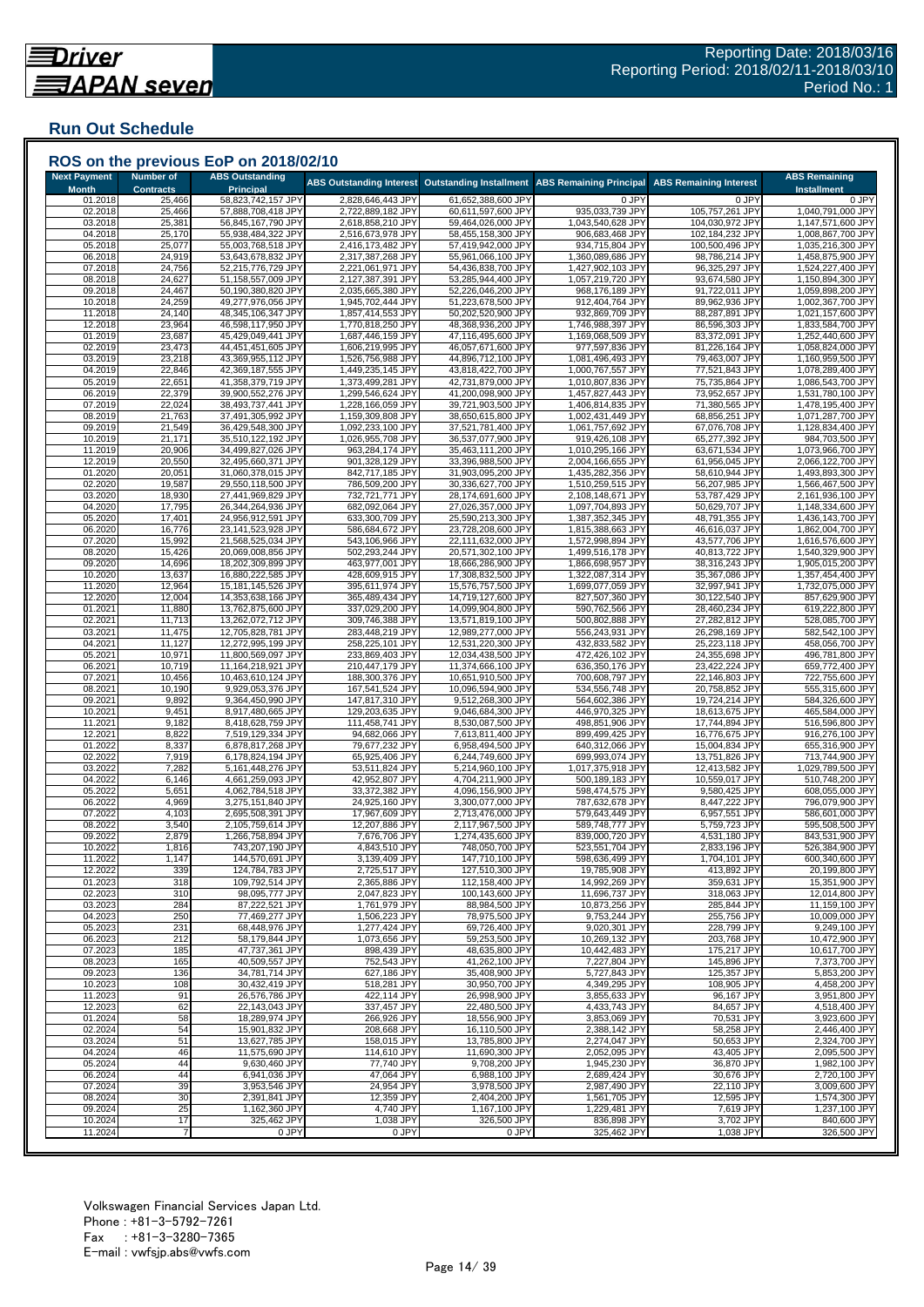## <span id="page-14-0"></span>**Run Out Schedule**

|                                     |                                      | ROS on the relevant EoP on 2018/03/10    |                                        |                                          |                                        |                                    |                                            |
|-------------------------------------|--------------------------------------|------------------------------------------|----------------------------------------|------------------------------------------|----------------------------------------|------------------------------------|--------------------------------------------|
| <b>Next Payment</b><br><b>Month</b> | <b>Number of</b><br><b>Contracts</b> | <b>ABS Outstanding</b><br>Principal      | <b>ABS Outstanding Interest</b>        | <b>Outstanding Installment</b>           | <b>ABS Remaining Principal</b>         | <b>ABS Remaining Interest</b>      | <b>ABS Remaining</b><br><b>Installment</b> |
| 02.2018                             | 25,828                               | 58,930,445,251 JPY                       | 2,774,333,649 JPY                      | 61,704,778,900 JPY                       | 0 JPY                                  | 0 JPY                              | 0 JPY                                      |
| 03.2018<br>04.2018                  | 25,828<br>25,617                     | 57,871,279,267 JPY<br>56,948,941,324 JPY | 2,668,405,133 JPY<br>2,564,352,476 JPY | 60,539,684,400 JPY<br>59,513,293,800 JPY | 1,059,165,984 JPY<br>922,337,943 JPY   | 105,928,516 JPY<br>104,052,657 JPY | 1,165,094,500 JPY<br>1,026,390,600 JPY     |
| 05.2018                             | 25,523                               | 55,998,569,368 JPY                       | 2,462,012,732 JPY                      | 58,460,582,100 JPY                       | 950,371,956 JPY                        | 102,339,744 JPY                    | 1,052,711,700 JPY                          |
| 06.2018                             | 25,365                               | 54,610,510,179 JPY                       | 2,361,416,421 JPY                      | 56,971,926,600 JPY                       | 1,388,059,189 JPY                      | 100,596,311 JPY                    | 1,488,655,500 JPY                          |
| 07.2018<br>08.2018                  | 25,194<br>25,061                     | 53,155,979,071 JPY<br>52,081,821,431 JPY | 2,263,329,929 JPY<br>2,167,943,669 JP\ | 55,419,309,000 JPY<br>54,249,765,100 JPY | 1,454,531,108 JPY<br>1,074,157,640 JPY | 98,086,492 JPY<br>95,386,260 JPY   | 1,552,617,600 JPY<br>1,169,543,900 JPY     |
| 09.2018                             | 24,899                               | 51,096,692,142 JPY                       | 2,074,541,458 JPY                      | 53,171,233,600 JPY                       | 985,129,289 JPY                        | 93,402,211 JPY                     | 1,078,531,500 JPY                          |
| 10.2018                             | 24,689                               | 50,169,054,134 JPY                       | 1,982,928,466 JPY                      | 52,151,982,600 JPY                       | 927,638,008 JPY                        | 91,612,992 JPY                     | 1,019,251,000 JPY                          |
| 11.2018<br>12.2018                  | 24,568<br>24,392                     | 49,220,966,988 JPY<br>47,443,051,233 JPY | 1,893,018,612 JPY<br>1,804,828,367 JPY | 51,113,985,600 JPY<br>49,247,879,600 JPY | 948,087,146 JPY<br>1,777,915,755 JPY   | 89,909,854 JPY<br>88,190,245 JPY   | 1,037,997,000 JPY<br>1,866,106,000 JPY     |
| 01.2019                             | 24,110                               | 46,254,414,798 JPY                       | 1,719,919,802 JPY                      | 47,974,334,600 JPY                       | 1,188,636,435 JPY                      | 84,908,565 JPY                     | 1,273,545,000 JPY                          |
| 02.2019                             | 23,894                               | 45,259,596,406 JPY                       | 1,637,193,094 JPY                      | 46,896,789,500 JPY                       | 994,818,392 JPY                        | 82,726,708 JPY                     | 1,077,545,100 JPY                          |
| 03.2019<br>04.2019                  | 23,637<br>23,257                     | 44,152,227,982 JPY<br>43,132,461,603 JPY | 1,556,260,818 JPY<br>1,477,313,297 JPY | 45,708,488,800 JPY<br>44,609,774,900 JPY | 1,107,368,424 JPY<br>1,019,766,379 JPY | 80,932,276 JPY<br>78,947,521 JPY   | 1,188,300,700 JPY<br>1,098,713,900 JPY     |
| 05.2019                             | 23,057                               | 42,102,999,018 JPY                       | 1,400,185,982 JPY                      | 43,503,185,000 JPY                       | 1,029,462,585 JPY                      | 77,127,315 JPY                     | 1,106,589,900 JPY                          |
| 06.2019                             | 22,780                               | 40,621,077,119 JPY                       | 1,324,874,081 JPY                      | 41.945.951.200 JPY                       | 1,481,921,899 JPY                      | 75,311,901 JPY                     | 1,557,233,800 JPY                          |
| 07.2019<br>08.2019                  | 22,421<br>22,156                     | 39,186,087,514 JPY<br>38,165,714,109 JPY | 1,252,181,286 JPY<br>1,182,063,991 JPY | 40,438,268,800 JPY<br>39,347,778,100 JPY | 1,434,989,605 JPY<br>1,020,373,405 JPY | 72,692,795 JPY<br>70,117,295 JPY   | 1,507,682,400 JPY<br>1,090,490,700 JPY     |
| 09.2019                             | 21,937                               | 37,083,517,667 JPY                       | 1,113,757,333 JPY                      | 38,197,275,000 JPY                       | 1,082,196,442 JPY                      | 68,306,658 JPY                     | 1,150,503,100 JPY                          |
| 10.2019                             | 21,551                               | 36,148,299,799 JPY                       | 1,047,282,601 JPY                      | 37,195,582,400 JPY                       | 935,217,868 JPY                        | 66,474,732 JPY                     | 1,001,692,600 JPY                          |
| 11.2019<br>12.2019                  | 21,282<br>20,922                     | 35,122,841,943 JPY<br>33,081,387,088 JPY | 982,443,157 JPY<br>919,345,312 JPY     | 36,105,285,100 JPY<br>34,000,732,400 JPY | 1,025,457,856 JPY<br>2,041,454,855 JPY | 64,839,444 JPY<br>63,097,845 JPY   | 1,090,297,300 JPY<br>2,104,552,700 JPY     |
| 01.2020                             | 20,409                               | 31,623,349,167 JPY                       | 859,656,433 JPY                        | 32,483,005,600 JPY                       | 1,458,037,921 JPY                      | 59,688,879 JPY                     | 1,517,726,800 JPY                          |
| 02.2020                             | 19,939                               | 30,095,869,405 JPY                       | 802,408,395 JPY                        | 30,898,277,800 JPY                       | 1,527,479,762 JPY                      | 57,248,038 JPY                     | 1,584,727,800 JPY                          |
| 03.2020<br>04.2020                  | 19,277<br>18,132                     | 27,966,659,528 JPY<br>26,848,897,725 JPY | 747,612,572 JPY<br>696,010,175 JPY     | 28,714,272,100 JPY<br>27,544,907,900 JPY | 2,129,209,877 JPY<br>1,117,761,803 JPY | 54,795,823 JPY<br>51,602,397 JPY   | 2,184,005,700 JPY<br>1,169,364,200 JPY     |
| 05.2020                             | 17,730                               | 25,442,211,684 JPY                       | 646,276,716 JPY                        | 26,088,488,400 JPY                       | 1,406,686,041 JPY                      | 49,733,459 JPY                     | 1,456,419,500 JPY                          |
| 06.2020                             | 17,099                               | 23,603,154,538 JPY                       | 598,749,562 JPY                        | 24,201,904,100 JPY                       | 1,839,057,146 JPY                      | 47,527,154 JPY                     | 1,886,584,300 JPY                          |
| 07.2020<br>08.2020                  | 16,300<br>15,723                     | 22,003,247,911 JPY<br>20,482,696,747 JPY | 554,304,589 JPY<br>512,672,653 JPY     | 22,557,552,500 JPY<br>20,995,369,400 JPY | 1,599,906,627 JPY<br>1,520,551,164 JPY | 44,444,973 JPY<br>41,631,936 JPY   | 1,644,351,600 JPY<br>1,562,183,100 JPY     |
| 09.2020                             | 14,985                               | 18,587,996,928 JPY                       | 473,574,372 JPY                        | 19,061,571,300 JPY                       | 1,894,699,819 JPY                      | 39,098,281 JPY                     | 1,933,798,100 JPY                          |
| 10.2020                             | 13,914                               | 17,247,294,432 JPY                       | 437,466,768 JPY                        | 17,684,761,200 JPY                       | 1,340,702,496 JPY                      | 36,107,604 JPY                     | 1,376,810,100 JPY                          |
| 11.2020<br>12.2020                  | 13,233<br>12,259                     | 15,516,381,861 JPY<br>14,624,880,022 JPY | 403,759,639 JPY<br>372,977,878 JPY     | 15,920,141,500 JPY<br>14,997,857,900 JPY | 1,730,912,571 JPY<br>891,501,839 JPY   | 33,707,129 JPY<br>30,781,761 JPY   | 1,764,619,700 JPY<br>922,283,600 JPY       |
| 01.202                              | 12,097                               | 14,025,108,602 JPY                       | 343,972,798 JPY                        | 14,369,081,400 JPY                       | 599,771,420 JPY                        | 29,005,080 JPY                     | 628,776,500 JPY                            |
| 02.2021                             | 11,929                               | 13,515,888,849 JPY                       | 316,163,751 JPY                        | 13,832,052,600 JPY                       | 509,219,753 JPY                        | 27,809,047 JPY                     | 537,028,800 JPY                            |
| 03.2021<br>04.2021                  | 11,688<br>11,334                     | 12,949,398,977 JPY<br>12,509,130,164 JPY | 289,356,523 JPY<br>263,643,436 JPY     | 13,238,755,500 JPY<br>12,772,773,600 JPY | 566,489,872 JPY<br>440,268,813 JPY     | 26,807,228 JPY<br>25,713,087 JPY   | 593,297,100 JPY<br>465,981,900 JPY         |
| 05.2021                             | 11,175                               | 12,029,512,250 JPY                       | 238,812,650 JPY                        | 12,268,324,900 JPY                       | 479,617,914 JPY                        | 24,830,786 JPY                     | 504,448,700 JPY                            |
| 06.2021                             | 10,920                               | 11,381,671,822 JPY                       | 214,929,878 JPY                        | 11,596,601,700 JPY                       | 647,840,428 JPY                        | 23,882,772 JPY                     | 671,723,200 JPY                            |
| 07.2021<br>08.2021                  | 10,653<br>10,382                     | 10,667,475,467 JPY<br>10,120,937,923 JPY | 192,344,333 JPY<br>171,173,577 JPY     | 10,859,819,800 JPY<br>10,292,111,500 JPY | 714,196,355 JPY<br>546,537,544 JPY     | 22,585,545 JPY<br>21,170,756 JPY   | 736,781,900 JPY<br>567,708,300 JPY         |
| 09.2021                             | 10,078                               | 9,545,932,504 JPY                        | 151,061,396 JPY                        | 9,696,993,900 JPY                        | 575,005,419 JPY                        | 20,112,181 JPY                     | 595,117,600 JPY                            |
| 10.2021                             | 9,628                                | 9,092,557,772 JP\                        | 132,080,328 JPY                        | 9,224,638,100 JPY                        | 453,374,732 JPY                        | 18,981,068 JPY                     | 472,355,800 JPY                            |
| 11.2021<br>12.2021                  | 9,358<br>8,994                       | 8,584,162,194 JPY<br>7,669,324,846 JPY   | 113,980,806 JPY<br>96,868,754 JPY      | 8,698,143,000 JPY<br>7,766,193,600 JPY   | 508,395,578 JPY<br>914,837,348 JPY     | 18,099,522 JPY<br>17,112,052 JPY   | 526,495,100 JPY<br>931,949,400 JPY         |
| 01.2022                             | 8,497                                | 7,017,982,363 JPY                        | 81,558,137 JPY                         | 7,099,540,500 JPY                        | 651,342,483 JPY                        | 15,310,617 JPY                     | 666,653,100 JPY                            |
| 02.2022<br>03.2022                  | 8,073<br>7,424                       | 6,306,695,011 JPY<br>5,269,421,139 JPY   | 67,521,289 JPY<br>54,845,061 JPY       | 6,374,216,300 JPY<br>5,324,266,200 JPY   | 711,287,352 JPY<br>1,037,273,872 JPY   | 14,036,848 JPY<br>12,676,228 JPY   | 725,324,200 JPY<br>1,049,950,100 JPY       |
| 04.2022                             | 6,267                                | 4,759,477,630 JPY                        | 44,062,970 JPY                         | 4,803,540,600 JPY                        | 509,943,509 JPY                        | 10,782,091 JPY                     | 520,725,600 JPY                            |
| 05.2022                             | 5,766                                | 4,150,398,766 JPY                        | 34,277,934 JPY                         | 4,184,676,700 JPY                        | 609,078,864 JPY                        | 9,785,036 JPY                      | 618,863,900 JPY                            |
| 06.2022<br>07.2022                  | 5,074<br>4,191                       | 3,348,673,272 JPY<br>2,753,746,043 JPY   | 25,644,928 JPY<br>18,529,457 JPY       | 3,374,318,200 JPY<br>2,772,275,500 JPY   | 801,725,494 JPY<br>594,927,229 JPY     | 8,633,006 JPY<br>7,115,471 JPY     | 810,358,500 JPY<br>602,042,700 JPY         |
| 08.2022                             | 3,617                                | 2,156,428,366 JPY                        | 12,642,734 JPY                         | 2,169,071,100 JPY                        | 597,317,677 JPY                        | 5,886,723 JPY                      | 603,204,400 JPY                            |
| 09.2022                             | 2,950                                | 1,304,749,773 JPY                        | 8,000,527 JPY                          | 1,312,750,300 JPY                        | 851,678,593 JPY                        | 4,642,207 JPY                      | 856,320,800 JPY                            |
| 10.2022<br>11.2022                  | 1,869<br>1,193                       | 775,967,585 JPY<br>167,134,815 JPY       | 5,081,015 JPY<br>3,302,885 JPY         | 781,048,600 JPY<br>170,437,700 JPY       | 528,782,188 JPY<br>608,832,770 JPY     | 2,919,512 JPY<br>1,778,130 JPY     | 531,701,700 JPY<br>610,610,900 JPY         |
| 12.2022                             | 373                                  | 128,244,392 JPY                          | 2,837,908 JPY                          | 131,082,300 JPY                          | 38,890,423 JPY                         | 464,977 JPY                        | 39,355,400 JPY                             |
| 01.2023                             | 324                                  | 112,942,810 JPY                          | 2,467,990 JPY                          | 115,410,800 JPY                          | 15,301,582 JPY                         | 369,918 JPY                        | 15,671,500 JPY                             |
| 02.2023<br>03.2023                  | 316<br>290                           | 101,055,924 JPY<br>89,991,976 JPY        | 2,140,476 JPY<br>1,845,724 JPY         | 103,196,400 JPY<br>91,837,700 JPY        | 11,886,886 JPY<br>11,063,948 JPY       | 327,514 JPY<br>294,752 JPY         | 12,214,400 JPY<br>11,358,700 JPY           |
| 04.2023                             | 254                                  | 80,092,697 JPY                           | 1,581,603 JPY                          | 81,674,300 JPY                           | 9,899,279 JPY                          | 264,121 JPY                        | 10,163,400 JPY                             |
| 05.2023                             | 235                                  | 70,925,930 JPY                           | 1,344,870 JPY                          | 72,270,800 JPY                           | 9.166.767 JPY                          | 236,733 JPY                        | 9,403,500 JPY<br>10,757,300 JPY            |
| 06.2023<br>07.2023                  | 216<br>189                           | 60,379,900 JPY<br>49,789,766 JPY         | 1,133,600 JPY<br>951,634 JPY           | 61,513,500 JPY<br>50,741,400 JPY         | 10,546,030 JPY<br>10,590,134 JPY       | 211,270 JPY<br>181,966 JPY         | 10,772,100 JPY                             |
| 08.2023                             | 169                                  | 42,413,875 JPY                           | 799,425 JPY                            | 43,213,300 JPY                           | 7,375,891 JPY                          | 152,209 JPY                        | 7,528,100 JPY                              |
| 09.2023                             | 140                                  | 36,537,509 JPY<br>32,060,453 JPY         | 668,191 JPY<br>553,847 JPY             | 37,205,700 JPY                           | 5,876,366 JPY                          | 131,234 JPY                        | 6,007,600 JPY                              |
| 10.2023<br>11.2023                  | 111<br>94                            | 28,076,671 JPY                           | 452,629 JPY                            | 32,614,300 JPY<br>28,529,300 JPY         | 4,477,056 JPY<br>3,983,782 JPY         | 114,344 JPY<br>101,218 JPY         | 4,591,400 JPY<br>4,085,000 JPY             |
| 12.2023                             | 65                                   | 23,384,391 JPY                           | 363,309 JPY                            | 23,747,700 JPY                           | 4,692,280 JPY                          | 89,320 JPY                         | 4,781,600 JPY                              |
| 01.2024<br>02.2024                  | 60<br>56                             | 19,429,676 JPY<br>16,939,564 JPY         | 288,824 JPY<br>226,936 JPY             | 19,718,500 JPY<br>17,166,500 JPY         | 3,954,715 JPY<br>2,490,112 JPY         | 74,485 JPY<br>61,888 JPY           | 4,029,200 JPY<br>2,552,000 JPY             |
| 03.2024                             | 53                                   | 14,563,223 JPY                           | 172,977 JPY                            | 14,736,200 JPY                           | 2,376,341 JPY                          | 53,959 JPY                         | 2,430,300 JPY                              |
| 04.2024                             | 48                                   | 12,408,508 JPY                           | 126,592 JPY                            | 12,535,100 JPY                           | 2,154,715 JPY                          | 46,385 JPY                         | 2,201,100 JPY                              |
| 05.2024<br>06.2024                  | 46<br>46                             | 10,360,331 JPY<br>7,567,632 JPY          | 87,069 JPY<br>54,068 JPY               | 10,447,400 JPY<br>7,621,700 JPY          | 2,048,177 JPY<br>2,792,699 JPY         | 39,523 JPY<br>33,001 JPY           | 2,087,700 JPY<br>2,825,700 JPY             |
| 07.2024                             | 41                                   | 4,476,538 JPY                            | 29,962 JPY                             | 4,506,500 JPY                            | 3,091,094 JPY                          | 24,106 JPY                         | 3,115,200 JPY                              |
| 08.2024                             | 32                                   | 2,810,899 JPY                            | 15,701 JPY                             | 2,826,600 JPY                            | 1,665,639 JPY                          | 14,261 JPY                         | 1,679,900 JPY                              |
| 09.2024<br>10.2024                  | 27<br>19                             | 1,477,153 JPY<br>535,658 JPY             | 6,747 JPY<br>2,042 JPY                 | 1,483,900 JPY<br>537,700 JPY             | 1,333,746 JPY<br>941,495 JPY           | 8,954 JPY<br>4,705 JPY             | 1,342,700 JPY<br>946,200 JPY               |
| 11.2024                             | 9                                    | 105,265 JPY                              | 335 JPY                                | 105,600 JPY                              | 430,393 JPY                            | 1,707 JPY                          | 432,100 JPY                                |
| 12.2024                             | $\overline{2}$                       | 0 JPY                                    | 0 JPY                                  | 0 JPY                                    | 105,265 JPY                            | 335 JPY                            | 105,600 JPY                                |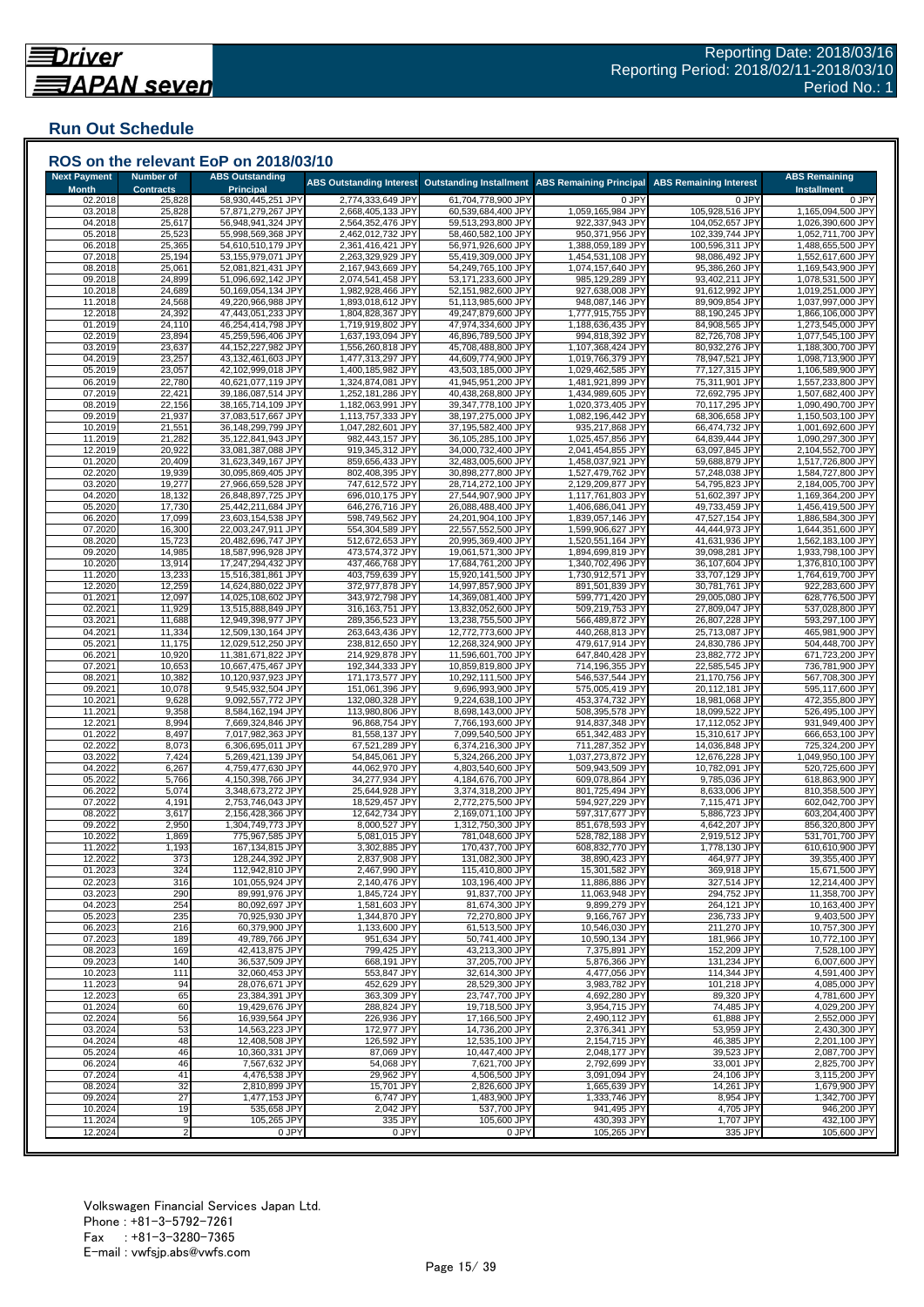<span id="page-15-0"></span>

## **Expected Amortisation**

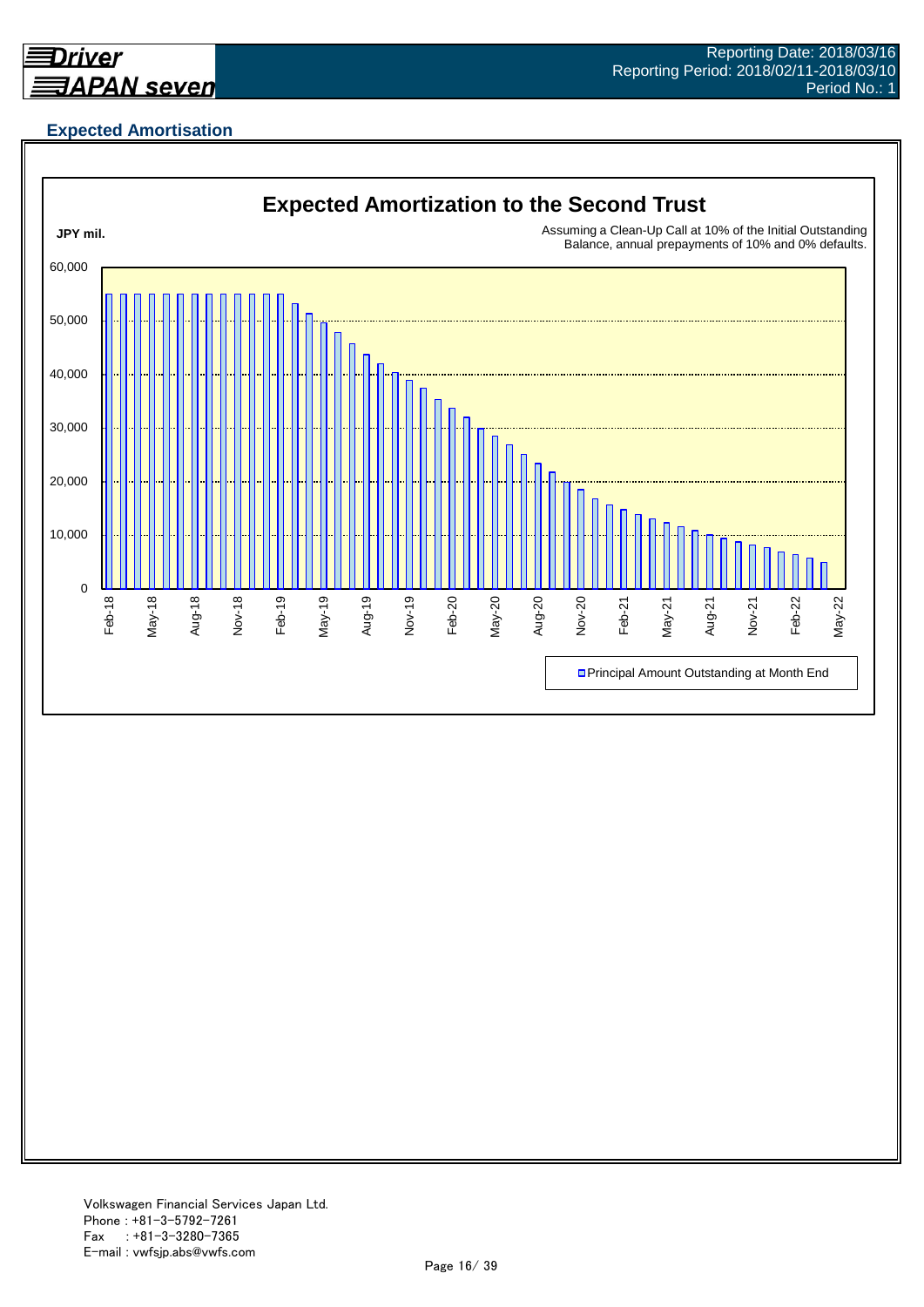## <span id="page-16-0"></span>**Distribution by Sub-Servicer**

| <b>Sub-Servicer</b> | <b>Loans</b> | Number of Percentage<br>of Loans | <b>Outstanding Principal</b><br><b>Balance</b> | <b>Percentage</b><br>of Balance I |
|---------------------|--------------|----------------------------------|------------------------------------------------|-----------------------------------|
| Cedyna              | 14.858       | 57.53 %                          | 34,615,328,484 JPY                             | 58.74 %                           |
| Jaccs               | 10.970       | 42.47 %                          | 24.315.116.767 JPYI                            | 41.26 %                           |
| <b>Total</b>        | 25,828       | $100.00 \%$                      | 58,930,445,251 JPY                             | 100.00 %                          |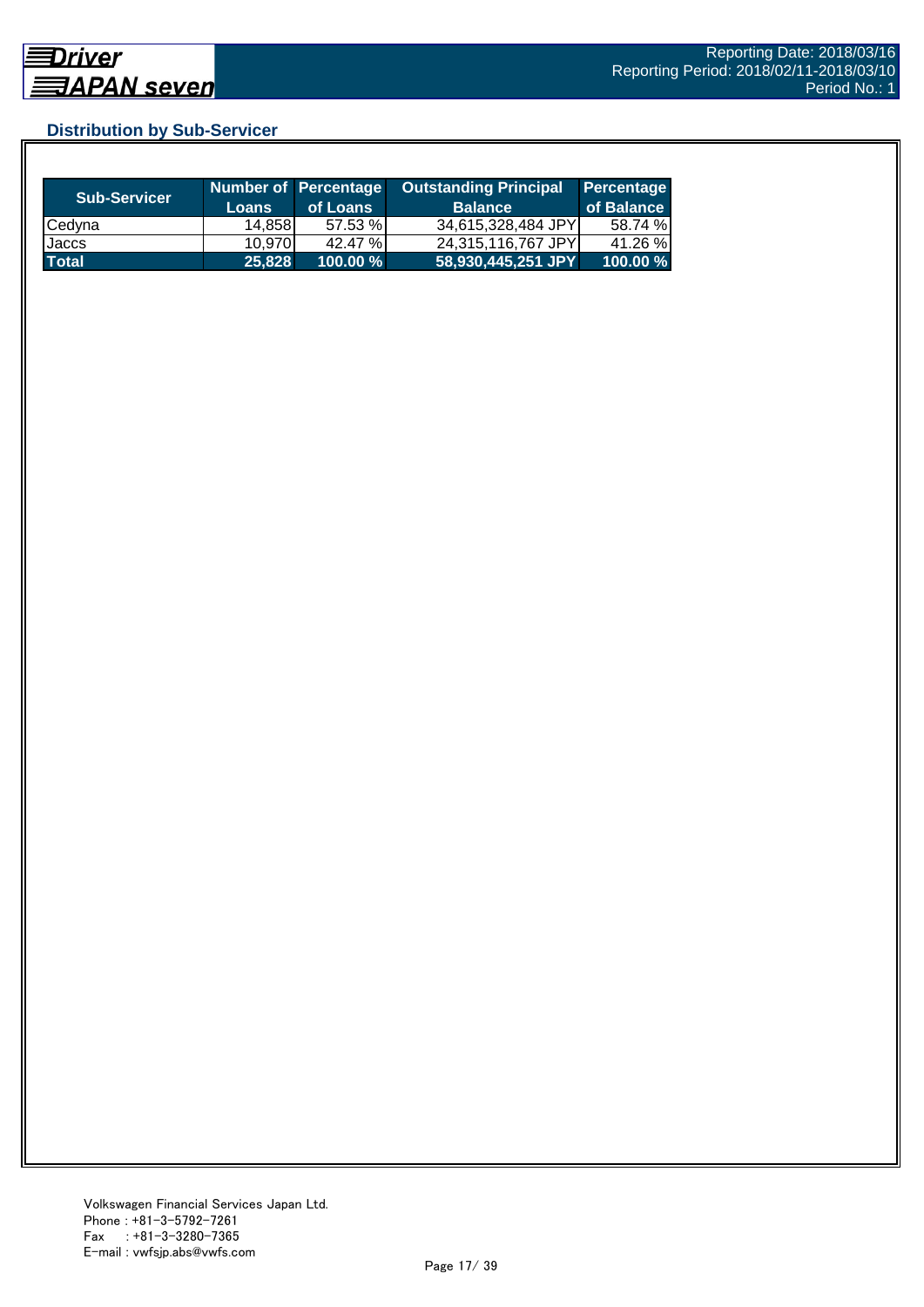## <span id="page-17-0"></span>**Distribution by Brand**

| <b>Make</b>  |                 |          | Number of Percentage Outstanding Discounted Percentage |            |
|--------------|-----------------|----------|--------------------------------------------------------|------------|
|              | <b>Loans</b>    | of Loans | <b>Principal Balance</b>                               | of Balance |
| <b>VW</b>    | 15,894          | 61.54 %  | 30,575,153,742 JPY                                     | 51.88 %    |
| Audi         | 9,897           | 38.32 %  | 28,155,629,318 JPY                                     | 47.78 %    |
| Bentley      | 19              | 0.07%    | 149,370,804 JPY                                        | 0.25%      |
| Lamborghini  |                 | 0.02%    | 38,319,014 JPY                                         | 0.07%      |
| Other        | 12 <sub>l</sub> | 0.05%    | 11,972,373 JPY                                         | 0.02%      |
| <b>Total</b> | 25,828          | 100.00 % | 58,930,445,251 JPY                                     | 100.00 %   |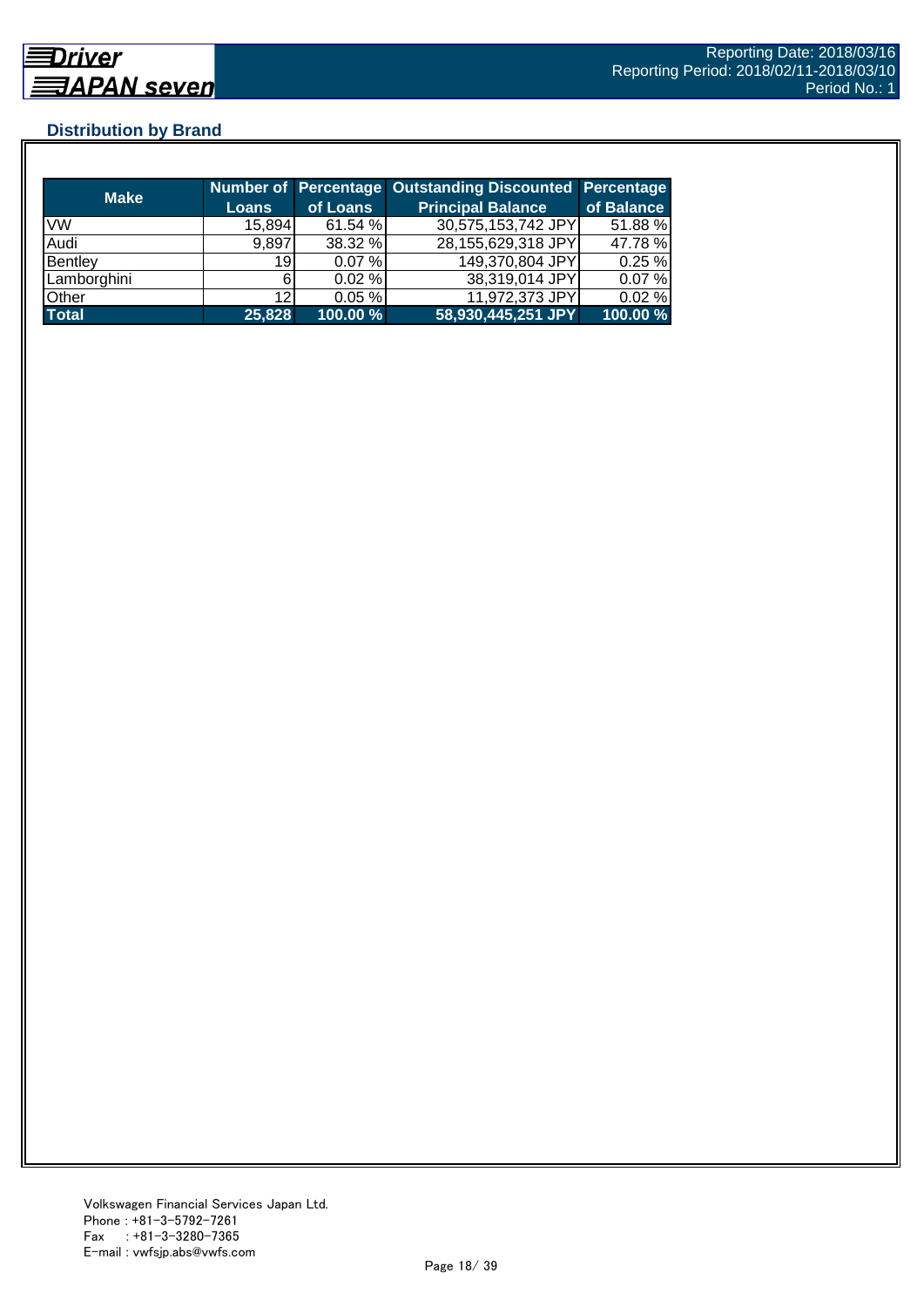## <span id="page-18-0"></span>**Distribution by New and Used**

| <b>Distribution by New and Used</b> |              |          |                                                        |            |  |  |
|-------------------------------------|--------------|----------|--------------------------------------------------------|------------|--|--|
| New or Used                         |              |          | Number of Percentage Outstanding Discounted Percentage |            |  |  |
|                                     | <b>Loans</b> | of Loans | <b>Principal Balance</b>                               | of Balance |  |  |
| <b>New</b>                          | 16.778       | 64.96 %  | 44,964,702,461 JPY                                     | 76.30 %    |  |  |
| Used                                | 6.796        | 26.31 %  | 12,064,111,979 JPY                                     | 20.47 %    |  |  |
| Used (Prolonged)                    | 2.254        | 8.73 %   | 1,901,630,811 JPY                                      | $3.23 \%$  |  |  |
| <b>Total</b>                        | 25,828       | 100.00 % | 58,930,445,251 JPY                                     | 100.00 %   |  |  |

## **Distribution by Brand New and Used**

| <b>New or Used</b>    |              |          | Number of Percentage Outstanding Discounted Percentage |            |
|-----------------------|--------------|----------|--------------------------------------------------------|------------|
|                       | <b>Loans</b> | of Loans | <b>Principal Balance</b>                               | of Balance |
| <b>VW New</b>         | 10,920       | 42.28 %  | 24,808,865,370 JPY                                     | 42.10 %    |
| <b>VW Used</b>        | 3,587        | 13.89 %  | 5,006,267,618 JPY                                      | 8.50 %     |
| VW Used (Prolonged)   | 1,387        | 5.37 %   | 760,020,754 JPY                                        | 1.29%      |
| <b>Audi New</b>       | 5,849        | 22.65 %  | 20,089,054,660 JPY                                     | 34.09 %    |
| Audi Used             | 3,183        | 12.32 %  | 6,934,954,674 JPY                                      | 11.77 %    |
| Audi Used (Prolonged) | 865          | 3.35 %   | 1,131,619,984 JPY                                      | 1.92 %     |
| <b>Other</b>          | 37           | 0.14%    | 199,662,191 JPY                                        | 0.34%      |
| <b>Total</b>          | 25,828       | 100.00 % | 58,930,445,251 JPY                                     | 100.00 %   |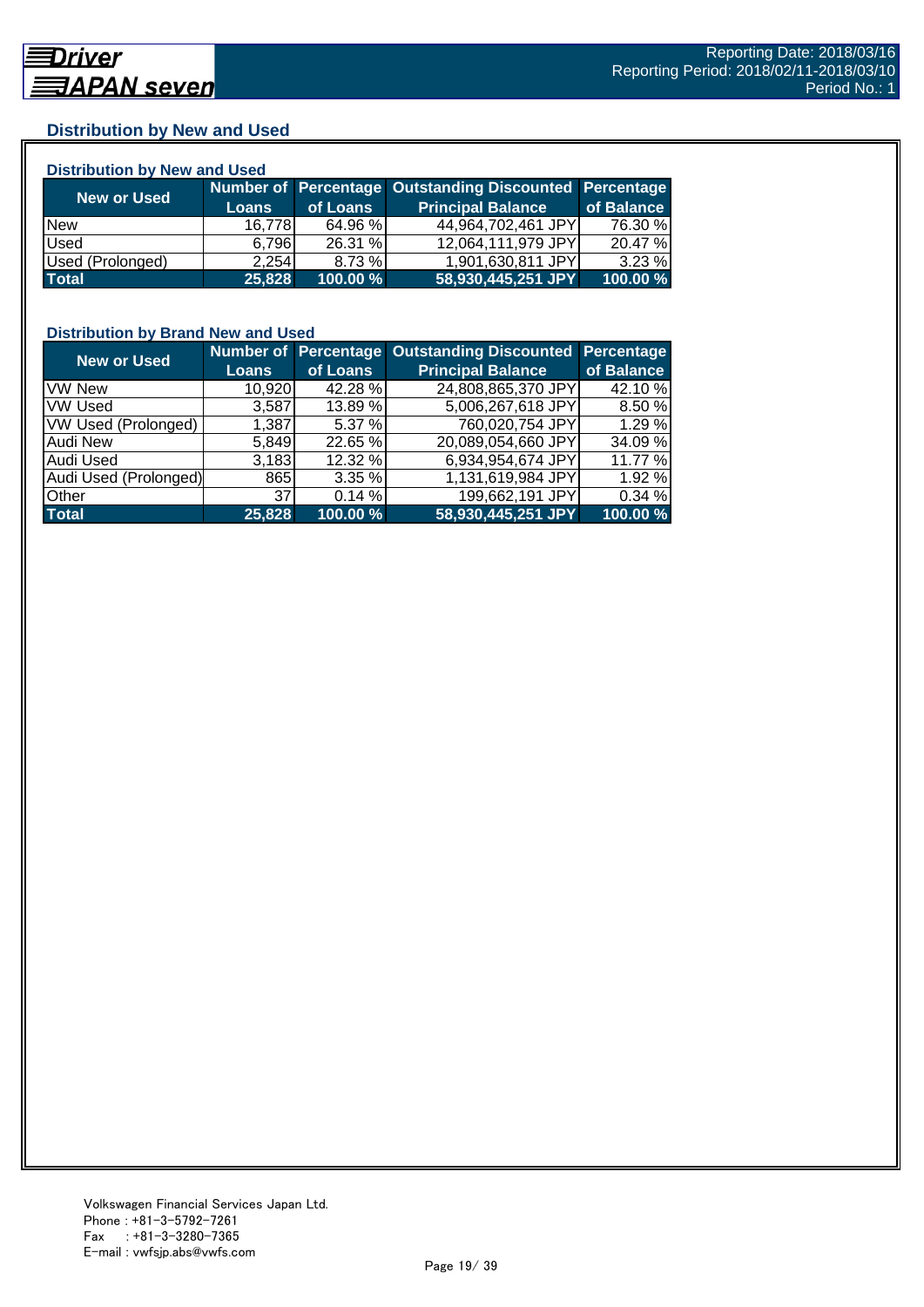## <span id="page-19-0"></span>**Distribution by Product Type**

| <b>Loan Type List</b> |                                                           |
|-----------------------|-----------------------------------------------------------|
| <b>Loan Type</b>      | <b>Description</b>                                        |
| 100                   | Volkswagen Owner's Plan                                   |
| 100                   | Audi Owner's Plan                                         |
| 100                   | Lamborghini Auto Loan                                     |
| 100                   | Bentley Auto Loan                                         |
| 101                   | <b>Twin Loan</b>                                          |
| 105                   | <b>Refinanced Volkswagen Solutions</b>                    |
| 106                   | Refinanced Volkswagen Das Welt Auto with refinance option |
| 106                   | Refinanced Audi S-Loan/ S-Loan Plus                       |
| 106                   | Refinanced Lamborghini Hyper Premium Plan                 |
| 106                   | Refinanced Bentley My Flying B                            |
| 140                   | Volkswagen Solutions, Audi Future Drive*                  |
| 150                   | Volkswagen Das Welt Auto with refinance option            |
| 150                   | Audi S-Loan                                               |
| 150                   | Lamborghini Hyper Premium Plan                            |
| 150                   | Bentley My Flying B                                       |
| 151                   | Audi S-Loan Plus                                          |

(\*)Audi Future Drive is scheduled to be introduced from March 2018.

#### **Product Type**

| <b>Loan Type</b> |              |          | Number of Percentage Outstanding Discounted Percentage |            |
|------------------|--------------|----------|--------------------------------------------------------|------------|
|                  | <b>Loans</b> | of Loans | <b>Principal Balance</b>                               | of Balance |
| 100              | 2.929        | 11.34 %  | 4,286,485,210 JPY                                      | 7.27 %     |
| 101              |              | 0.00%    | 0 JPY                                                  | 0.00%      |
| 105              | 1,286        | 4.98%    | 729,978,213 JPY                                        | 1.24 %     |
| 106              | 968          | 3.75 %   | 1,171,652,598 JPY                                      | 1.99%      |
| 140-VFJ          | 1,443        | 5.59 %   | 3,265,934,897 JPY                                      | 5.54 %     |
| 140-Dealer       | 8,805        | 34.09 %  | 20,463,940,667 JPY                                     | 34.73 %    |
| 150              | 9,915        | 38.39 %  | 27,394,719,421 JPY                                     | 46.49 %    |
| 151              | 482          | 1.87%    | 1,617,734,245 JPY                                      | 2.75 %     |
| <b>Total</b>     | 25,828       | 100.00 % | 58,930,445,251 JPY                                     | 100.00 %   |

#### **Credit Type**

| <b>Credit Type</b>         |        |             | Number of Percentage Outstanding Discounted Percentage |            |
|----------------------------|--------|-------------|--------------------------------------------------------|------------|
|                            | Loans  | of Loans    | <b>Principal Balance</b>                               | of Balance |
| Balloon Type Loan          | 20,645 | 79.93 %     | 52,742,329,230 JPY                                     | 89.50 %    |
| Equal Instalment Type Loan | 5.183  | $20.07\%$   | 6,188,116,021 JPY                                      | 10.50%     |
| <b>Total</b>               | 25.828 | $100.00 \%$ | 58,930,445,251 JPY                                     | 100.00%    |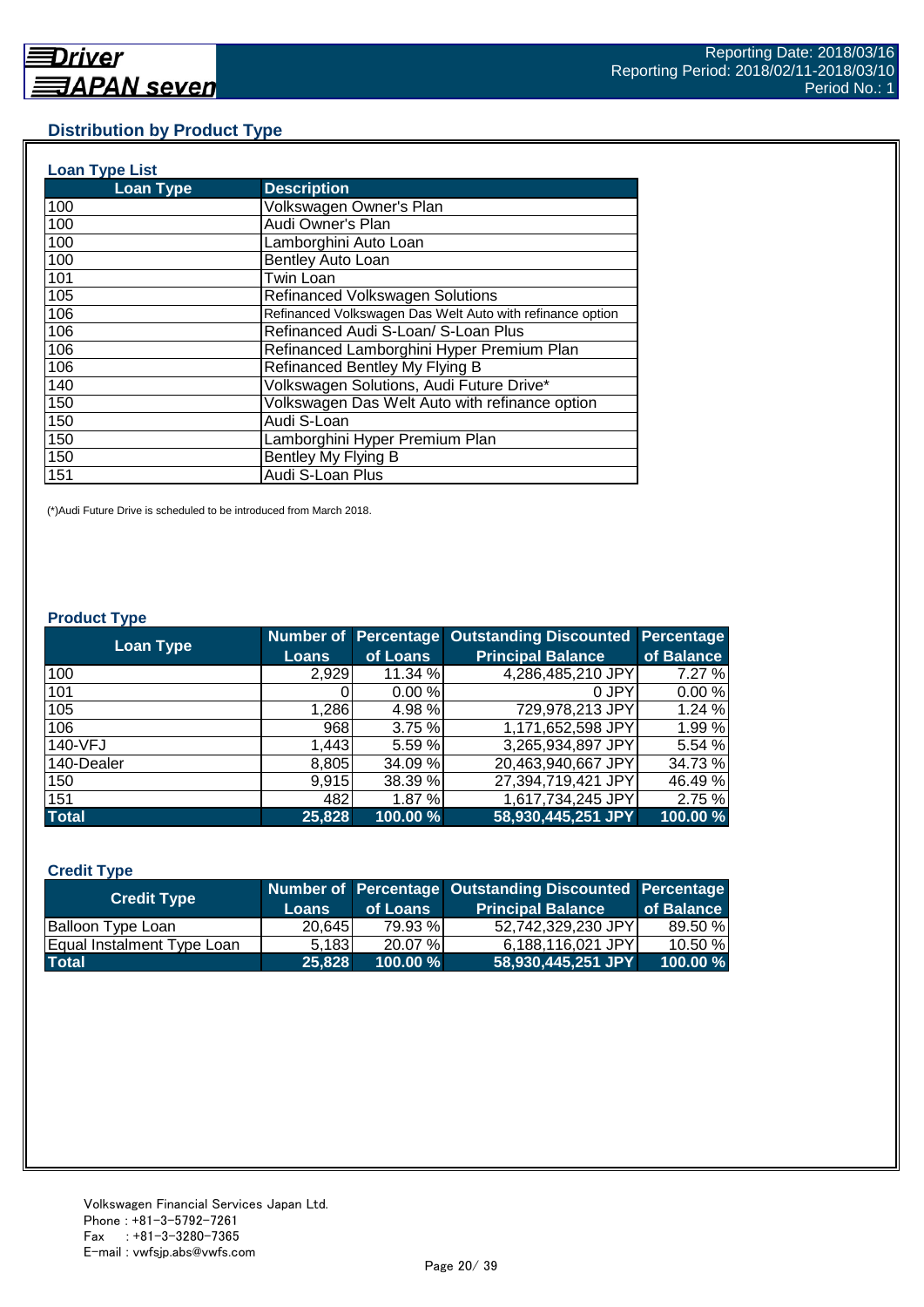## <span id="page-20-0"></span>**Distribution by RV**

| <b>Loan Type</b>              | <b>Number of</b><br><b>Loans</b> | <b>Percentage</b><br>of Balance | <b>Outstanding Discounted</b><br><b>Principal Balance</b> |
|-------------------------------|----------------------------------|---------------------------------|-----------------------------------------------------------|
| 100/101/105/106               | 5,183                            | 10.50 %                         | 6,188,116,021 JPY                                         |
| 140-VFJ<br>(excl. balloon)    |                                  | 3.27%                           | 1,928,113,638 JPY                                         |
| 140-VFJ<br>(balloon)          |                                  | 2.27%                           | 1,337,821,259 JPY                                         |
| 140-VFJ                       | 1,443                            | 5.54%                           | 3,265,934,897 JPY                                         |
| 140-Dealer<br>(excl. balloon) |                                  | 20.57 %                         | 12,123,755,731 JPY                                        |
| 140-Dealer<br>(balloon)       |                                  | 14.15 %                         | 8,340,184,936 JPY                                         |
| 140-Dealer                    | 8,805                            | 34.73 %                         | 20,463,940,667 JPY                                        |
| 150<br>(excl. balloon)        |                                  | 25.87 %                         | 15,246,200,405 JPY                                        |
| 150<br>(balloon)              |                                  | 20.62 %                         | 12,148,519,016 JPY                                        |
| 150                           | 9,915                            | 46.49 %                         | 27,394,719,421 JPY                                        |
| 151<br>(excl. balloon)        |                                  | 1.14 %                          | 669,394,398 JPY                                           |
| 151<br>(balloon)              |                                  | 1.61%                           | 948,339,847 JPY                                           |
| 151                           | 482                              | 2.75 %                          | 1,617,734,245 JPY                                         |
| <b>Total</b>                  | 25,828                           | 100.00 %                        | 58,930,445,251 JPY                                        |

| <b>Type of Payment Portion</b>     | of Balance | <b>Percentage Outstanding Discounted</b><br><b>Principal Balance</b> |
|------------------------------------|------------|----------------------------------------------------------------------|
| <b>Monthly Installment Portion</b> | 61.35 %    | 36,155,580,193 JPY                                                   |
| <b>Balloon Portion</b>             | 38.65 %    | 22,774,865,058 JPY                                                   |
| <b>Total</b>                       | 100.00 %   | 58,930,445,251 JPY                                                   |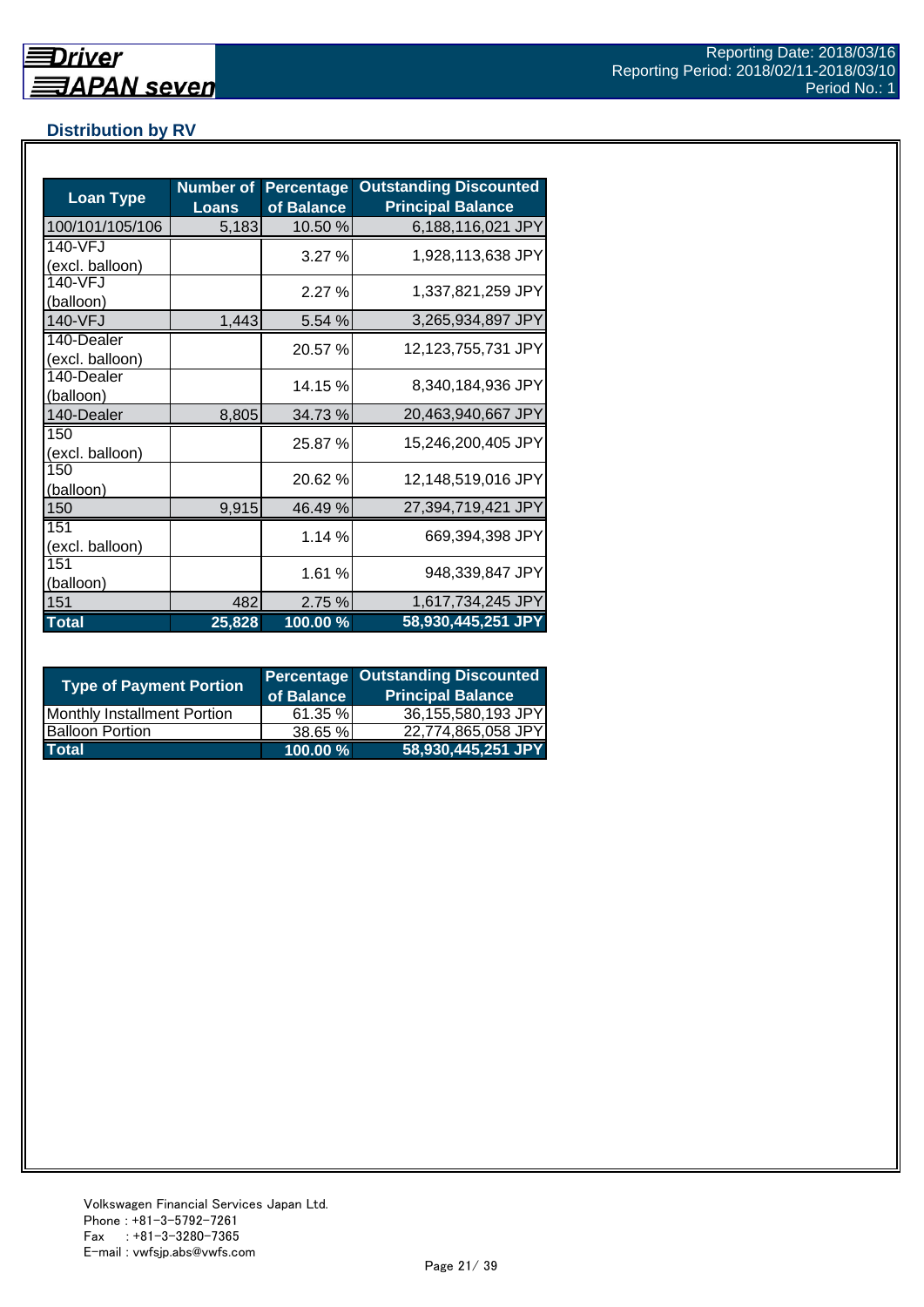## <span id="page-21-0"></span>**Distribution by Brand New and Used**

| Audi         |              |          |                                                        |            |
|--------------|--------------|----------|--------------------------------------------------------|------------|
| New or Used  |              |          | Number of Percentage Outstanding Discounted Percentage |            |
|              | <b>Loans</b> | of Loans | <b>Principal Balance</b>                               | of Balance |
| <b>New</b>   | 5.849        | 59.10 %  | 20,089,054,660 JPY                                     | 71.35 %    |
| Used         | 4,048        | 40.90 %  | 8.066.574.658 JPY                                      | 28.65 %    |
| <b>Total</b> | 9,897        | 100.00 % | 28,155,629,318 JPY                                     | 100.00 %   |

#### **Bentley**

| New or Used  | <b>Loans</b>    | of Loans | Number of Percentage Outstanding Discounted Percentage<br><b>Principal Balance</b> | of Balance |
|--------------|-----------------|----------|------------------------------------------------------------------------------------|------------|
| <b>New</b>   |                 | 42.11 %  | 59,095,519 JPY                                                                     | 39.56 %    |
| <b>Used</b>  | 11              | 57.89 %  | 90,275,285 JPY                                                                     | 60.44 %    |
| <b>Total</b> | 19 <sup>1</sup> | 100.00 % | 149,370,804 JPY                                                                    | 100.00 %   |

#### **Lamborghini**

| New or Used  | <b>Loans</b> | of Loans | Number of Percentage Outstanding Discounted Percentage<br><b>Principal Balance</b> | of Balance |
|--------------|--------------|----------|------------------------------------------------------------------------------------|------------|
| <b>New</b>   |              | 16.67 %  | 7,686,912 JPY                                                                      | 20.06 %    |
| <b>Used</b>  | 51           | 83.33 %  | 30,632,102 JPY                                                                     | 79.94 %    |
| <b>Total</b> | 6            | 100.00 % | 38,319,014 JPY                                                                     | 100.00 %   |

#### **VW**

| <b>New or Used</b> |              |          | Number of Percentage Outstanding Discounted Percentage |            |
|--------------------|--------------|----------|--------------------------------------------------------|------------|
|                    | <b>Loans</b> | of Loans | <b>Principal Balance</b>                               | of Balance |
| <b>New</b>         | 10.920       | 68.71 %  | 24,808,865,370 JPY                                     | 81.14 %    |
| <b>Used</b>        | 4.974        | 31.29%   | 5,766,288,372 JPY                                      | 18.86 %    |
| <b>Total</b>       | 15,894       | 100.00 % | 30,575,153,742 JPY                                     | 100.00 %   |

#### **OTHER**

| <b>Principal Balance</b> | of Balance                       |
|--------------------------|----------------------------------|
| 0 JPY                    | $0.00 \%$                        |
|                          | 100.00 %                         |
|                          | 100.00 %                         |
|                          | 11,972,373 JPY<br>11,972,373 JPY |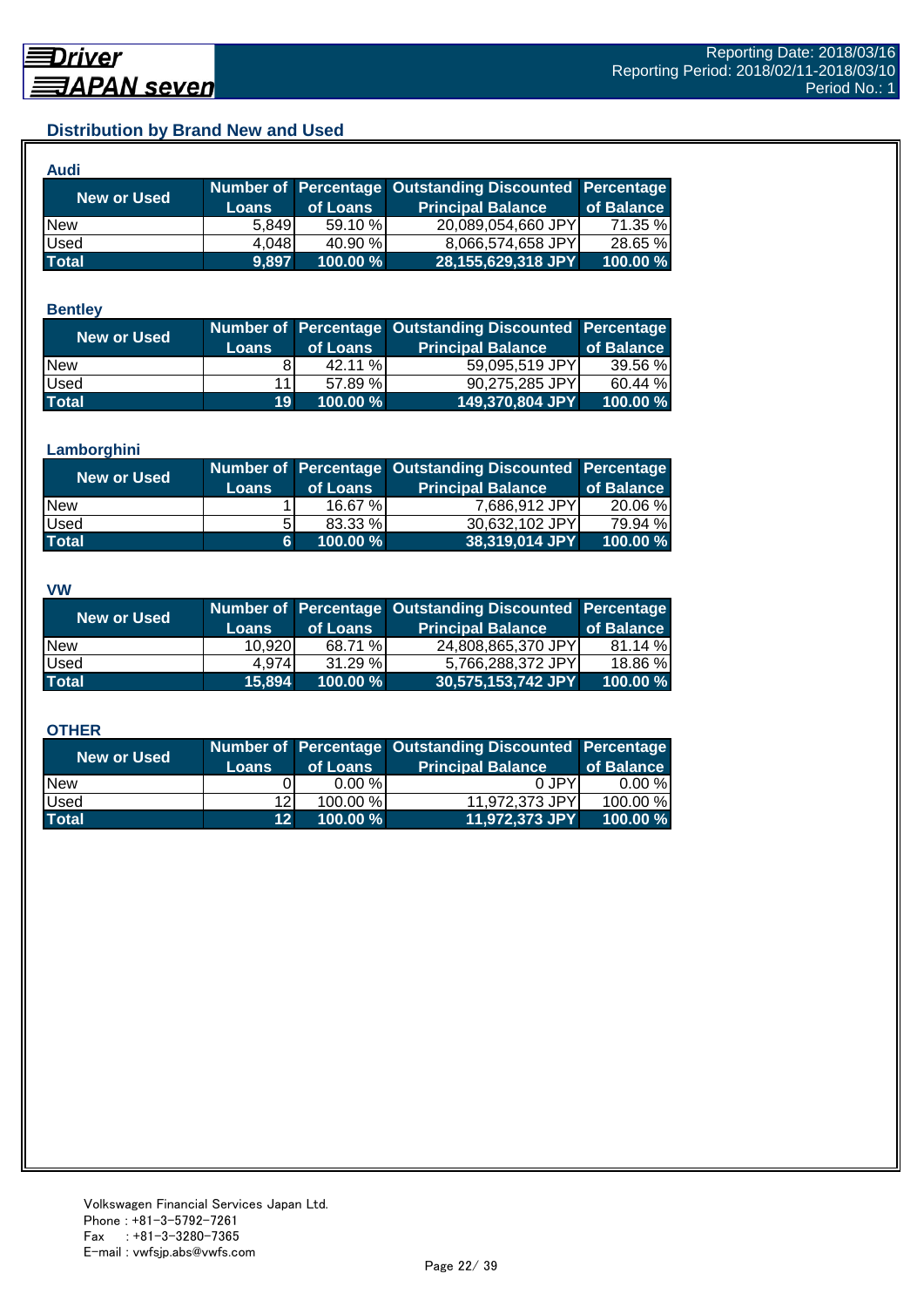## <span id="page-22-0"></span>**Distribution by Customer Type**

| <b>Customer Type</b> |              |          |                                                        |            |
|----------------------|--------------|----------|--------------------------------------------------------|------------|
|                      |              |          | Number of Percentage Outstanding Discounted Percentage |            |
| <b>Customer Type</b> | <b>Loans</b> | of Loans | <b>Principal Balance</b>                               | of Balance |
| Retail               | 23,121       | 89.52 %  | 49,998,739,813 JPY                                     | 84.84 %    |
| Corporate            | 2.707        | 10.48%   | 8,931,705,438 JPY                                      | 15.16 %    |
| <b>Total</b>         | 25,828       | 100.00 % | 58,930,445,251 JPY                                     | 100.00 %   |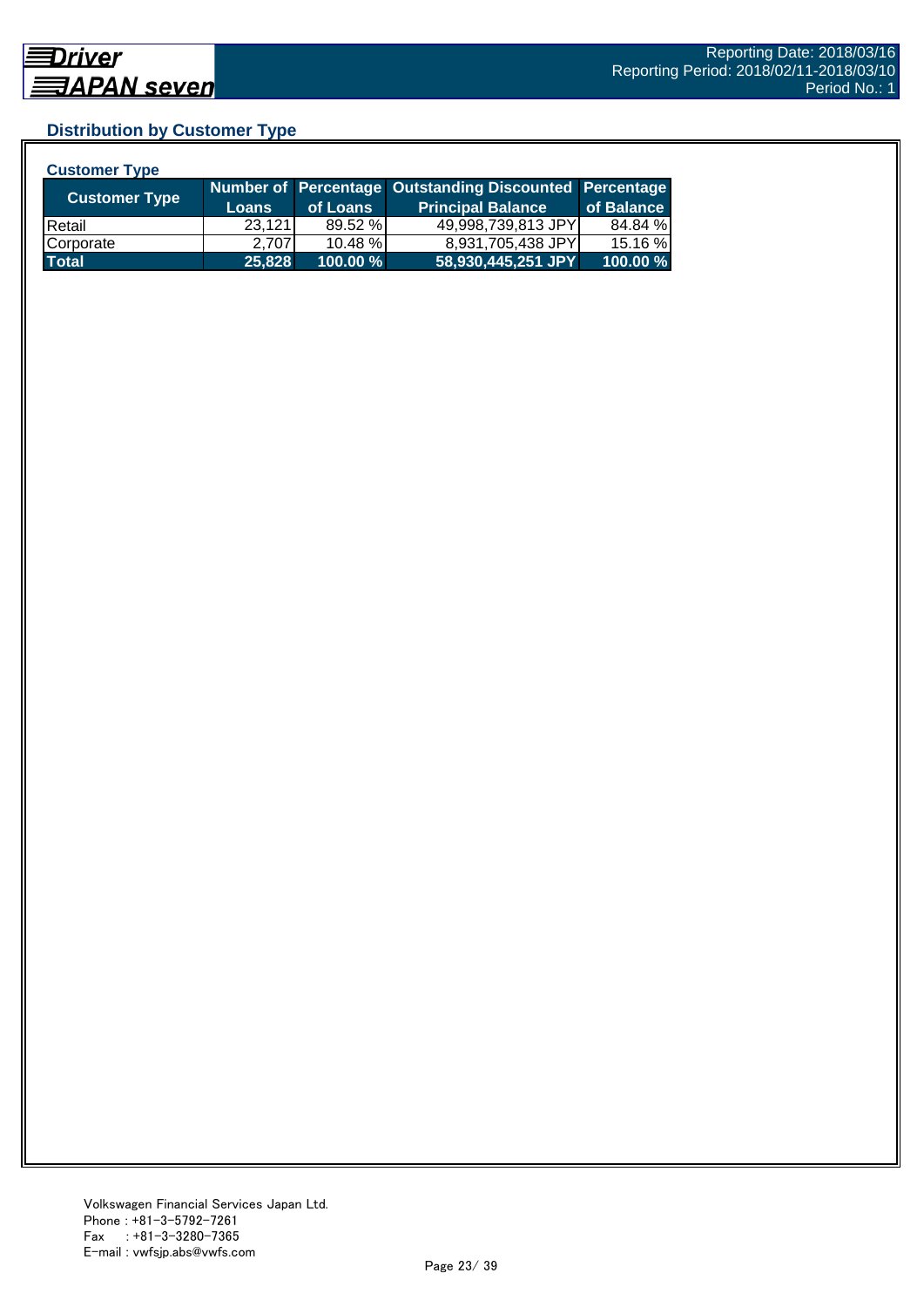## <span id="page-23-0"></span>**Distribution by Outstanding Discounted Principal Balance**

| <b>Outstanding Discounted</b>      | Number of    | <b>Percentage</b> | <b>Outstanding Discounted</b> | <b>Percentage of</b> |
|------------------------------------|--------------|-------------------|-------------------------------|----------------------|
| <b>Principal Balance</b>           | <b>Loans</b> | of Loans          | <b>Principal Balance</b>      | <b>Balance</b>       |
| 500,000 JPY<br>$\leq$              | 1,576        | 6.10 %            | 453,887,362 JPY               | 0.77%                |
| 500,001 JPY<br>1,000,000 JPY       | 2,620        | 10.14 %           | 2,030,579,282 JPY             | 3.45 %               |
| 1,500,000 JPY<br>1.000.001 JPY -   | 3,878        | 15.01 %           | 4,881,334,815 JPY             | 8.28%                |
| 2,000,000 JPY<br>1.500.001 JPY -   | 4,360        | 16.88%            | 7,641,225,247 JPY             | 12.97 %              |
| 2.000.001 JPY -<br>2.500,000 JPY   | 4,062        | 15.73 %           | 9,118,160,771 JPY             | 15.47 %              |
| 3,000,000 JPY<br>2,500,001 JPY -   | 3,199        | 12.39 %           | 8,747,221,844 JPY             | 14.84 %              |
| 3,500,000 JPY<br>3,000,001 JPY -   | 2,130        | 8.25 %            | 6,893,497,691 JPY             | 11.70 %              |
| 4,000,000 JPY<br>3.500.001 JPY -   | 1,372        | 5.31 %            | 5,117,600,984 JPY             | 8.68%                |
| 4,000,001 JPY -<br>4,500,000 JPY   | 869          | 3.36 %            | 3,675,344,184 JPY             | 6.24 %               |
| 5,000,000 JPY<br>4,500,001 JPY -   | 550          | 2.13%             | 2,602,603,116 JPY             | 4.42%                |
| 5,000,001 JPY -<br>6,000,000 JPY   | 602          | 2.33 %            | 3,281,295,814 JPY             | 5.57 %               |
| 7,000,000 JPY<br>$6.000.001$ JPY - | 285          | 1.10%             | 1,838,857,735 JPY             | 3.12 %               |
| 8,000,000 JPY<br>7.000.001 JPY -   | 156          | 0.60%             | 1,164,110,955 JPY             | 1.98%                |
| 9,000,000 JPY<br>8.000.001 JPY     | 107          | 0.41%             | 907,361,696 JPY               | 1.54 %               |
| 9,000,001 JPY - 10,000,000 JPY     | 62           | 0.24%             | 577,363,755 JPY               | 0.98%                |
| $>= 10,000,001$ JPY                | 0            | 0.00%             | 0 JPY                         | 0.00%                |
| <b>Total</b>                       | 25,828       | 100.00 %          | 58,930,445,251 JPY            | 100.00 %             |

| <b>Statistics</b>                                       |               |
|---------------------------------------------------------|---------------|
| <b>Minimum</b> Outstanding Discounted Principal Balance | 25,075 JPY    |
| <b>Maximum</b> Outstanding Discounted Principal Balance | 9,844,394 JPY |
| <b>Average Outstanding Discounted Principal Balance</b> | 2,281,650 JPY |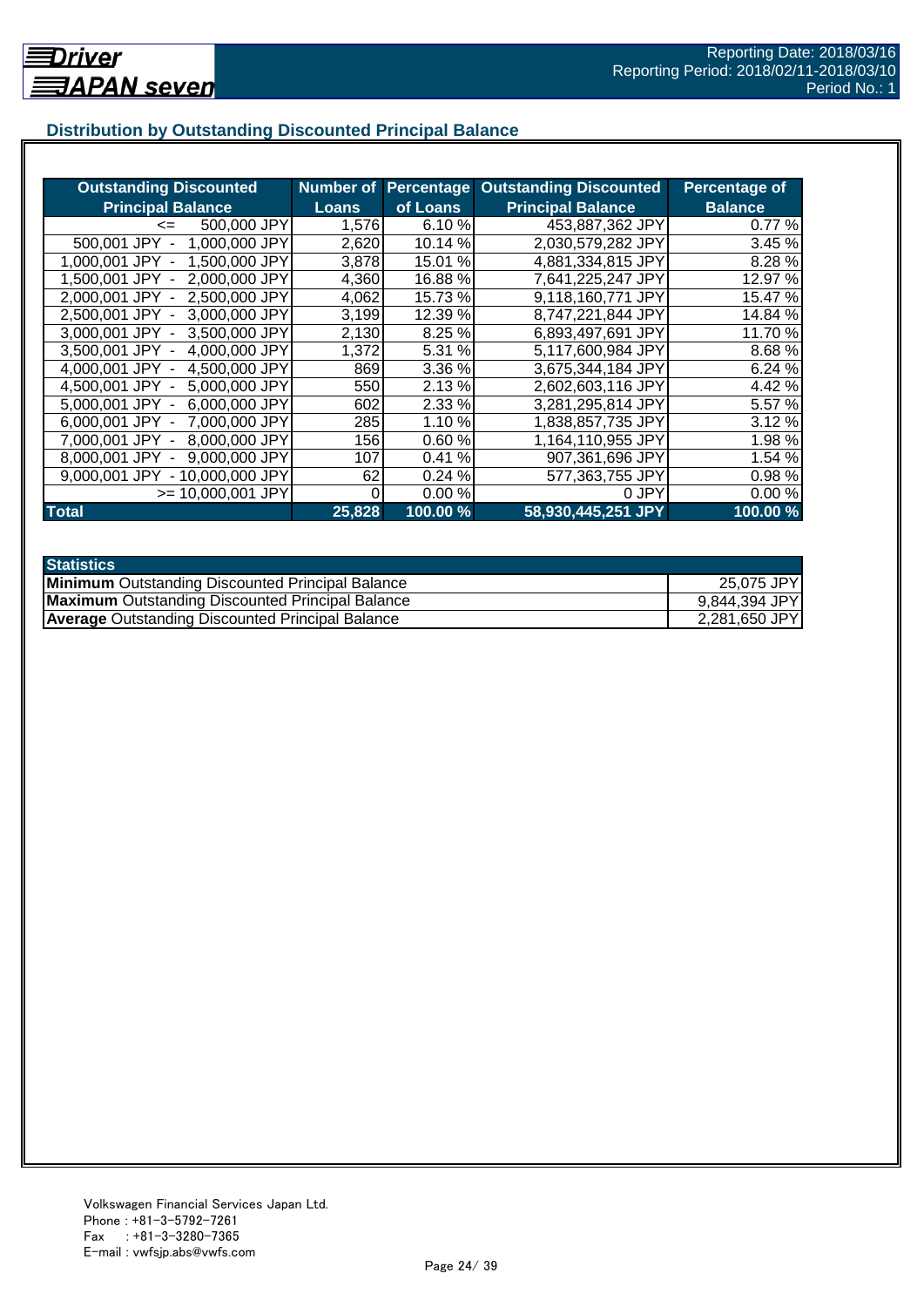## <span id="page-24-0"></span>**Distribution by Original Principal Amount**

|                                    | <b>Number of</b> |           | <b>Percentage Outstanding Discounted</b> | Percentage of  |
|------------------------------------|------------------|-----------|------------------------------------------|----------------|
| <b>Original Principal Balance</b>  | <b>Loans</b>     | of Loans  | <b>Principal Balance</b>                 | <b>Balance</b> |
| 500,000 JPY<br>$\leq$              | 538              | 2.08 %    | 128.170.441 JPY                          | 0.22%          |
| 1,000,000 JPY<br>500,001 JPY       | 1,912            | 7.40 %    | 1,066,043,237 JPY                        | 1.81 %         |
| 1,500,000 JPY<br>1.000.001 JPY     | 2,897            | 11.22 %   | 2,911,044,040 JPY                        | 4.94 %         |
| 2,000,000 JPY<br>1.500.001 JPY     | 3,817            | 14.78 %   | 5,534,608,192 JPY                        | 9.39%          |
| 2,500,000 JPY<br>2.000.001 JPY     | 3,856            | 14.93 %   | 7,247,548,641 JPY                        | 12.30 %        |
| 2,500,001 JPY<br>3,000,000 JPY     | 3,859            | 14.94 %   | 8,793,459,078 JPY                        | 14.92 %        |
| 3,000,001 JPY -<br>3,500,000 JPY   | 2,796            | 10.83%    | 7,645,113,181 JPY                        | 12.97 %        |
| 4,000,000 JPY<br>3,500,001 JPY -   | 2,067            | 8.00 %    | 6,525,636,091 JPY                        | 11.07 %        |
| 4,500,000 JPY<br>4,000,001 JPY -   | 1,215            | 4.70 %    | 4,392,686,780 JPY                        | 7.45 %         |
| 5,000,000 JPY<br>4,500,001 JPY -   | 907              | 3.51%     | 3,669,934,080 JPY                        | 6.23 %         |
| 6,000,000 JPY<br>5.000.001 JPY -   | 882              | %<br>3.41 | 4,064,659,145 JPY                        | 6.90%          |
| 7,000,000 JPY<br>$6.000.001$ JPY - | 494              | %<br>1.91 | 2,722,574,751 JPY                        | 4.62%          |
| 8,000,000 JPY<br>7,000,001 JPY     | 267              | 1.03 %    | 1,688,607,677 JPY                        | 2.87 %         |
| 9,000,000 JPY<br>8.000.001 JPY     | 130              | 0.50%     | 946,908,148 JPY                          | 1.61%          |
| $-10,000,000$ JPY<br>9.000.001 JPY | 92               | 0.36%     | 757,373,634 JPY                          | 1.29%          |
| $>= 10.000.001$ JPY                | 99               | 0.38%     | 836,078,135 JPY                          | 1.42 %         |
| <b>Total</b>                       | 25,828           | 100.00 %  | 58,930,445,251 JPY                       | 100.00 %       |

| <b>Statistics</b>                         |                |
|-------------------------------------------|----------------|
| <b>Minimum</b> Original Principal Balance | 100,000 JPY    |
| <b>Maximum</b> Original Principal Balance | 28,200,000 JPY |
| <b>Average Original Principal Balance</b> | 2,767,946 JPY  |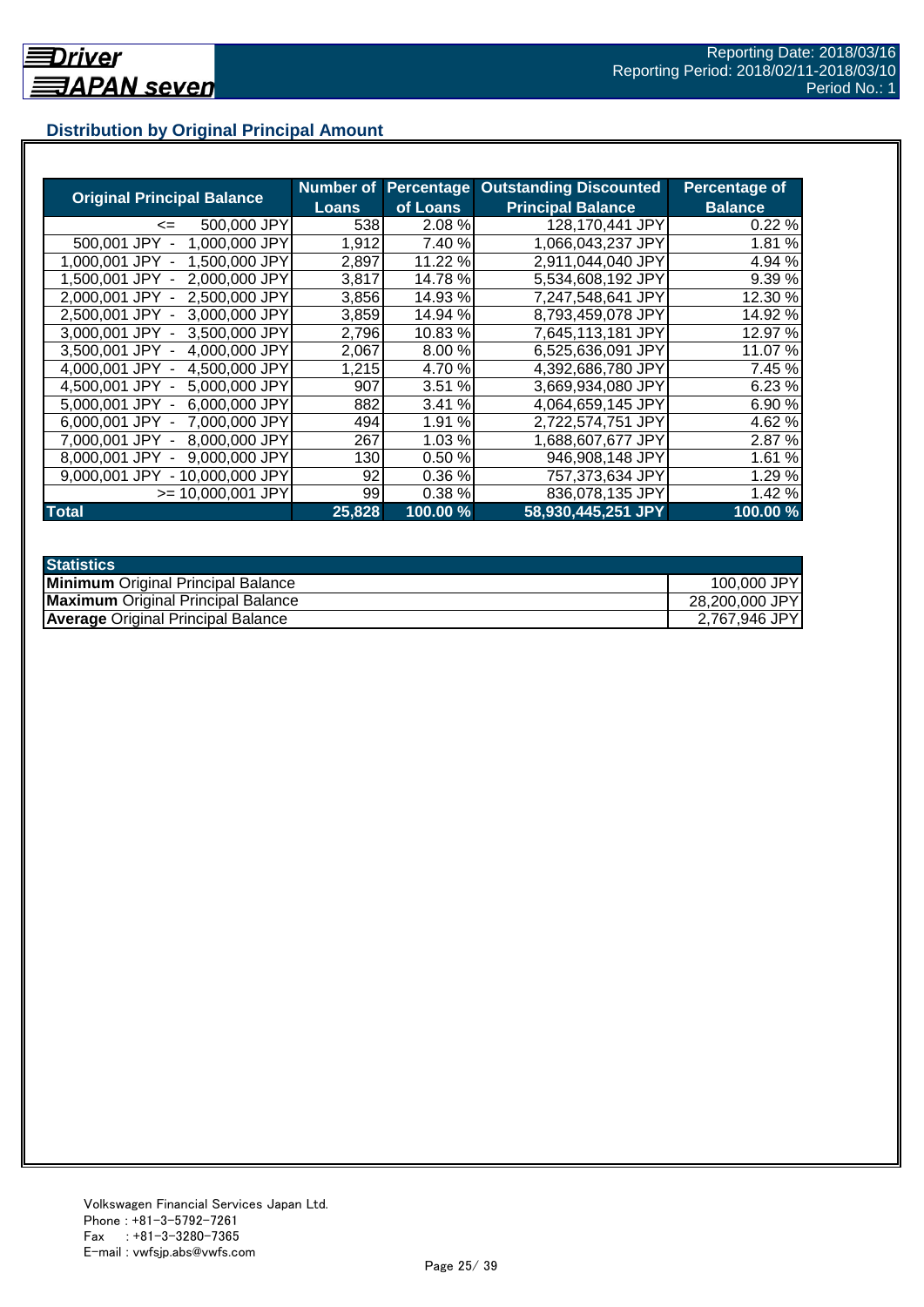## <span id="page-25-0"></span>**Distribution by Interest Rate paid by the Obligor**

| Interest Rate paid by the Number of Percentage |        |          | <b>Outstanding Discounted</b> | Percentage |
|------------------------------------------------|--------|----------|-------------------------------|------------|
| <b>Obligor</b>                                 | Loans  | of Loans | <b>Principal Balance</b>      | of Balance |
| < 0.900 %                                      | 560    | 2.17%    | 1,355,516,822 JPY             | 2.30 %     |
| $0.900\% < 1.500\%$                            | 4,976  | 19.27 %  | 13,468,090,696 JPY            | 22.85 %    |
| 1.500 % $<$ 2.000 %                            | 8,357  | 32.36 %  | 21,386,690,003 JPY            | 36.29 %    |
| $2.000\% < 2.500\%$                            | 150    | 0.58%    | 529,881,523 JPY               | 0.90%      |
| $2.500 \% < 3.000 \%$                          | 7,188  | 27.83 %  | 16,398,231,735 JPY            | 27.83%     |
| $3.000\% < 3.500\%$                            | 972    | 3.76%    | 1,020,420,184 JPY             | 1.73 %     |
| $3.500\% < 4.000\%$                            | 3,615  | 14.00 %  | 4,760,187,676 JPY             | 8.08%      |
| 4.000 % $<$ 4.500 %                            | 10.    | 0.04%    | 11,426,612 JPY                | 0.02%      |
| 4.500 % $<$ 5.000 %                            |        | 0.00%    | 0 JPY                         | 0.00%      |
| 5.000 % or more                                |        | 0.00%    | 0 JPY                         | 0.00%      |
| <b>Total</b>                                   | 25,828 | 100.00 % | 58,930,445,251 JPY            | 100.00 %   |

| <b>Statistics</b>                     |           |
|---------------------------------------|-----------|
| <b>Minimum</b> Interest Rate          | $0.00 \%$ |
| <b>Maximum</b> Interest Rate          | 4.09 %    |
| <b>Weighted Average Interest Rate</b> | 2.12%     |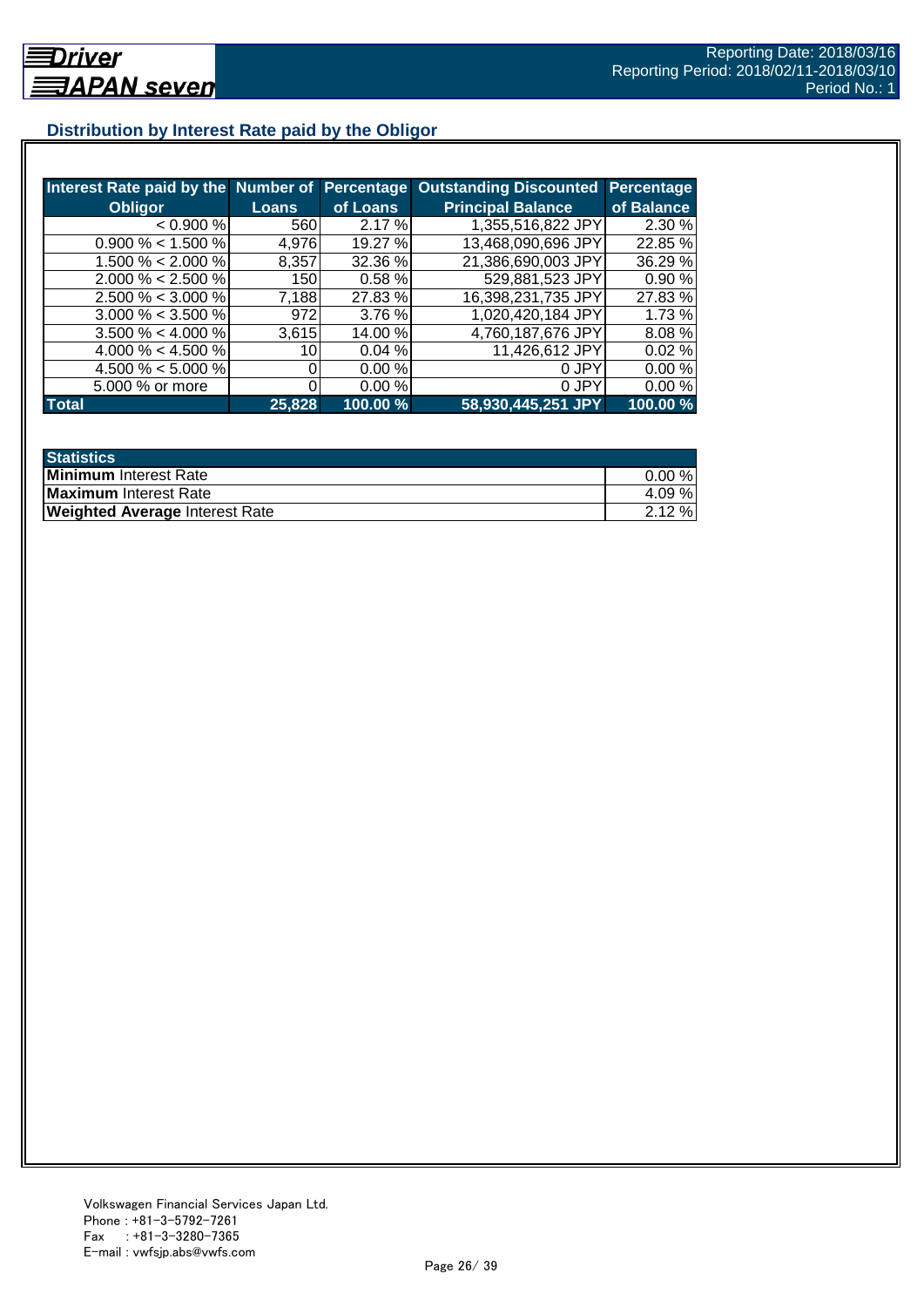# <span id="page-26-0"></span>**Distribution by Original Term**

| Length of Original Term Number of Percentage |              |          | <b>Outstanding Discounted</b> | <b>Percentage</b> |
|----------------------------------------------|--------------|----------|-------------------------------|-------------------|
| (months)                                     | <b>Loans</b> | of Loans | <b>Principal Balance</b>      | of Balance        |
| $6 - 12$                                     | 307          | 1.19 %   | 98.843,644 JPY                | 0.17%             |
| $13 - 18$                                    | 128          | 0.50 %   | 53,754,784 JPY                | 0.09%             |
| 19 - 24                                      | 1,550        | 6.00 %   | 1,190,922,382 JPY             | 2.02 %            |
| $25 - 30$                                    | 93           | 0.36%    | 91,461,258 JPY                | 0.16%             |
| $31 - 36$                                    | 10,286       | 39.82 %  | 25,363,661,789 JPY            | 43.04 %           |
| $37 - 42$                                    | 70           | 0.27%    | 89,545,464 JPY                | 0.15%             |
| $43 - 48$                                    | 1,376        | 5.33 %   | 2,361,090,930 JPY             | 4.01 %            |
| $49 - 54$                                    | 22           | 0.09%    | 34,201,586 JPY                | 0.06%             |
| $55 - 60$                                    | 11,483       | 44.46 %  | 28,451,279,029 JPY            | 48.28 %           |
| $61 - 66$                                    | 15           | 0.06%    | 34,585,746 JPY                | 0.06%             |
| $67 - 72$                                    | 380          | 1.47%    | 767,097,604 JPY               | 1.30 %            |
| 73 - 84                                      | 118          | 0.46%    | 394,001,035 JPY               | 0.67%             |
| <b>Total</b>                                 | 25,828       | 100.00 % | 58,930,445,251 JPY            | 100.00 %          |

| <b>Statistics</b>                               |       |
|-------------------------------------------------|-------|
| <b>Minimum</b> Original Term in months          |       |
| <b>Maximum</b> Original Term in months          | 84    |
| <b>Weighted Average Original Term in months</b> | 48.58 |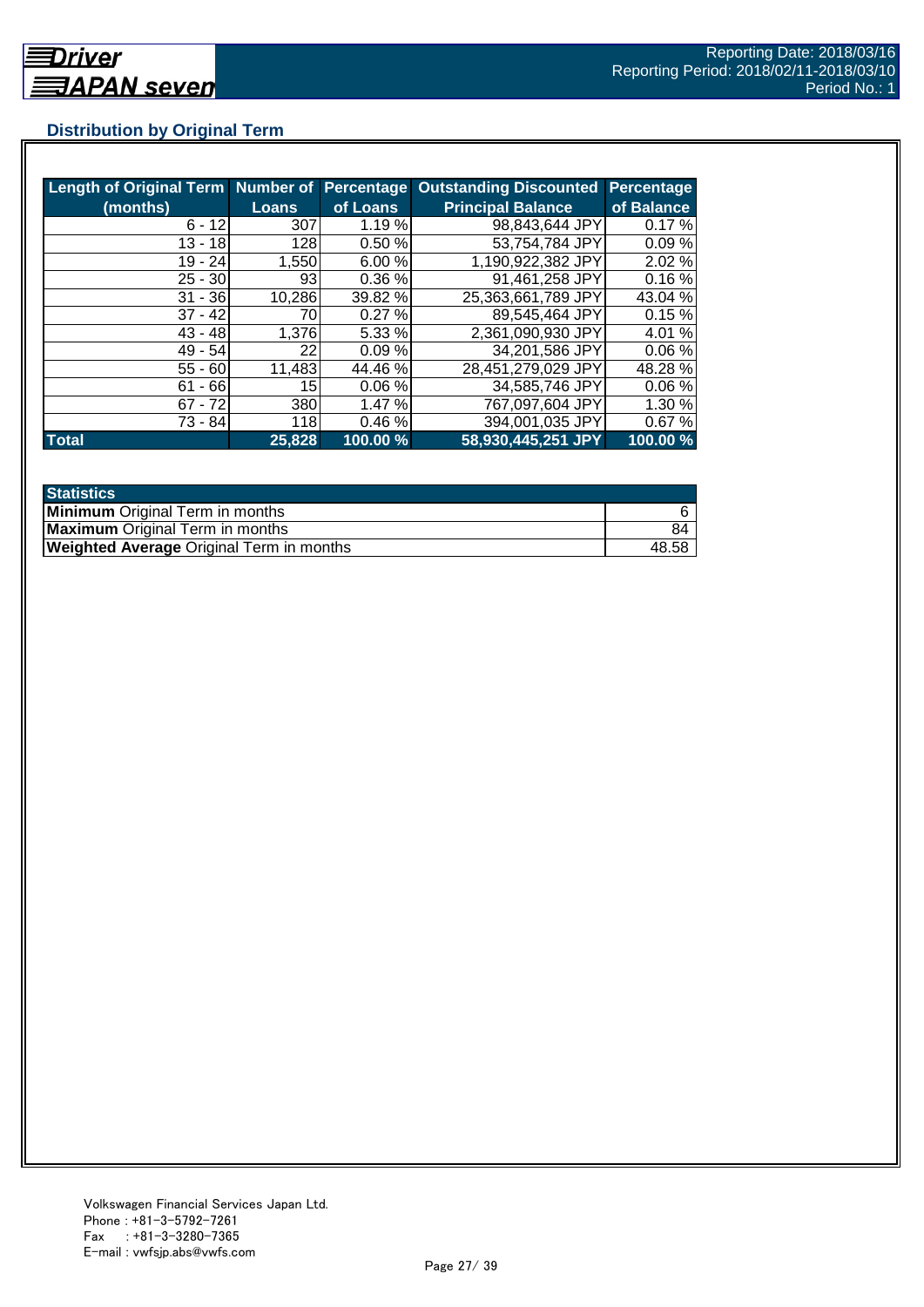## <span id="page-27-0"></span>**Distribution by Remaining Term**

| <b>Length of Remaining</b> | Number of    |          | <b>Percentage Outstanding Discounted</b> | Percentage |
|----------------------------|--------------|----------|------------------------------------------|------------|
| <b>Term (months)</b>       | <b>Loans</b> | of Loans | <b>Principal Balance</b>                 | of Balance |
| $= 12$                     | 2,191        | 8.48%    | 2,046,590,368 JPY                        | 3.47%      |
| $13 - 18$                  | 1,700        | 6.58 %   | 2,591,224,361 JPY                        | 4.40 %     |
| $19 - 24$                  | 2,660        | 10.30 %  | 5,489,902,034 JPY                        | 9.32 %     |
| $25 - 30$                  | 4,292        | 16.62 %  | 10,636,700,249 JPY                       | 18.05%     |
| $31 - 36$                  | 3,297        | 12.77 %  | 8,643,251,912 JPY                        | 14.67%     |
| $37 - 42$                  | 1,610        | 6.23%    | 3,228,420,532 JPY                        | 5.48 %     |
| $43 - 48$                  | 2,654        | 10.28 %  | 6,238,789,571 JPY                        | 10.59 %    |
| 49 - 54                    | 4.474        | 17.32 %  | 11,600,335,374 JPY                       | 19.68%     |
| $55 - 60$                  | 2,660        | 10.30 %  | 7,662,433,267 JPY                        | 13.00 %    |
| $-66$<br>61                | 150          | 0.58%    | 352,989,024 JPY                          | 0.60%      |
| $67 - 72$                  | 87           | 0.34%    | 243,007,207 JPY                          | 0.41%      |
| 73 - 84                    | 53           | 0.21%    | 196,801,352 JPY                          | 0.33%      |
| <b>Total</b>               | 25,828       | 100.00 % | 58,930,445,251 JPY                       | 100.00 %   |

| <b>Statistics</b>                                |       |
|--------------------------------------------------|-------|
| <b>Minimum</b> Remaining Term in months          |       |
| <b>Maximum</b> Remaining Term in months          |       |
| <b>Weighted Average Remaining Term in months</b> | 38.04 |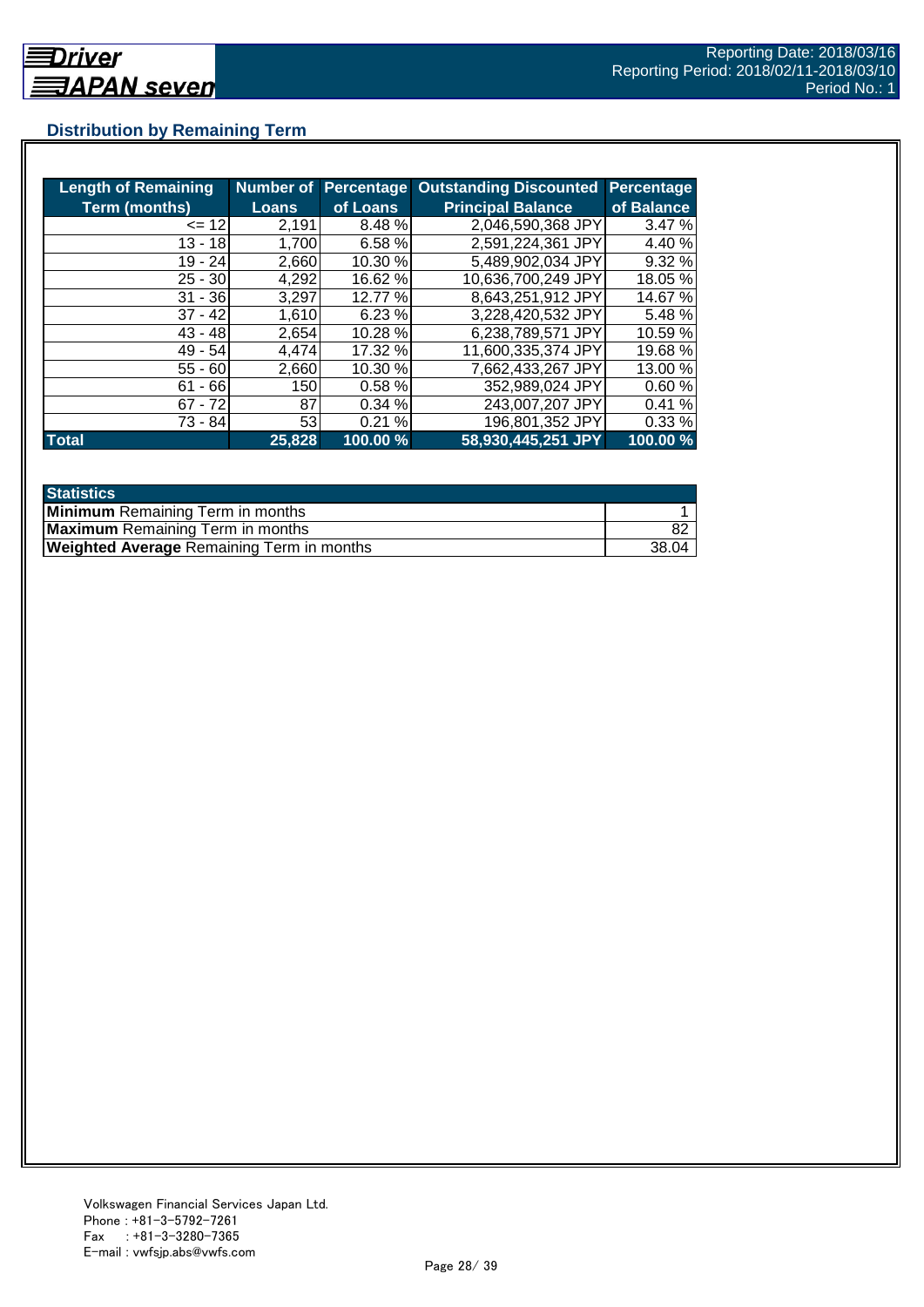## <span id="page-28-0"></span>**Distribution by Seasoning**

|                           |              |          | Number of Percentage Outstanding Discounted | <b>Percentage</b> |
|---------------------------|--------------|----------|---------------------------------------------|-------------------|
| <b>Seasoning (months)</b> | <b>Loans</b> | of Loans | <b>Principal Balance</b>                    | of Balance        |
| $= 121$                   | 17,593       | 68.12 %  | 43,254,208,696 JPY                          | 73.40 %           |
| $13 - 18$                 | 3,959        | 15.33 %  | 8,460,385,435 JPY                           | 14.36 %           |
| 19 - 24                   | 2,172        | 8.41 %   | 4,200,629,696 JPY                           | 7.13 %            |
| $25 - 30$                 | 933          | 3.61 %   | 1,585,425,197 JPY                           | 2.69%             |
| $31 - 36$                 | 612          | 2.37%    | 857,271,905 JPY                             | 1.45 %            |
| $37 - 42$                 | 193          | 0.75%    | 250,119,548 JPY                             | 0.42%             |
| $43 - 48$                 | 182          | 0.70%    | 177,457,782 JPY                             | 0.30%             |
| $49 - 54$                 | 99           | 0.38 %   | 101,127,748 JPY                             | 0.17%             |
| $55 - 60$                 | 77           | 0.30 %   | 41,434,314 JPY                              | 0.07%             |
| $61 - 66$                 | 8            | 0.03%    | 2,384,930 JPY                               | 0.00%             |
| $67 - 72$                 | 0            | 0.00%    | 0 JPY                                       | 0.00%             |
| 73 - 84                   |              | 0.00%    | 0 JPY                                       | 0.00%             |
| <b>Total</b>              | 25,828       | 100.00 % | 58,930,445,251 JPY                          | 100.00 %          |

| <b>Statistics</b>                           |       |
|---------------------------------------------|-------|
| <b>Minimum</b> Seasoning in months          |       |
| <b>Maximum</b> Seasoning in months          | 64    |
| <b>Weighted Average Seasoning in months</b> | 10.54 |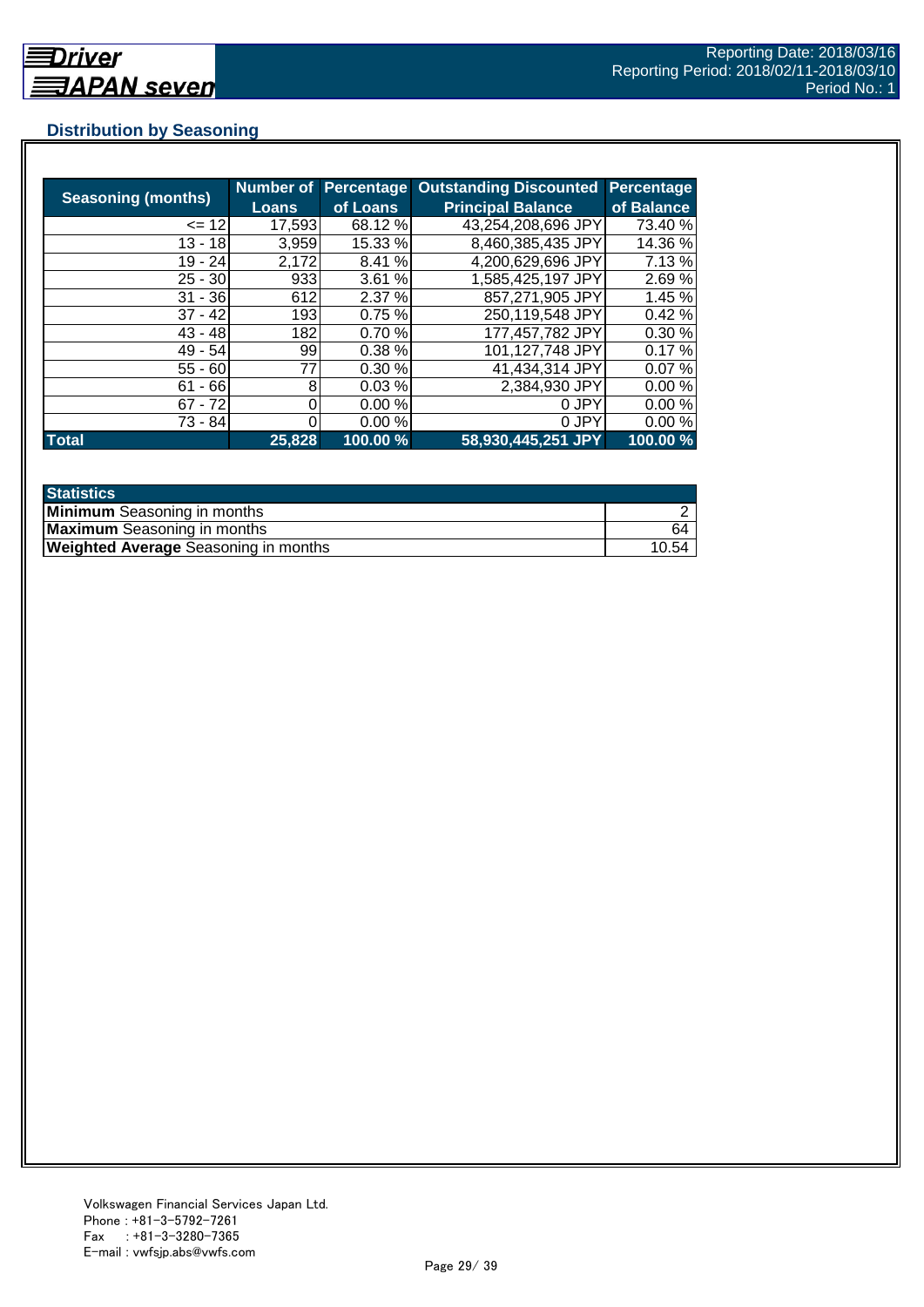## <span id="page-29-0"></span>**Distribution by Type of Car**

| <b>Type of Car</b> |              |          |                                                        |            |
|--------------------|--------------|----------|--------------------------------------------------------|------------|
|                    |              |          | Number of Percentage Outstanding Discounted Percentage |            |
| <b>Type of Car</b> | <b>Loans</b> | of Loans | <b>Principal Balance</b>                               | of Balance |
| <b>New</b>         | 16,778       | 64.96 %  | 44,964,702,461 JPY                                     | 76.30 %    |
| Used               | 9.050        | 35.04 %  | 13,965,742,790 JPY                                     | 23.70 %    |
| <b>Total</b>       | 25,828       | 100.00 % | 58,930,445,251 JPY                                     | 100.00 %   |

#### **Type of Car: Only Balloon Loans**

| Type of Car  | <b>Loans</b> | of Loans | Number of Percentage Outstanding Discounted Percentage<br><b>Principal Balance</b> | of Balance |
|--------------|--------------|----------|------------------------------------------------------------------------------------|------------|
| <b>New</b>   | 15.958       | 77.30 %  | 43.495.782.078 JPYI                                                                | 82.47 %    |
| <b>Used</b>  | 4.687        | 22.70%   | 9,246,547,152 JPY                                                                  | 17.53%     |
| <b>Total</b> | 20,645       | 100.00 % | 52,742,329,230 JPY                                                                 | 100.00 %   |

#### **Type of Car: Only Equal Instalment Loans**

| <b>Type of Car</b> |              |             | Number of Percentage Outstanding Discounted Percentage |            |
|--------------------|--------------|-------------|--------------------------------------------------------|------------|
|                    | <b>Loans</b> | of Loans    | <b>Principal Balance</b>                               | of Balance |
| <b>New</b>         | 8201         | $15.82\%$   | 1,468,920,383 JPY                                      | 23.74 %    |
| Used               | 4,363        | 84.18 %     | 4,719,195,638 JPY                                      | 76.26 %    |
| <b>Total</b>       | 5.183        | $100.00 \%$ | 6,188,116,021 JPY                                      | 100.00 %   |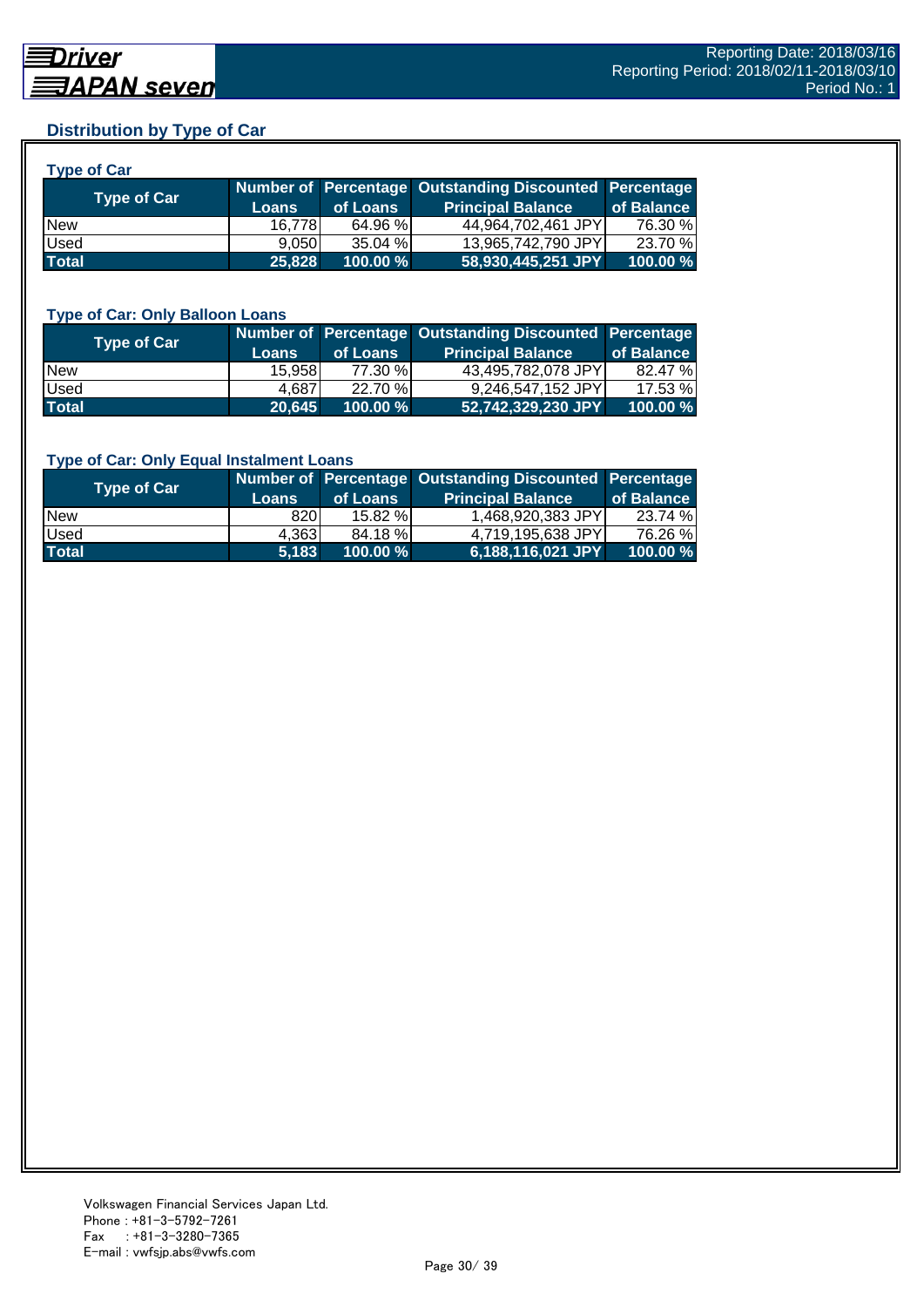#### <span id="page-30-0"></span>**Distribution by Brand and Model**

| <b>Make</b>                  | <b>Model</b>                     |                     |                 | Number of Percentage Outstanding Discounted Percentage |                 |
|------------------------------|----------------------------------|---------------------|-----------------|--------------------------------------------------------|-----------------|
|                              |                                  | Loans               | of Loans        | <b>Principal Balance</b>                               | of Balance      |
| <b>Audi</b>                  | A1                               | 913                 | 3.53%           | 1,456,021,572 JPY                                      | 2.47%           |
|                              | $\overline{A3}$                  | 2,325               | 9.00%           | 4,773,595,888 JPY                                      | 8.10%           |
|                              | A4                               | 1,910               | 7.40%           | 5,718,485,425 JPY                                      | 9.70%           |
|                              | A5                               | 540                 | 2.09%           | 1,824,424,055 JPY                                      | 3.10%           |
|                              | A6                               | 592                 | 2.29%           | 1,837,994,677 JPY                                      | 3.12%           |
|                              | Α7                               | 214<br>71           | 0.83%<br>0.27%  | 948,869,984 JPY<br>345,013,651 JPY                     | 1.61 %<br>0.59% |
|                              | A8<br>$\overline{\mathsf{S}^1}$  | 98                  | 0.38%           | 227,834,462 JPY                                        | 0.39%           |
|                              | $\overline{\mathbb{S}^3}$        | 338                 | 1.31 %          | 1,039,042,304 JPY                                      | 1.76 %          |
|                              | S4                               | 141                 | 0.55 %          | 664,564,511 JPY                                        | 1.13 %          |
|                              | S5                               | 83                  | 0.32%           | 381.089.150 JPY                                        | 0.65%           |
|                              | S6                               | 29                  | 0.11%           | 142,667,654 JPY                                        | 0.24%           |
|                              | S7                               | 23                  | 0.09%           | 135,272,370 JPY                                        | 0.23%           |
|                              | S8                               | 19                  | 0.07%           | 120,487,922 JPY                                        | 0.20%           |
|                              | $\overline{\text{SQ}5}$          | $\overline{12}$     | 0.05%           | 99,158,906 JPY                                         | 0.17%           |
|                              | RS3                              | 15                  | 0.06%           | 61,600,615 JPY                                         | 0.10%           |
|                              | RS4                              | 12                  | 0.05%           | 55,738,434 JPY                                         | 0.09%           |
|                              | RS5                              | 5                   | 0.02%           | 25,386,575 JPY                                         | 0.04%           |
|                              | RS <sub>6</sub>                  | 13                  | 0.05%           | 75,076,363 JPY                                         | 0.13%           |
|                              | RS7                              | 11                  | 0.04%           | 79,356,057 JPY                                         | 0.13%           |
|                              | Q2                               | 355                 | 1.37%           | 1,085,091,689 JPY                                      | 1.84%           |
|                              | Q3                               | 760                 | 2.94 %          | 1,864,314,840 JPY                                      | 3.16%           |
|                              | Q5<br>Q7                         | 481                 | 1.86%           | 1,643,294,541 JPY                                      | 2.79%           |
|                              | RSQ3                             | 196<br>17           | 0.76%<br>0.07%  | 1,152,327,046 JPY<br>84,067,484 JPY                    | 1.96 %<br>0.14% |
|                              | ТT                               | 712                 | 2.76%           | 2,219,757,660 JPY                                      | 3.77 %          |
|                              | R <sub>8</sub>                   | 12                  | 0.05%           | 95,095,483 JPY                                         | 0.16%           |
|                              | <b>AUDI OTHERS</b>               | 0                   | 0.00 %          | 0 JPY                                                  | 0.00%           |
|                              | <b>Subtotal</b>                  | 9,897               | 38.32 %         | 28,155,629,318 JPY                                     | 47.78 %         |
| Bentley                      | ARNAGE                           | 0                   | 0.00%           | 0 JPY                                                  | 0.00%           |
|                              | AZURE                            | 0                   | 0.00%           | 0 JPY                                                  | 0.00%           |
|                              | <b>BENTAYGA</b>                  | $\overline{0}$      | 0.00%           | 0 JPY                                                  | 0.00%           |
|                              | CONTINENTAL                      | 18                  | 0.07%           | 141,191,636 JPY                                        | 0.24%           |
|                              | <b>FLYING SPUR</b>               | 1                   | 0.00%           | 8,179,168 JPY                                          | 0.01%           |
|                              | <b>MULSANNE</b>                  | 0                   | 0.00%           | 0 JPY                                                  | 0.00%           |
|                              | BENTLEY                          | $\overline{0}$      | 0.00%           | 0 JPY                                                  | 0.00%           |
|                              | <b>OTHERS</b>                    |                     |                 |                                                        |                 |
|                              | Subtotal                         | 19                  | 0.07%           | 149,370,804 JPY                                        | 0.25%           |
| Lamborghini                  | <b>AVENTADOR</b>                 | 1                   | 0.00%           | 3,433,204 JPY                                          | 0.01%           |
|                              | <b>DIABLO</b><br><b>GALLARDO</b> | 0<br>3              | 0.00%<br>0.01%  | 0 JPY<br>24,200,600 JPY                                | 0.00%<br>0.04%  |
|                              | HURACÁN                          | $\overline{2}$      | 0.01%           | 10,685,210 JPY                                         | 0.02%           |
|                              | <b>MULCIELAGO</b>                | 0                   | 0.00%           | 0 JPY                                                  | 0.00%           |
|                              | LAMBORGHINI                      |                     |                 |                                                        |                 |
|                              | <b>OTHERS</b>                    | $\mathsf{O}\xspace$ | 0.00%           | 0 JPY                                                  | 0.00%           |
|                              | <b>Subtotal</b>                  | $6\phantom{1}6$     | 0.02%           | 38,319,014 JPY                                         | 0.07%           |
| VW                           | <b>ARTEON</b>                    | 48                  | 0.19%           | 236,336,089 JPY                                        | 0.40%           |
|                              | <b>BEETLE</b>                    | 1,549               | 6.00%           | 2,859,952,992 JPY                                      | 4.85 %          |
|                              | <b>BORA</b>                      | 0                   | 0.00%           | 0 JPY                                                  | 0.00%           |
|                              | EOS                              | 3                   | 0.01%           | 1,452,199 JPY                                          | 0.00%           |
|                              | <b>GOLF</b>                      | 6,080               | 23.54 %         | 12,246,684,318 JPY                                     | 20.78%          |
|                              | <b>JETTA</b>                     | 7                   | 0.03%           | 2,989,263 JPY                                          | 0.01%           |
|                              | LUPO                             | 0                   | 0.00%           | 0 JPY                                                  | 0.00%           |
|                              | <b>PASSAT</b>                    | 1,281               | 4.96%           | 3.042.188.051 JPY                                      | 5.16%           |
|                              | <b>POLO</b><br><b>SCIROCCO</b>   | 2,907<br>23         | 11.26%<br>0.09% | 4,104,883,441 JPY<br>22,990,516 JPY                    | 6.97%<br>0.04 % |
|                              | <b>SHARAN</b>                    | 468                 | 1.81%           | 1,023,025,920 JPY                                      | 1.74 %          |
|                              | <b>TIGUAN</b>                    | 893                 | 3.46%           | 2,463,169,471 JPY                                      | 4.18%           |
|                              | <b>TOUAREG</b>                   | 71                  | 0.27%           | 203,519,375 JPY                                        | 0.35 %          |
|                              | <b>TOURAN</b>                    | 1,391               | 5.39%           | 3,139,892,723 JPY                                      | 5.33 %          |
|                              | UP                               | 1,173               | 4.54%           | 1,228,069,384 JPY                                      | 2.08%           |
|                              | VENTO                            | 0                   | 0.00%           | 0 JPY                                                  | 0.00%           |
|                              | VW OTHERS                        | 0                   | 0.00%           | 0 JPY                                                  | 0.00%           |
|                              | Subtotal                         | 15,846              | 61.35 %         | 30,338,817,653 JPY                                     | 51.48 %         |
| <b>Non VW Group Vehicles</b> |                                  | 12                  | 0.05%           | 11,972,373 JPY                                         | 0.02%           |
|                              | Subtotal                         | 12                  | 0.05%           | 11,972,373 JPY                                         | 0.02%           |
|                              | <b>Total</b>                     | 25,828              | 100.00 %        | 58,930,445,251 JPY                                     | 100.00 %        |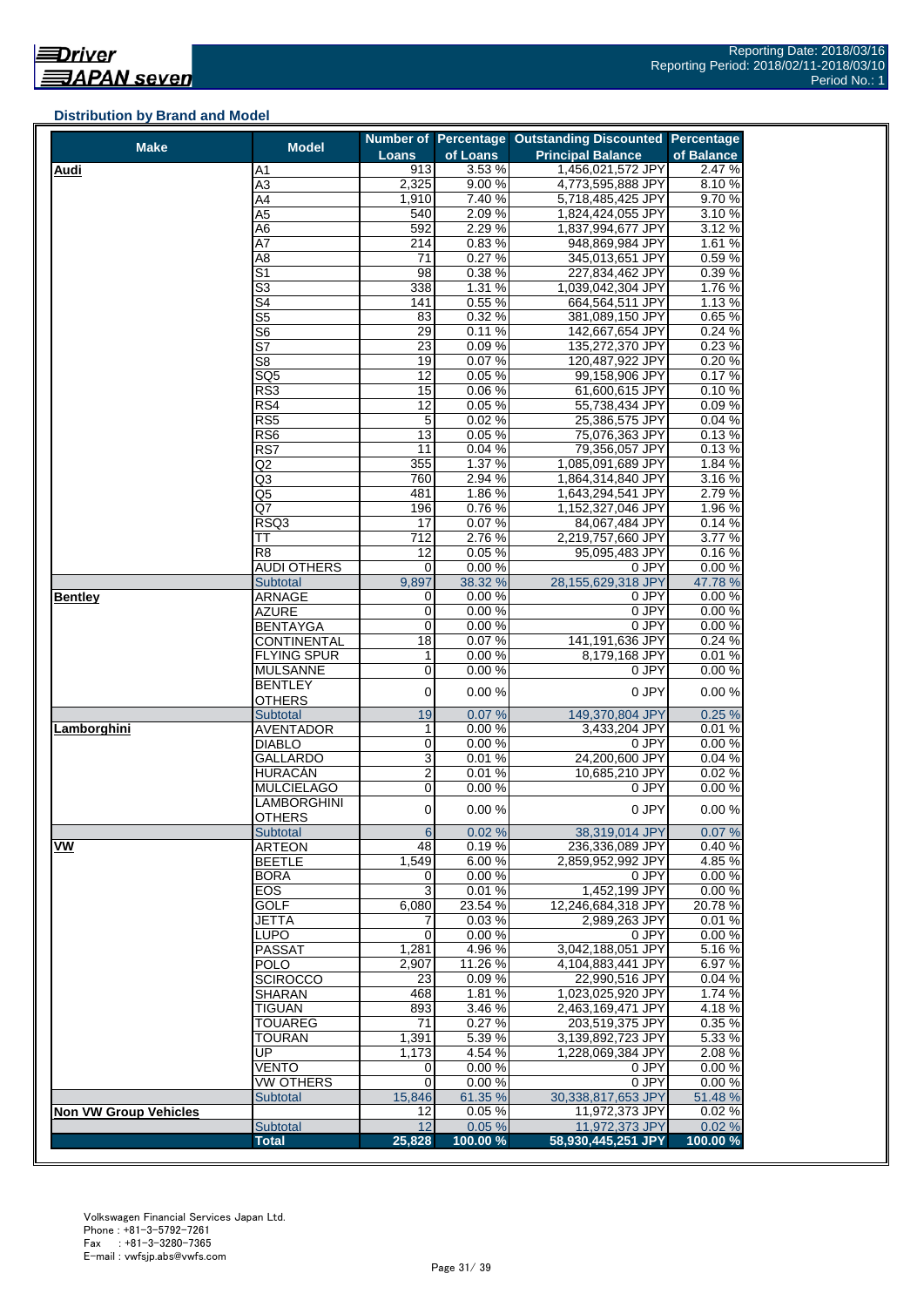## <span id="page-31-0"></span>**Geographic Distribution by Prefecture**

|                   |              | <b>Number of Percentage</b> | <b>Outstanding Discounted</b> | <b>Percentage</b> |
|-------------------|--------------|-----------------------------|-------------------------------|-------------------|
| <b>Prefecture</b> | <b>Loans</b> | of Loans                    | <b>Principal Balance</b>      | of Balance        |
| Tokyo             | 4,093        | 15.85 %                     | 10,637,711,574 JPY            | 18.05%            |
| Kanagawa          | 2,636        | 10.21 %                     | 6,112,556,729 JPY             | 10.37 %           |
| Aichi             | 1,930        | 7.47 %                      | 4,277,946,769 JPY             | 7.26 %            |
| Saitama           | 1,732        | 6.71 %                      | 3,976,853,486 JPY             | 6.75%             |
| Osaka             | 1,642        | 6.36 %                      | 3,910,584,568 JPY             | 6.64 %            |
| Fukuoka           | 1,201        | $4.65\%$                    | 2,731,058,761 JPY             | 4.63%             |
| Chiba             | 1,056        | 4.09 $\sqrt{2}$             | 2,342,423,734 JPY             | 3.97 %            |
| Hokkaido          | 878          | 3.40%                       | 2,196,522,411 JPY             | 3.73 %            |
| Hyogo             | 855          | 3.31 $\sqrt{8}$             | 1,868,794,909 JPY             | 3.17%             |
| Ibaraki           | 792          | $3.07\%$                    | 1,717,229,817 JPY             | $2.91\%$          |
| Shizuoka          | 760          | 2.94 %                      | 1,683,743,656 JPY             | $2.86\,\sqrt{2}$  |
| Tochigi           | 586          | 2.27 %                      | 1,279,769,763 JPY             | 2.17%             |
| Hiroshima         | 528          | 2.04 %                      | 1,034,178,858 JPY             | 1.75 %            |
| Kyoto             | 445          | $1.72\%$                    | 1,006,319,968 JPY             | 1.71 %            |
| Miyagi            | 460          | $1.78\%$                    | 1,002,605,055 JPY             | 1.70%             |
| Gunma             | 470          | 1.82 %                      | 977,825,757 JPY               | 1.66 %            |
| Gifu              | 390          | 1.51 %                      | 834,322,677 JPY               | 1.42 %            |
| Nagano            | 351          | 1.36 %                      | 776,704,028 JPY               | 1.32 %            |
| Mie               | 319          | 1.24 %                      | 645,780,239 JPY               | 1.10 %            |
| Fukushima         | 304          | 1.18 $\frac{1}{\%}$         | 621,500,844 JPY               | 1.05 %            |
| Okayama           | 293          | $1.13\%$                    | 604,653,588 JPY               | 1.03 %            |
| Oita              | 267          | $1.03\%$                    | 599,682,981 JPY               | 1.02 %            |
| Niigata           | 294          | 1.14%                       | 562,331,945 JPY               | 0.95%             |
| Nara              | 236          | 0.91%                       | 541,086,513 JPY               | 0.92%             |
| Kagoshima         | 220          | 0.85 %                      | 502,521,824 JPY               | 0.85%             |
| Kumamoto          | 244          | $0.94\%$                    | 476,331,797 JPY               | 0.81%             |
| Shiga             | 213          | 0.82 %                      | 473,336,657 JPY               | 0.80%             |
| Yamanashi         | 193          | 0.75%                       | 461,452,446 JPY               | 0.78%             |
| Yamaguchi         | 224          | 0.87%                       | 446,183,952 JPY               | 0.76%             |
| Ishikawa          | 192          | 0.74 %                      | 434,524,943 JPY               | 0.74 %            |
| Wakayama          | 184          | 0.71%                       | 412,104,643 JPY               | 0.70%             |
| Yamagata          | 195          | $0.75\,\sqrt{2}$            | 367,620,357 JPY               | 0.62%             |
| Fukui             | 164          | $0.63\%$                    | 342,237,732 JPY               | 0.58%             |
| Toyama            | 190          | $0.74\sqrt[6]{ }$           | 333,015,467 JPY               | 0.57%             |
| Nagasaki          | 138          | 0.53%                       | 328,430,943 JPY               | 0.56%             |
| Iwate             | 142          | 0.55%                       | 320,917,026 JPY               | 0.54%             |
| Miyazaki          | 128          | 0.50 %                      | 293,701,687 JPY               | 0.50%             |
| Kagawa            | 142          | 0.55 %                      | 289,647,263 JPY               | 0.49%             |
| Saga              | 133          | 0.51%                       | 275,333,999 JPY               | 0.47%             |
| Ehime             | 135          | 0.52 %                      | 260,210,043 JPY               | 0.44%             |
| Aomori            | 106          | 0.41%                       | 231,605,080 JPY               | 0.39%             |
| Tokushima         | 90           | 0.35 %                      | 181,067,945 JPY               | 0.31 %            |
| Akita             | 87           | 0.34 %                      | 169,239,481 JPY               | 0.29%             |
| Okinawa           | 56           | 0.22%                       | 111,656,343 JPY               | 0.19%             |
| Shimane           | 46           | $0.18\%$                    | 108,148,910 JPY               | 0.18%             |
| Tottori           | 46           | 0.18%                       | 90,928,661 JPY                | 0.15%             |
| Kouchi            | 42           | 0.16%                       | 78,039,422 JPY                | 0.13%             |
| <b>Total</b>      | 25,828       | 100.00 %                    | 58,930,445,251 JPY            | 100.00 %          |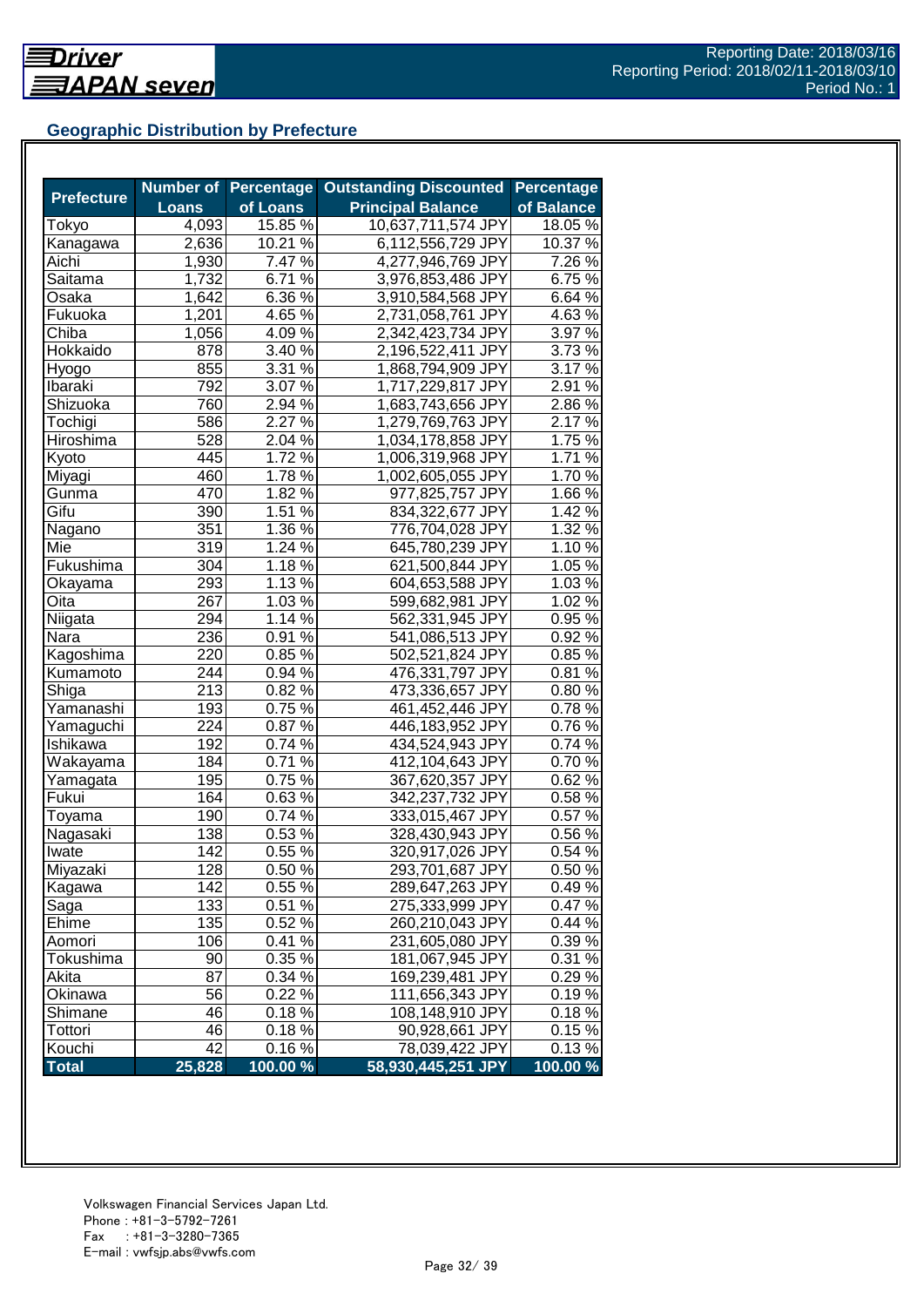## <span id="page-32-0"></span>**Distribution by Obligor Concentration**

| Distribution of Loan Contracts and Vehicles per Obligor |           |                  |        |           |                                                        |            |  |
|---------------------------------------------------------|-----------|------------------|--------|-----------|--------------------------------------------------------|------------|--|
| <b>Contract</b>                                         | Number of | Percentage of    |        |           | Number of Percentage Outstanding Discounted Percentage |            |  |
| <b>Concentration Customers</b>                          |           | <b>Customers</b> | Loans  | of Loans  | <b>Principal Balance</b>                               | of Balance |  |
|                                                         | 24,986    | 97.14 %          | 24,986 | 96.74 %   | 56,550,967,080 JPY                                     | 95.96 %    |  |
|                                                         | 682       | 2.65%            | 768    | 2.97%     | 2,164,194,482 JPY                                      | 3.67 %     |  |
|                                                         | <b>50</b> | 0.19%            | 66 I   | 0.26%     | 189,712,525 JPY                                        | 0.32%      |  |
|                                                         |           | 0.01%            |        | 0.01%     | 7,969,592 JPY                                          | 0.01%      |  |
|                                                         |           | 0.00%            |        | 0.02%     | 12,993,791 JPY                                         | 0.02%      |  |
| $6 - 10$                                                |           | 0.00%            |        | 0.01%     | 4,607,781 JPY                                          | 0.01%      |  |
| 11 or morel                                             |           | 0.00%            |        | $0.00 \%$ | 0 JPY                                                  | 0.00%      |  |
| <b>Total</b>                                            | 25,722    | 100.00 %         | 25,828 | 100.00 %  | 58,930,445,251 JPY                                     | 100.00 %   |  |

#### **Top 20 Obligor**

| <b>Number</b>      |                  | Number of Outstanding Discounted Percentage |            |
|--------------------|------------------|---------------------------------------------|------------|
|                    | <b>Contracts</b> | <b>Principal Balance</b>                    | of Balance |
|                    | 2                | 14,733,871 JPY                              | 0.03%      |
| $\overline{c}$     | $\overline{2}$   | 14,539,914 JPY                              | 0.02%      |
| $\overline{3}$     | $\overline{3}$   | 14,313,303 JPY                              | 0.02%      |
| 4                  | $\overline{2}$   | 13,228,977 JPY                              | 0.02%      |
| 5                  | 3                | 13,099,988 JPY                              | 0.02%      |
| 6                  | 4                | 12,993,791 JPY                              | 0.02%      |
|                    | $\overline{c}$   | 12,492,413 JPY                              | 0.02%      |
| 8                  | $\overline{2}$   | 11,042,291 JPY                              | 0.02%      |
| 9                  | $\overline{2}$   | 10,915,938 JPY                              | 0.02%      |
| 10                 | $\overline{2}$   | 10,519,417 JPY                              | 0.02%      |
| 11                 | $\overline{2}$   | 9,952,907 JPY                               | 0.02%      |
| 12                 |                  | 9,844,394 JPY                               | 0.02%      |
| 13                 | 1                | 9,800,569 JPY                               | 0.02%      |
| 14                 |                  | 9,750,765 JPY                               | 0.02%      |
| 15                 |                  | 9,716,623 JPY                               | 0.02%      |
| 16                 | 1                | 9,676,399 JPY                               | 0.02%      |
| 17                 | $\overline{2}$   | 9,672,030 JPY                               | 0.02%      |
| 18                 | 1                | 9,653,843 JPY                               | 0.02%      |
| 19                 |                  | 9,597,024 JPY                               | 0.02%      |
| 20                 | 1                | 9,573,314 JPY                               | 0.02%      |
| <b>Total 1 -20</b> | 36               | 225,117,771 JPY                             | 0.38%      |

Remarks:

Figures above are calculated based on each of the Sub-Servicers respectively and not across both of the Sub-Servicers.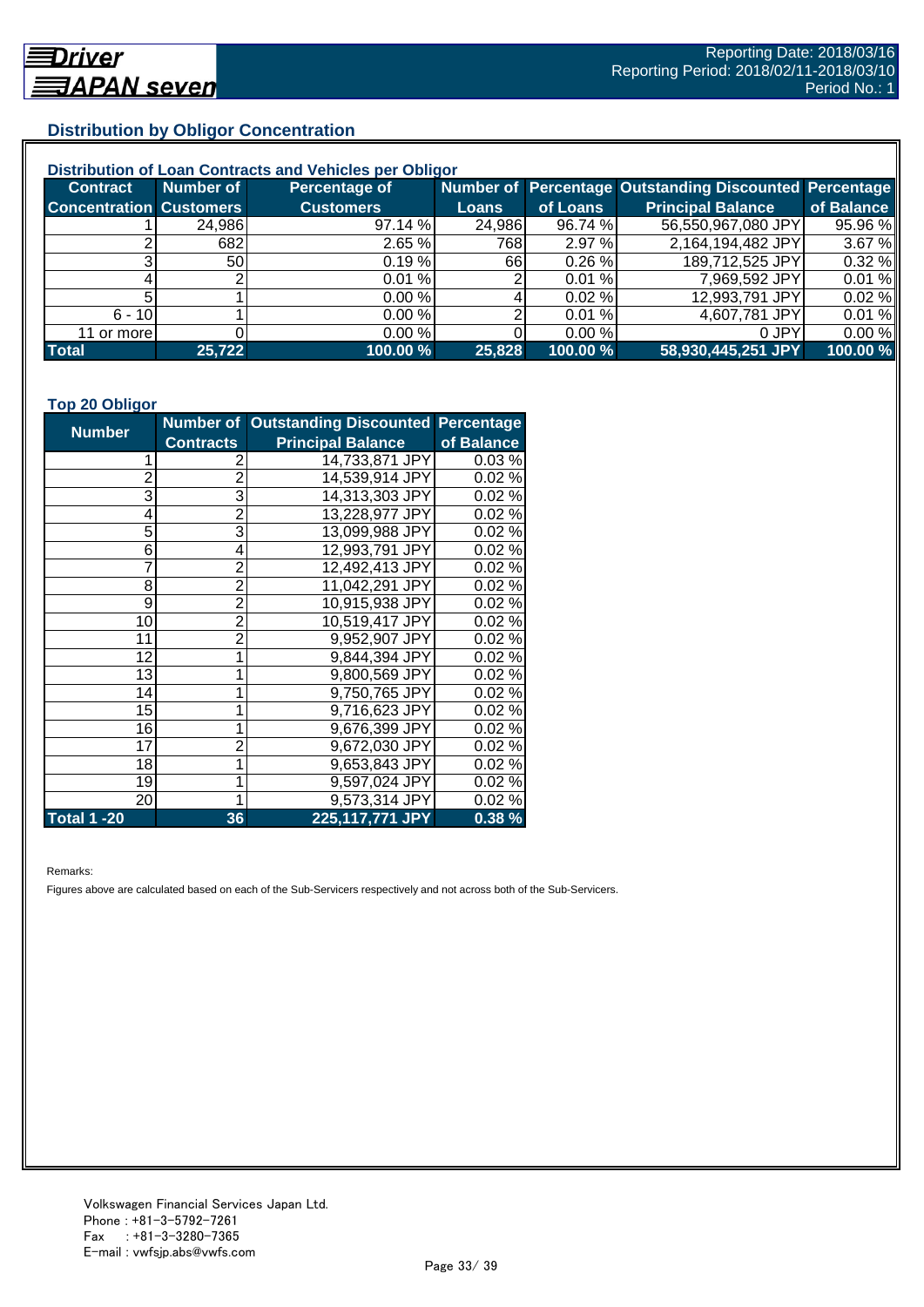## <span id="page-33-0"></span>**Distribution by Contract Start Month**

| <b>Origination Month</b> | <b>Number of Loans</b> | <b>Percentage of Loans</b> | <b>Outstanding Discounted Principal Balance</b> | <b>Percentage of Balance</b> |
|--------------------------|------------------------|----------------------------|-------------------------------------------------|------------------------------|
| 10.2012                  | 2                      | 0.01%                      | 415,245 JPY                                     | 0.00%                        |
| 11.2012<br>12.2012       | 1<br>3                 | 0.00%<br>0.01%             | 115,574 JPY                                     | 0.00%                        |
| 01.2013                  | $\overline{2}$         | 0.01%                      | 901,987 JPY<br>952,124 JPY                      | 0.00%<br>0.00%               |
| 02.2013                  | $\mathbf{1}$           | 0.00%                      | 1,028,801 JPY                                   | 0.00%                        |
| 03.2013                  | 16                     | 0.06%                      | 7,844,396 JPY                                   | 0.01%                        |
| 04.2013                  | 11                     | 0.04%                      | 5,650,178 JPY                                   | 0.01%                        |
| 05.2013                  | 18                     | 0.07%                      | 8,232,976 JPY                                   | 0.01%                        |
| 06.2013                  | 21                     | 0.08%                      | 11,588,131 JPY                                  | 0.02%                        |
| 07.2013                  | 10                     | 0.04%                      | 7,089,832 JPY                                   | 0.01%                        |
| 08.2013                  | $\overline{8}$         | 0.03%                      | 5.866.908 JPY                                   | 0.01%                        |
| 09.2013                  | 14                     | 0.05%                      | 9,680,524 JPY                                   | 0.02%                        |
| 10.2013                  | 10                     | 0.04%                      | 3,931,203 JPY                                   | 0.01%                        |
| 11.2013                  | 14                     | 0.05%                      | 10,747,881 JPY                                  | 0.02%                        |
| 12.2013<br>01.2014       | 19<br>34               | 0.07%<br>0.13%             | 21,350,863 JPY                                  | 0.04%                        |
| 02.2014                  | 36                     | 0.14%                      | 49,550,369 JPY<br>26,343,391 JPY                | 0.08%<br>0.04%               |
| 03.2014                  | 49                     | 0.19%                      | 50,596,641 JPY                                  | 0.09%                        |
| 04.2014                  | 22                     | 0.09%                      | 21,333,696 JPY                                  | 0.04%                        |
| 05.2014                  | 14                     | 0.05%                      | 19,166,645 JPY                                  | 0.03%                        |
| 06.2014                  | 38                     | 0.15%                      | 39,307,838 JPY                                  | 0.07%                        |
| 07.2014                  | 23                     | 0.09%                      | 20,709,571 JPY                                  | 0.04%                        |
| 08.2014                  | 13                     | 0.05%                      | 14,955,934 JPY                                  | 0.03%                        |
| 09.2014                  | 35                     | 0.14%                      | 41,743,278 JPY                                  | 0.07%                        |
| 10.2014                  | 25                     | 0.10%                      | 29,347,918 JPY                                  | 0.05%                        |
| 11.2014                  | 29                     | 0.11%                      | 40,429,187 JPY                                  | 0.07%                        |
| 12.2014                  | 57                     | 0.22%                      | 75,664,187 JPY                                  | 0.13%                        |
| 01.2015                  | 34                     | 0.13%                      | 47,979,044 JPY                                  | 0.08%                        |
| 02.2015                  | 40                     | 0.15%                      | 60,119,909 JPY                                  | 0.10%                        |
| 03.2015<br>04.2015       | 197<br>52              | 0.76%                      | 258,810,985 JPY<br>79,653,670 JPY               | 0.44%<br>0.14%               |
| 05.2015                  | 94                     | 0.20%<br>0.36%             | 131,395,304 JPY                                 | 0.22%                        |
| 06.2015                  | 115                    | 0.45%                      | 165,313,158 JPY                                 | 0.28%                        |
| 07.2015                  | 114                    | 0.44%                      | 161,978,879 JPY                                 | 0.27%                        |
| 08.2015                  | 128                    | 0.50%                      | 184,523,332 JPY                                 | 0.31%                        |
| 09.2015                  | 176                    | 0.68%                      | 271,204,936 JPY                                 | 0.46%                        |
| 10.2015                  | 94                     | 0.36%                      | 163,579,410 JPY                                 | 0.28%                        |
| 11.2015                  | 121                    | 0.47%                      | 221,066,414 JPY                                 | 0.38%                        |
| 12.2015                  | 191                    | 0.74%                      | 332,592,798 JPY                                 | 0.56 %                       |
| 01.2016                  | 223                    | 0.86%                      | 412,458,307 JPY                                 | 0.70%                        |
| 02.2016                  | 314                    | 1.22 %                     | 574,087,884 JPY                                 | 0.97%                        |
| 03.2016                  | 493                    | 1.91%                      | 873,277,281 JPY                                 | 1.48%                        |
| 04.2016<br>05.2016       | 253<br>354             | 0.98%<br>1.37 %            | 513,496,562 JPY<br>661,443,380 JPY              | 0.87%<br>1.12 %              |
| 06.2016                  | 399                    | 1.54 %                     | 851,280,448 JPY                                 | 1.44 %                       |
| 07.2016                  | 359                    | 1.39 %                     | 727,044,141 JPY                                 | 1.23 %                       |
| 08.2016                  | 393                    | 1.52%                      | 765,652,399 JPY                                 | 1.30%                        |
| 09.2016                  | 578                    | 2.24 %                     | 1,214,824,969 JPY                               | 2.06 %                       |
| 10.2016                  | 353                    | 1.37%                      | 751,856,718 JPY                                 | 1.28 %                       |
| 11.2016                  | 497                    | 1.92 %                     | 1,098,137,358 JPY                               | 1.86%                        |
| 12.2016                  | 1,153                  | 4.46 %                     | 2,393,599,790 JPY                               | 4.06 %                       |
| 01.2017                  | 985                    | 3.81%                      | 2,236,314,201 JPY                               | 3.79%                        |
| 02.2017                  | 1,438                  | 5.57 %                     | 3,319,416,091 JPY                               | 5.63 %                       |
| 03.2017                  | 2,510                  | 9.72%                      | 5,840,775,944 JPY                               | 9.91%                        |
| 04.2017                  | 1,009                  | 3.91 %                     | 2,365,189,835 JPY                               | 4.01%                        |
| 05.2017<br>06.2017       | 1,498<br>1,942         | 5.80%<br>7.52 %            | 3,569,709,586 JPY<br>4,570,831,525 JPY          | 6.06%                        |
| 07.2017                  | 1,349                  | 5.22 %                     | 3,260,293,886 JPY                               | 7.76 %<br>5.53 %             |
| 08.2017                  | 1,589                  | 6.15%                      | 4,046,122,784 JPY                               | 6.87%                        |
| 09.2017                  | 2,460                  | 9.52%                      | 6,389,493,098 JPY                               | 10.84 %                      |
| 10.2017                  | 1,588                  | 6.15%                      | 4,147,410,163 JPY                               | 7.04 %                       |
| 11.2017                  | 2,127                  | 8.24 %                     | 5,529,311,765 JPY                               | 9.38%                        |
| 12.2017                  | 83                     | 0.32%                      | 215,654,019 JPY                                 | 0.37 %                       |
| 01.2018                  | $\mathbf 0$            | 0.00%                      | 0 JPY                                           | 0.00%                        |
| 02.2018                  | $\mathbf 0$            | 0.00%                      | 0 JPY                                           | 0.00%                        |
| <b>Total</b>             | 25,828                 | 100.00%                    | 58,930,445,251 JPY                              | 100.00%                      |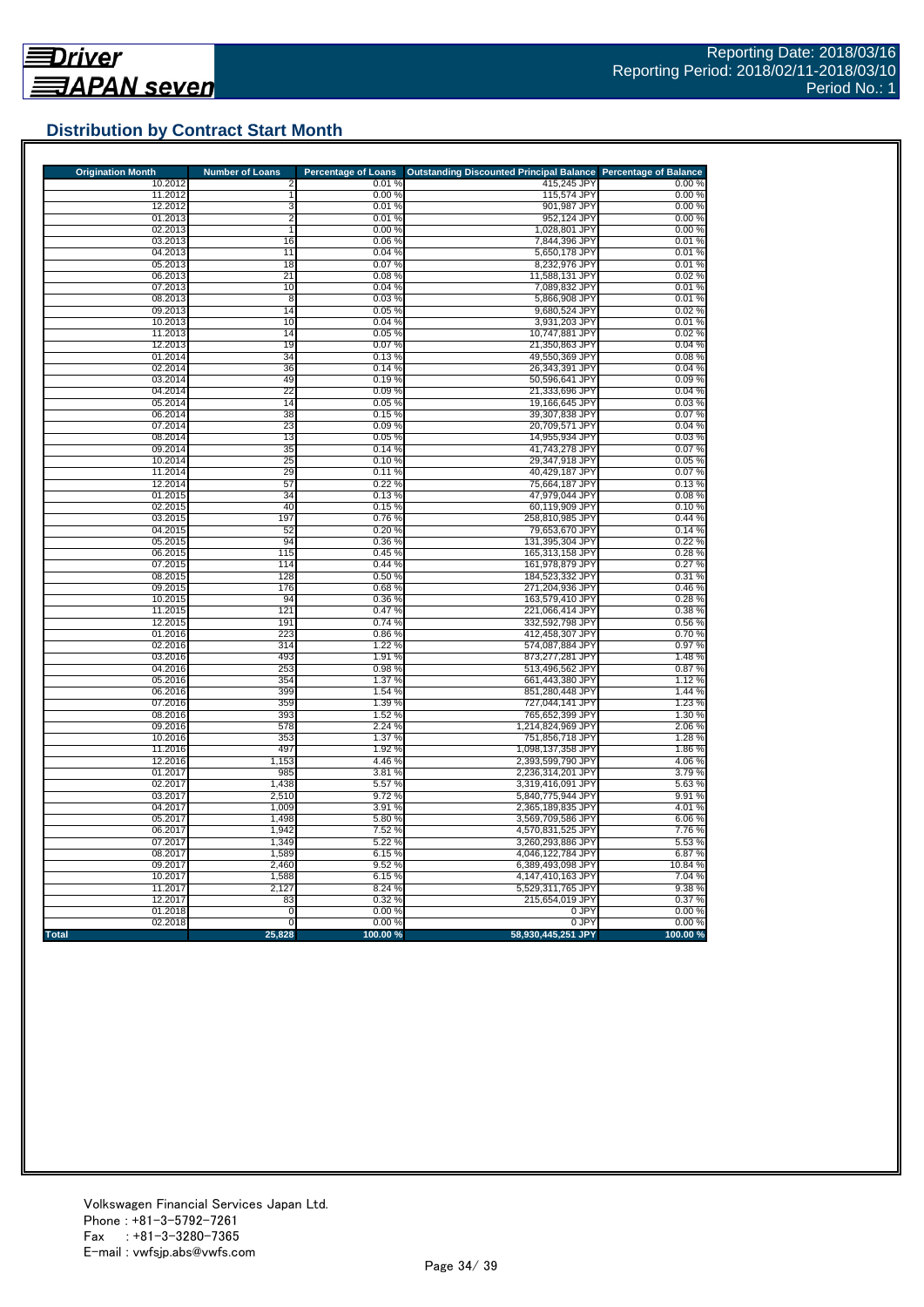## <span id="page-34-0"></span>**Distribution by Contract End Month**

| <b>Maturity Month</b> | <b>Number of Loans</b> | <b>Percentage of Loans</b> | Outstanding Discounted Principal Balance Percentage of Balance |                  |
|-----------------------|------------------------|----------------------------|----------------------------------------------------------------|------------------|
| 03.2018               | 211                    | 0.82%                      | 182,833,565 JPY                                                | 0.31%            |
| 04.2018<br>05.2018    | 94<br>158              | 0.36%<br>0.61%             | 54,085,135 JPY<br>96,236,155 JPY                               | 0.09%<br>0.16%   |
| 06.2018               | 171                    | 0.66%                      | 138,824,315 JPY                                                | 0.24%            |
| 07.2018               | 133                    | 0.51%                      | 125,984,055 JPY                                                | 0.21%            |
| 08.2018               | 162                    | 0.63%                      | 148,148,294 JPY                                                | 0.25%            |
| 09.2018               | 210                    | 0.81%                      | 185,847,411 JPY                                                | 0.32%            |
| 10.2018<br>11.2018    | 121<br>176             | 0.47%<br>0.68%             | 118,248,733 JPY<br>167,582,723 JPY                             | 0.20%<br>0.28%   |
| 12.2018               | 282                    | 1.09%                      | 275,084,122 JPY                                                | 0.47%            |
| 01.2019               | 216                    | 0.84%                      | 265,663,077 JPY                                                | 0.45%            |
| 02.2019               | 257                    | 1.00 %                     | 288,052,783 JPY                                                | 0.49%            |
| 03.2019               | 380                    | 1.47%                      | 501,519,240 JPY<br>355.209.060 JPY                             | 0.85%            |
| 04.2019<br>05.2019    | 200<br>277             | 0.77%<br>1.07%             | 407,195,829 JPY                                                | 0.60%<br>0.69%   |
| 06.2019               | 359                    | 1.39 %                     | 586,681,912 JPY                                                | 1.00%            |
| 07.2019               | 265                    | 1.03%                      | 412.325.270 JPY                                                | 0.70%            |
| 08.2019               | 219                    | 0.85%                      | 328,293,050 JPY                                                | 0.56%            |
| 09.2019<br>10.2019    | 386<br>269             | 1.49%<br>1.04 %            | 656,384,177 JPY<br>433,731,858 JPY                             | 1.11%<br>0.74%   |
| 11.2019               | 360                    | 1.39%                      | 644,720,240 JPY                                                | 1.09%            |
| 12.2019               | 513                    | 1.99%                      | 1,144,021,751 JPY                                              | 1.94 %           |
| 01.2020               | 470                    | 1.82 %                     | 1,072,505,451 JPY                                              | 1.82 %           |
| 02.2020               | 662                    | 2.56 %                     | 1,538,538,557 JPY                                              | 2.61%            |
| 03.2020               | 1,145                  | 4.43%                      | 2,694,049,115 JPY                                              | 4.57 %           |
| 04.2020<br>05.2020    | 402<br>631             | 1.56 %<br>2.44 %           | 969,815,846 JPY<br>1,576,350,515 JPY                           | 1.65 %<br>2.67%  |
| 06.2020               | 799                    | 3.09%                      | 1,994,452,510 JPY                                              | 3.38 %           |
| 07.2020               | 577                    | 2.23 %                     | 1,449,798,896 JPY                                              | 2.46 %           |
| 08.2020               | 738                    | 2.86 %                     | 1,952,233,367 JPY                                              | 3.31%            |
| 09.2020               | 1,071                  | 4.15%                      | 2,882,423,019 JPY                                              | 4.89%            |
| 10.2020<br>11.2020    | 681<br>974             | 2.64 %<br>3.77%            | 1,899,327,090 JPY<br>2,739,979,328 JPY                         | 3.22 %<br>4.65 % |
| 12.2020               | 162                    | 0.63%                      | 323,655,384 JPY                                                | 0.55 %           |
| 01.2021               | 168                    | 0.65%                      | 341.191.111 JPY                                                | 0.58%            |
| 02.2021               | 241                    | 0.93%                      | 456,675,980 JPY                                                | 0.77%            |
| 03.2021               | 354                    | 1.37%                      | 668,025,688 JPY                                                | 1.13%            |
| 04.2021<br>05.2021    | 159<br>255             | 0.62%<br>0.99%             | 310.489.225 JPY<br>519,718,478 JPY                             | 0.53 %<br>0.88%  |
| 06.2021               | 267                    | 1.03%                      | 563,748,281 JPY                                                | 0.96%            |
| 07.2021               | 271                    | 1.05 %                     | 542,217,518 JPY                                                | 0.92%            |
| 08.2021               | 304                    | 1.18%                      | 624,221,342 JPY                                                | 1.06 %           |
| 09.2021               | 450                    | 1.74 %                     | 963,970,899 JPY                                                | 1.64 %           |
| 10.2021<br>11.2021    | 270<br>364             | 1.05%<br>1.41%             | 578,450,963 JPY<br>835,644,989 JPY                             | 0.98%<br>1.42%   |
| 12.2021               | 497                    | 1.92%                      | 1,154,751,772 JPY                                              | 1.96 %           |
| 01.2022               | 424                    | 1.64%                      | 1,051,265,310 JPY                                              | 1.78%            |
| 02.2022               | 649                    | 2.51 %                     | 1,654,705,638 JPY                                              | 2.81 %           |
| 03.2022               | 1,157                  | 4.48%                      | 2,903,313,333 JPY                                              | 4.93%            |
| 04.2022<br>05.2022    | 501<br>692             | 1.94 %<br>2.68%            | 1,246,031,967 JPY<br>1,762,470,491 JPY                         | 2.11%<br>2.99%   |
| 06.2022               | 883                    | 3.42 %                     | 2,262,726,936 JPY                                              | 3.84 %           |
| 07.2022               | 574                    | 2.22 %                     | 1,562,025,299 JPY                                              | 2.65%            |
| 08.2022               | 667                    | 2.58%                      | 1,863,767,348 JPY                                              | 3.16 %           |
| 09.2022               | 1,081                  | 4.19%                      | 3,094,829,118 JPY                                              | 5.25 %           |
| 10.2022<br>11.2022    | 676<br>820             | 2.62%<br>3.17%             | 1,980,294,986 JPY<br>2,389,055,235 JPY                         | 3.36 %<br>4.05%  |
| 12.2022               | 49                     | 0.19%                      | 128,026,883 JPY                                                | 0.22%            |
| 01.2023               | 8                      | 0.03%                      | 13,907,700 JPY                                                 | 0.02%            |
| 02.2023               | 26                     | 0.10%                      | 56,319,345 JPY                                                 | 0.10%            |
| 03.2023               | 36                     | 0.14%                      | 77,714,024 JPY                                                 | 0.13%            |
| 04.2023<br>05.2023    | 19<br>19               | 0.07%<br>0.07%             | 50,317,528 JPY<br>50,115,673 JPY                               | 0.09%<br>0.09%   |
| 06.2023               | 27                     | 0.10%                      | 66,333,183 JPY                                                 | 0.11%            |
| 07.2023               | 20                     | 0.08%                      | 45,356,425 JPY                                                 | 0.08%            |
| 08.2023               | 29                     | 0.11%                      | 63,152,191 JPY                                                 | 0.11%            |
| 09.2023               | 29                     | 0.11%                      | 93.698.330 JPY                                                 | 0.16%            |
| 10.2023<br>11.2023    | 17<br>29               | 0.07%<br>0.11%             | 33.922.883 JPY<br>70,109,541 JPY                               | 0.06%<br>0.12%   |
| 12.2023               | 5                      | 0.02%                      | 19.660.636 JPY                                                 | 0.03%            |
| 01.2024               | $\overline{4}$         | 0.02%                      | 16.729.278 JPY                                                 | 0.03%            |
| 02.2024               | 3                      | 0.01%                      | 8,886,539 JPY                                                  | 0.02%            |
| 03.2024               | 5                      | 0.02%                      | 15.492.880 JPY                                                 | 0.03%            |
| 04.2024               | $\overline{2}$         | 0.01%                      | 8,319,322 JPY                                                  | 0.01%            |
| 05.2024<br>06.2024    | $\overline{0}$<br>5    | 0.00%<br>0.02%             | 0 JPY<br>18,201,849 JPY                                        | 0.00%<br>0.03%   |
| 07.2024               | 9                      | 0.03%                      | 31,141,841 JPY                                                 | 0.05%            |
| 08.2024               | 5                      | 0.02%                      | 16,811,722 JPY                                                 | 0.03%            |
| 09.2024               | 8                      | 0.03%                      | 31,526,514 JPY                                                 | 0.05%            |
|                       |                        |                            | 39,464,509 JPY                                                 | 0.07%            |
| 10.2024               | 10                     | 0.04%                      |                                                                |                  |
| 11.2024<br>12.2024    | 7                      | 0.03%<br>0.01%             | 28,232,624 JPY<br>7,610,091 JPY                                | 0.05%<br>0.01%   |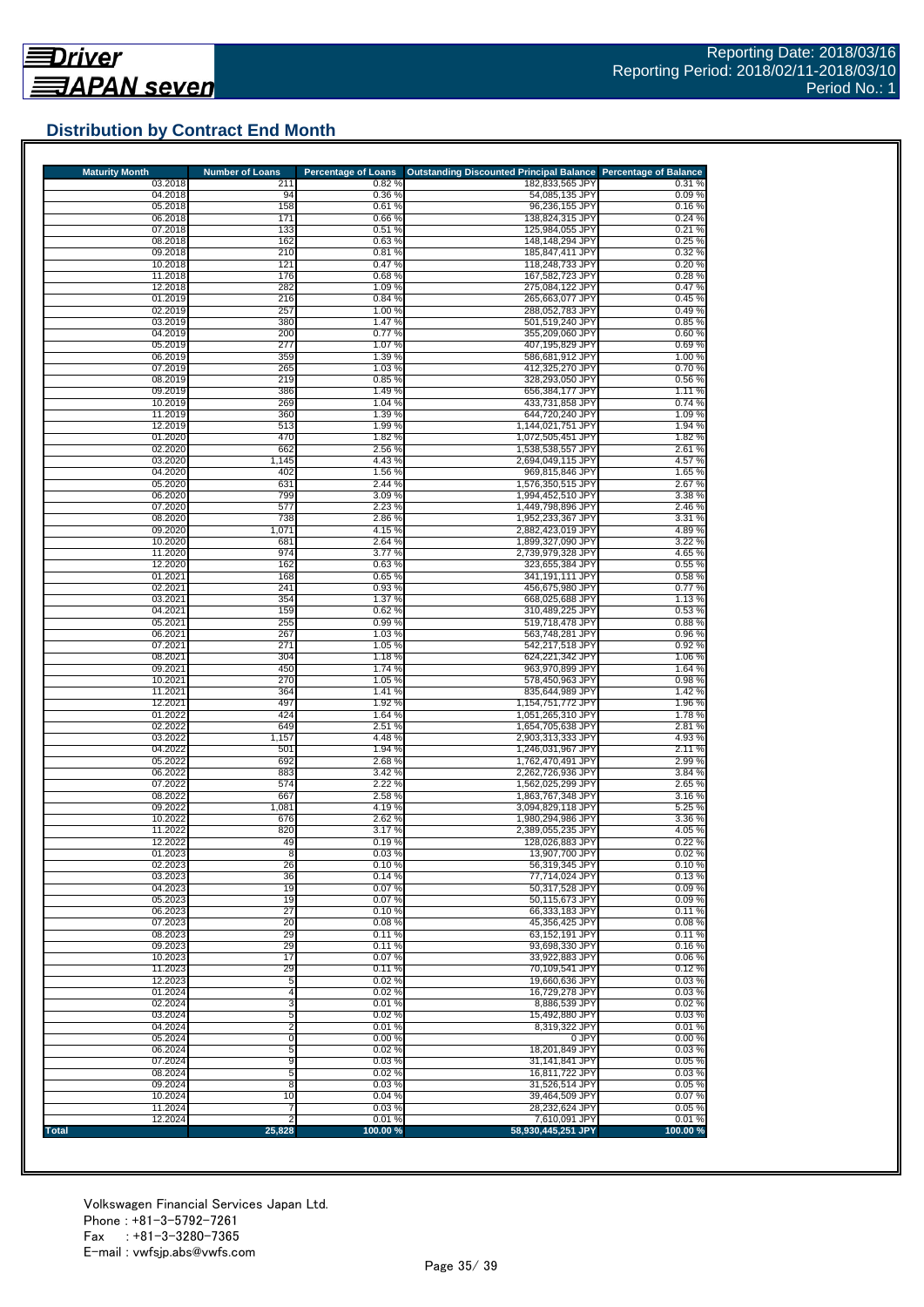## <span id="page-35-0"></span>**Distribution by Monthly Payment**

|                                            | <b>Number of</b> | <b>Percentage</b> | <b>Outstanding Discounted</b> | <b>Percentage</b> |
|--------------------------------------------|------------------|-------------------|-------------------------------|-------------------|
| <b>Monthly Payment</b>                     | Loans            | of Loans          | <b>Principal Balance</b>      | of Balance        |
| 10,000 JPY<br>$\leq$                       | 1,295            | 5.01 %            | 1,654,076,981 JPY             | 2.81%             |
| 20,000 JPY<br>10.001 JPY                   | 4,540            | 17.58 %           | 6,711,798,737 JPY             | 11.39 %           |
| 30,000 JPY<br>20.001 JPY                   | 6,451            | 24.98%            | 11,631,266,622 JPY            | 19.74 %           |
| 40,000 JPY<br>30.001 JPY                   | 5,217            | 20.20 %           | 11,343,690,970 JPY            | 19.25 %           |
| 50,000 JPY<br>40.001 JPY                   | 3,024            | 11.71 %           | 7,833,989,642 JPY             | 13.29 %           |
| 60,000 JPY<br>50,001 JPY                   | 1,816            | 7.03 %            | 5,420,662,727 JPY             | 9.20%             |
| 70,000 JPY<br>60.001 JPY                   | 1,041            | 4.03%             | 3,492,301,456 JPY             | 5.93 %            |
| 80,000 JPY<br>70,001 JPY<br>$\overline{a}$ | 623              | 2.41 %            | 2,241,396,505 JPY             | 3.80%             |
| 90,000 JPY<br>80.001 JPY                   | 486              | 1.88%             | 1,723,929,741 JPY             | 2.93 %            |
| 100,000 JPY<br>90,001 JPY                  | 383              | 1.48 %            | 1,665,845,296 JPY             | 2.83%             |
| 110,000 JPY<br>100.001 JPY                 | 239              | 0.93%             | 1,059,076,135 JPY             | 1.80%             |
| 120,000 JPY<br>110.001 JPY                 | 159              | 0.62%             | 858,478,778 JPY               | 1.46 %            |
| 130,000 JPY<br>120.001 JPY                 | 124              | 0.48%             | 650,786,438 JPY               | 1.10%             |
| 140,000 JPY<br>130.001 JPY                 | 110              | 0.43%             | 629,827,845 JPY               | 1.07%             |
| 140.001 JPY<br>50,000 JPY                  | 87               | 0.34%             | 507,938,458 JPY               | 0.86%             |
| 150,001 JPY<br>$>=$                        | 233              | 0.90%             | 1,505,378,920 JPY             | 2.55 %            |
| <b>Total</b>                               | 25,828           | 100.00 %          | 58,930,445,251 JPY            | 100.00%           |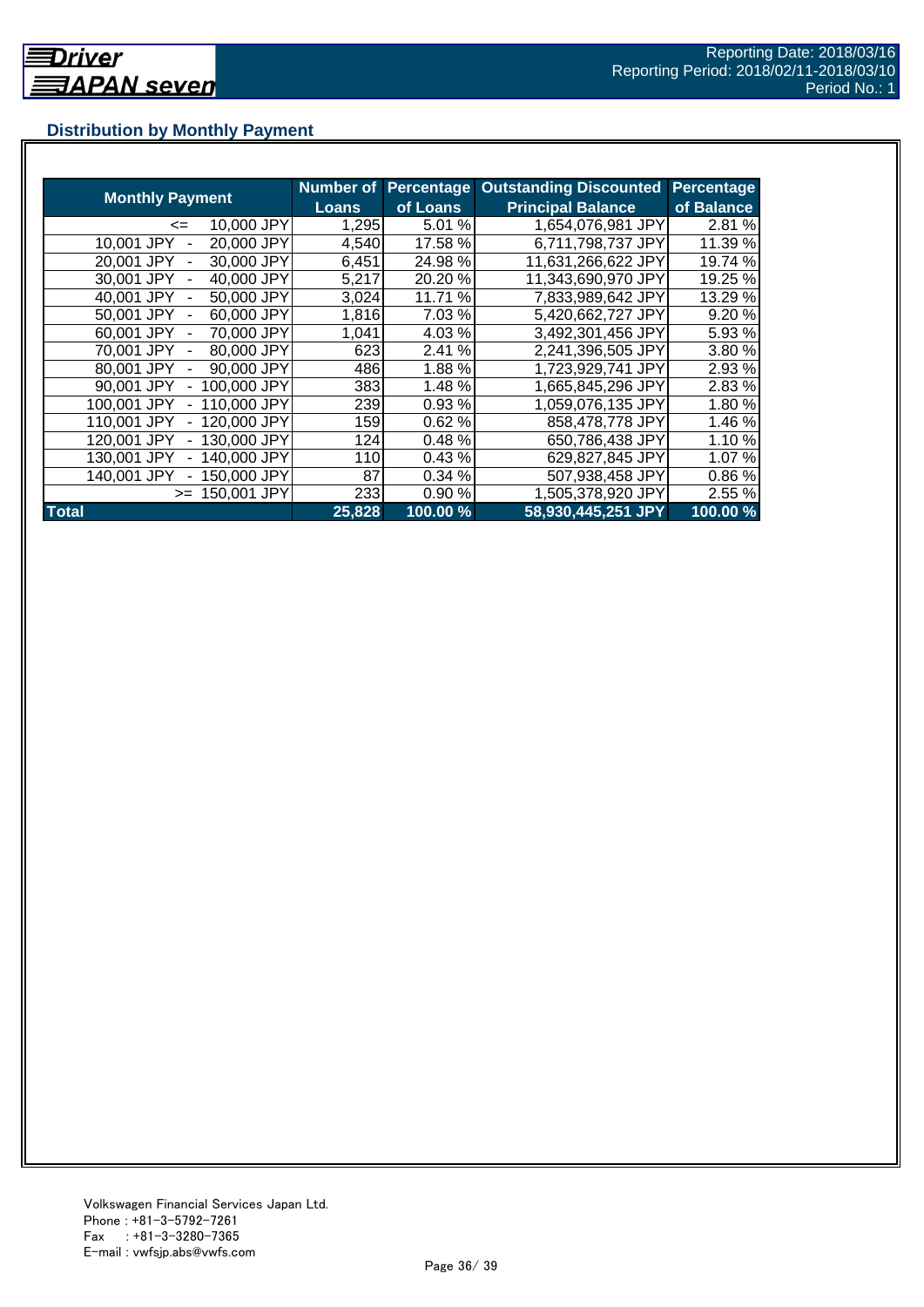## <span id="page-36-0"></span>**Distribution by Bonus Payment**

| <b>Bonus Payment</b>       | Number of<br>Loans | Percentage<br>of Loans | <b>Outstanding Discounted</b><br><b>Principal Balance</b> | Percentage<br>of Balance |
|----------------------------|--------------------|------------------------|-----------------------------------------------------------|--------------------------|
| No Bonus Payment           | 15,982             | 61.88 %                | 35,768,765,640 JPY                                        | 60.70 %                  |
| 25,000 JPY<br>$1$ JPY $-$  | 202                | 0.78%                  | 358,551,195 JPY                                           | 0.61%                    |
| 50,000 JPY<br>25,001 JPY - | 2,365              | 9.16%                  | 4,380,243,463 JPY                                         | 7.43 %                   |
| 50,001 JPY - 75,000 JPY    | 821                | 3.18%                  | 1,669,091,205 JPY                                         | 2.83 %                   |
| 75,001 JPY - 100,000 JPY   | 3,331              | 12.90 %                | 7,518,411,878 JPY                                         | 12.76 %                  |
| 100,001 JPY - 125,000 JPY  | 459                | 1.78%                  | 1,104,024,615 JPY                                         | 1.87%                    |
| 125,001 JPY - 150,000 JPY  | 1,342              | 5.20 %                 | 3,799,017,115 JPY                                         | 6.45 %                   |
| 150,001 JPY - 175,000 JPY  | 153                | 0.59%                  | 413,538,915 JPY                                           | 0.70%                    |
| 175,001 JPY - 200,000 JPY  | 720                | 2.79%                  | 2,227,875,507 JPY                                         | 3.78 %                   |
| 200,001 JPY - 225,000 JPY  | 39                 | 0.15%                  | 138,420,317 JPY                                           | 0.23%                    |
| 225,001 JPY - 250,000 JPY  | 182                | 0.70%                  | 652,900,332 JPY                                           | 1.11 %                   |
| 250,001 JPY - 275,000 JPY  | 13                 | 0.05%                  | 47,532,163 JPY                                            | 0.08%                    |
| 275,001 JPY - 300,000 JPY  | 135                | 0.52 %                 | 515,988,972 JPY                                           | 0.88%                    |
| 300,001 JPY - 325,000 JPY  | 8                  | 0.03%                  | 26,972,486 JPY                                            | 0.05%                    |
| 325,001 JPY - 350,000 JPY  | 40                 | 0.15%                  | 166,801,508 JPY                                           | 0.28%                    |
| 350,001 JPY - 375,000 JPY  | 2                  | 0.01%                  | 5,335,272 JPY                                             | 0.01%                    |
| 375,001 JPY - 400,000 JPY  | 12                 | 0.05%                  | 62,000,925 JPY                                            | 0.11%                    |
| 400,001 JPY - 425,000 JPY  |                    | 0.00%                  | 6,935,052 JPY                                             | 0.01%                    |
| 425,001 JPY - 450,000 JPY  | 6                  | 0.02%                  | 21,419,783 JPY                                            | 0.04%                    |
| 450,001 JPY - 475,000 JPY  | 0                  | 0.00%                  | 0 JPY                                                     | 0.00%                    |
| 475,001 JPY - 500,000 JPY  | 11                 | 0.04%                  | 41,027,790 JPY                                            | 0.07%                    |
| 500,001 JPY or more        | 4                  | 0.02%                  | 5,591,118 JPY                                             | 0.01%                    |
| <b>Total</b>               | 25,828             | 100.00 %               | 58,930,445,251 JPY                                        | 100.00 %                 |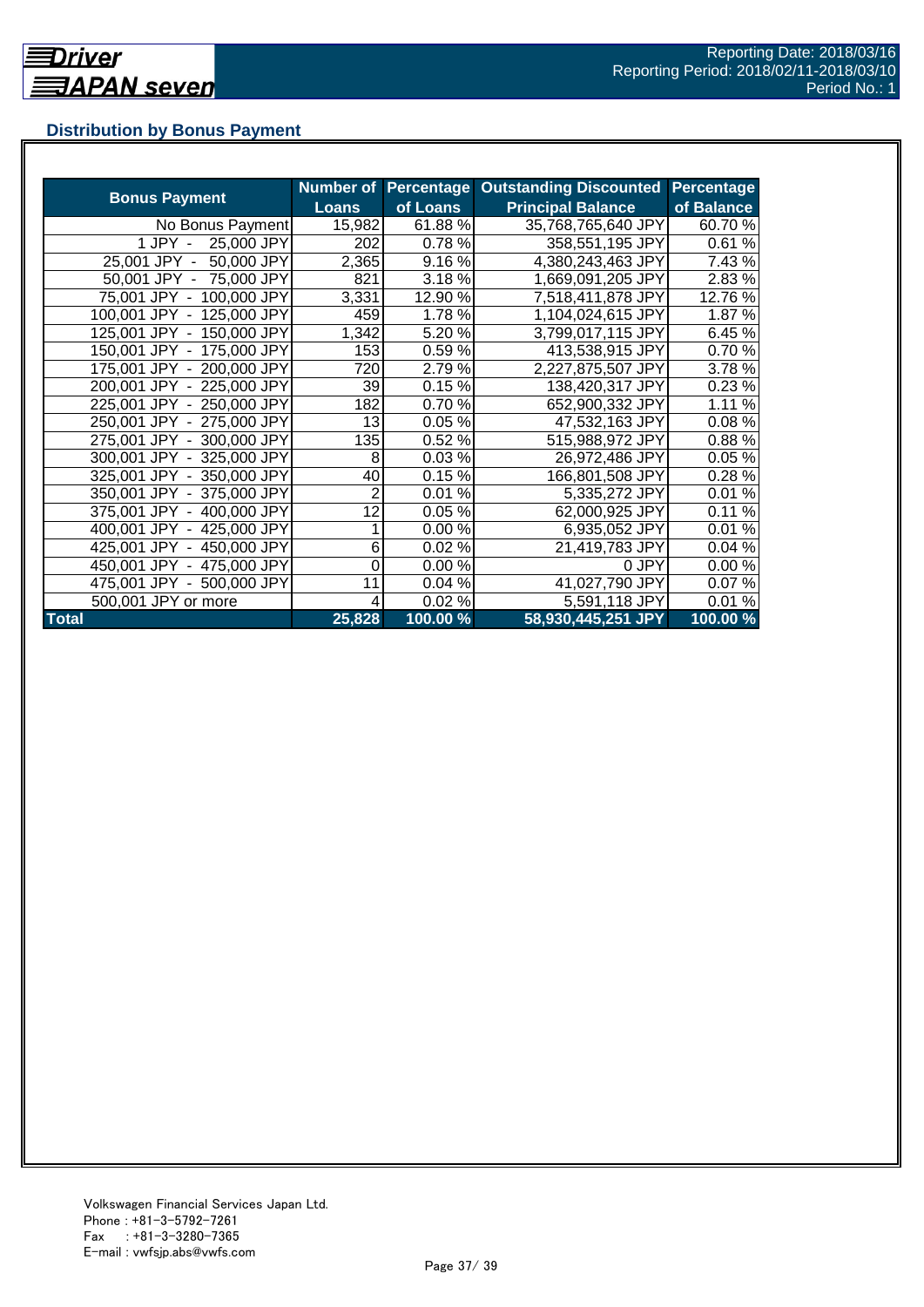## <span id="page-37-0"></span>**Distribution by Motor Type**

| <b>Motor Type</b> | <b>Loans</b> | of Loans    | Number of Percentage Outstanding Discounted Percentage<br><b>Principal Balance</b> | of Balance |
|-------------------|--------------|-------------|------------------------------------------------------------------------------------|------------|
| EA 189            |              | $0.00 \%$   | 0 JPY                                                                              | $0.00 \%$  |
| Other             | 25.828       | 100.00 %    | 58,930,445,251 JPY                                                                 | 100.00 %   |
| <b>Total</b>      | 25,828       | $100.00 \%$ | 58,930,445,251 JPY                                                                 | $100.00\%$ |